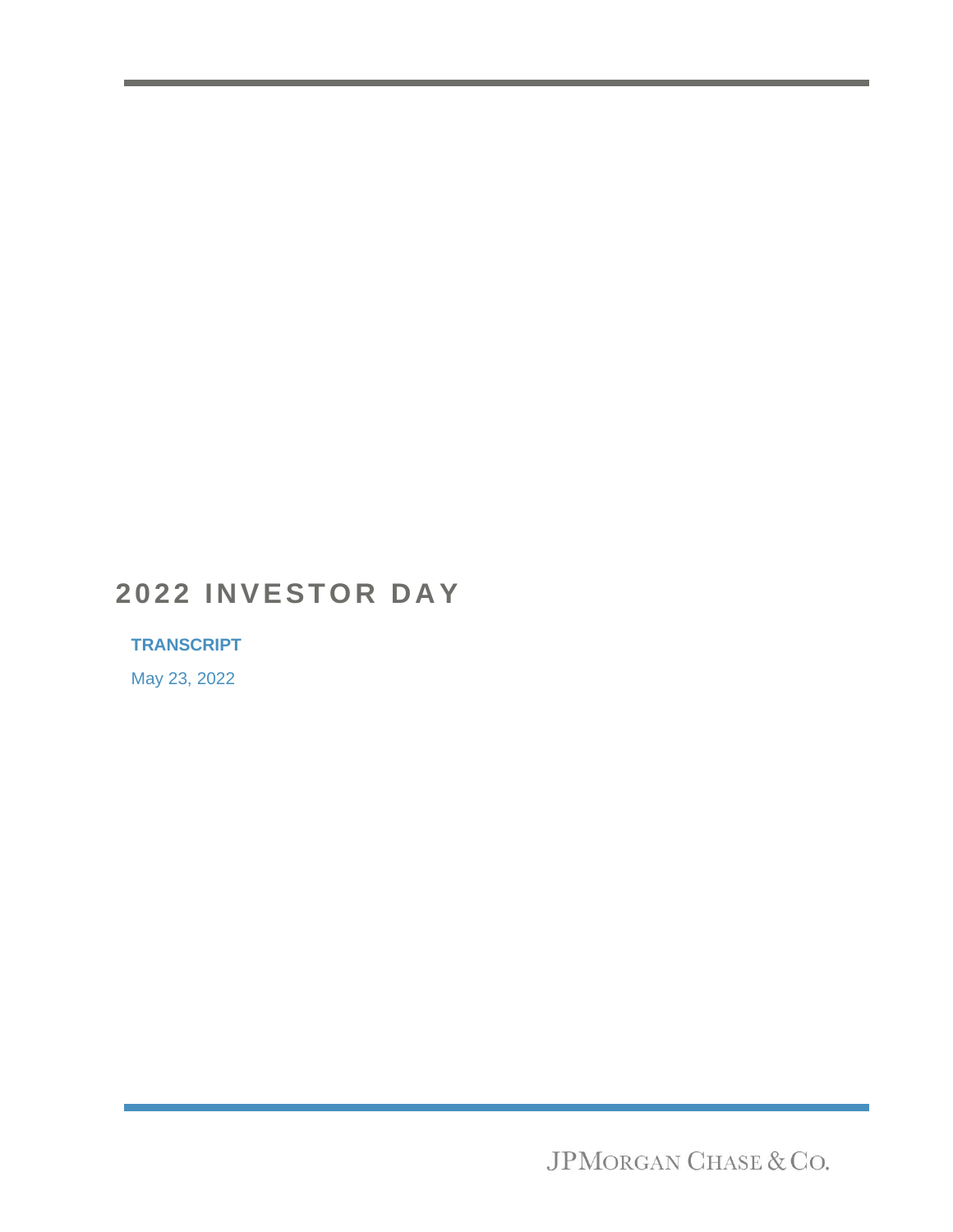# **MANAGEMENT DISCUSSION SECTION**

# Mikael Grubb

# Head of Investor Relations, JPMorgan Chase & Co.

Good morning, everyone. I'm Mikael Grubb, the Head of Investor Relations. On behalf of the Operating Committee and all the other people who have worked tirelessly to make this event possible, it is my great pleasure to welcome you to our 2022 Investor Day.

......................................................................................................................................................................................................................................................

Whether you're in the room or joining us via the webcast; a shareholder, large or small; a sell-side analyst or one of the other stakeholders invited here today; I do believe the hours spent with us today will be very valuable in understanding the strategic direction of the firm. You'll get the chance to hear from and interact with our deep bench of business leaders, the ones who build the systems and technology, design our products and deal with the clients and customers on a day-to-day basis.

So with that in mind, I will get off the stage in just a bit. But before that, a few logistical pointers, first on Q&A. There is a lot of information in today's presentations, and we want to make sure that you hear it all before opening up for questions. And given that Jamie will give his remarks at the beginning of today's agenda, the session this afternoon will be exclusively dedicated to Q&A with him, the rest of today's presenters and other senior business leaders.

Second, if you are a fixed income investor, please note that we've also updated our investor materials under the Fixed Income tab on our Investor Relations website. Third, the survey, please fill it out when you get it. But you're, of course, always welcome to contact me directly. Lastly, please make sure to check out the disclaimer about forward-looking statements. We have quite a few of them.

So with that, please silence your phones, sit back and enjoy the presentations. And let's welcome to the stage our Chairman and Chief Executive Officer, Jamie Dimon.

......................................................................................................................................................................................................................................................

......................................................................................................................................................................................................................................................

**Operator:** Welcome to the stage, Jamie Dimon, Chairman and CEO of JPMorgan Chase & Co.

### Jamie Dimon

#### Chairman & Chief Executive Officer, JPMorgan Chase & Co.

Good morning, everybody. I am absolutely thrilled we're here. I think it's unbelievable we skipped it. We should have done this earlier. I know several of you had mentioned that to review a lot of things have happened. It's been two years. We had a 15% unemployment. We had CECL. We did a bunch of acquisitions. We never described it to you all, and you're going to get it here at infinitum. So you can see exactly what we're doing and why we're doing it.

It's very important for us to do this for a shareholder, I think it is respectful to do this. We always learn a lot and we've always prided ourselves on being completely transparent. And the other thing is, we benefited enormously from doing it ourselves. It's a great internal discipline to make us think like shareholders think all the time and not just how we do budgets, et cetera. We have a very compelling story. You saw that sizzle reel, I mean, I would buy that stock. This company has been on the march nonstop through COVID, through ups and downs, investing relentlessly. We've continuously grown. We gained share almost every year in most of our businesses. And while there are some risks, there are also absolutely huge opportunities.

First and foremost, I just want to go through a bunch of principles. We run the company to serve customers, all of it, balance sheet, how we operate every day, whether it's consumer or wholesale businesses. We have – but we have to meet all of our requirements and protect our customers, their data in good times and bad. We do terrorism work, tax evasion work, cyber work. We handle Russia, we're trying to handle and wind down in Russia in a way that we're doing exactly what the government, the Western governments wants us to do and doing it properly and trying to meet CRA requirements, social requirements, and you saw a whole bunch of stuff here. Jeremy's just going to give you a little bit of detail, but we're very proud of what we're doing in diversity, equity, sustainable finance, things like that, reasonably and quite responsibly.

We've always been honest about our results. It's just our – how we run the place, we give you the good, the bad, the ugly. We acknowledge when we miss things. We know we're not perfect. We're never going to get everything right. I pointed out before certain things that other companies have done, some fintech companies, where they did stuff we could have done, and we didn't. That's okay because we did a lot of other stuff. And so operational discipline is a sine qua non. When you look at the folks doing presentations up here, I hope you see that running through operational discipline.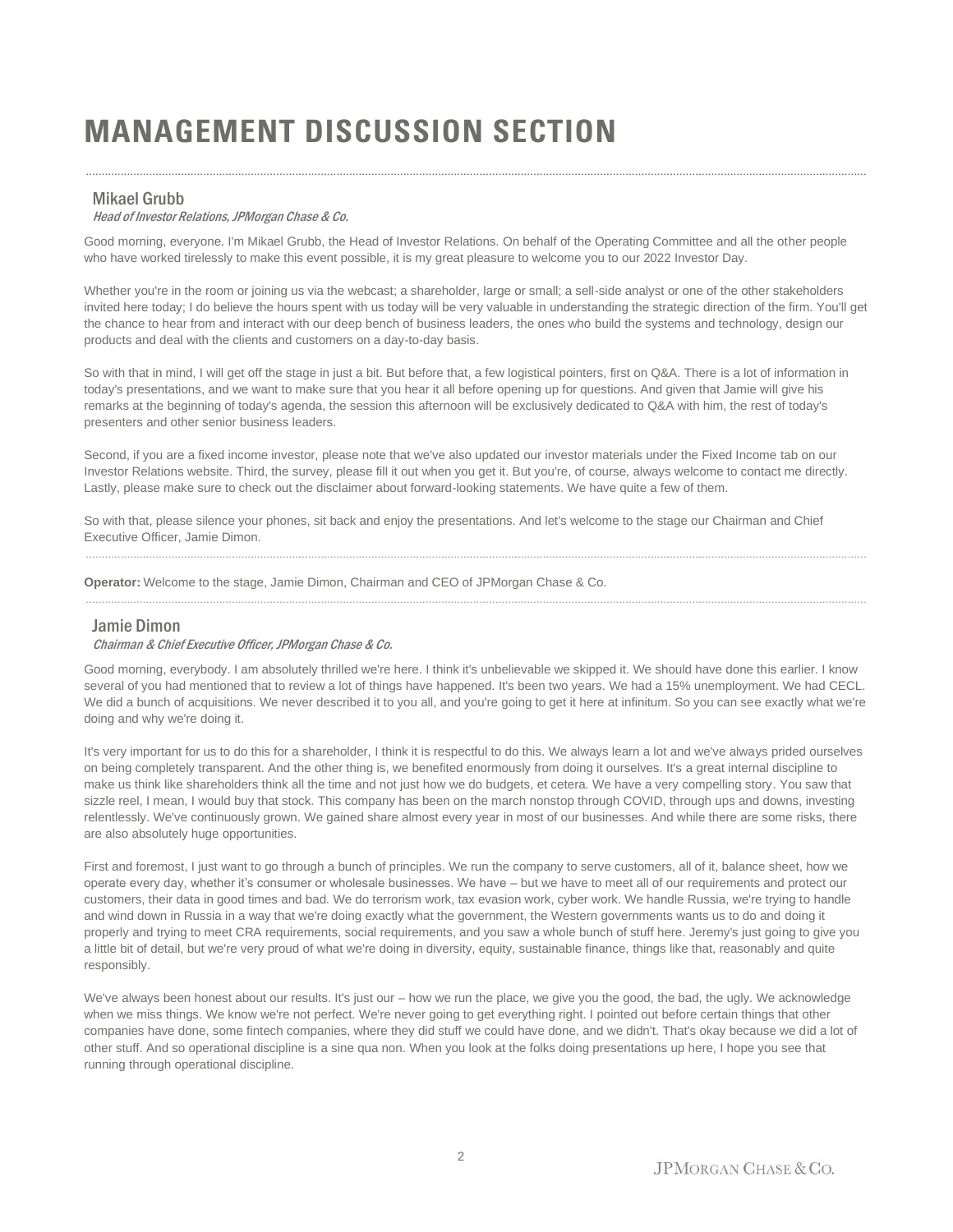We've always believed that the ABC: arrogance, bureaucracy, complacency leads to stasis and death. And so you could be absolutely sure we are devoted to make sure that doesn't show up here. We try to analyze our own results, good and bad. We earn good returns and we've earned good returns after making proper investments. It's easy to earn good returns, not making proper investments. We've always earned good returns while making these investments, including technology.

We've always invested through the cycle. I pointed out to people over and over, just – not just the analysts in the room and shareholders, but our own team, there are good expenses and bad expenses. Bad expenses are things which lead to bureaucracy, waste, corporate statism, things like that. Good expenses are new branches, new bankers. Things which are going to pay off for a long period of time.

There're also good revenues and bad revenues. We know uniquely that you can build certain businesses and it will destroy the company in the future. And I'm going to mention on that later what we're doing to manage our risk right now. You're going to see a tremendous amount of detail on investments, branches, bankers, things like that and on technology, which are a little bit harder to measure sometimes. We've made a huge amount of progress in innovation and digital, cloud, AI, modernization – we don't like the word, but I'm going to use it, is kind of a necessary slog. And we're working through it. We're well on our way.

We have earned 17% return on tangible equity all the past years. There's a very good chance we're earning it this year. And if there's a benign environment and it's your job to pick the environment, I'm going to talk about the environment in a second, it could be 17% plus next year. And we've managed risk. I always talk about high quality earnings just to give you an example, okay? We have very good margins in most of our businesses, but our MSR has very little FHA servicing. That's a risk if you have FHA servicing. We always identify one-time gains and losses so you could see what are – we consider our regular earnings are. We are mostly prime in our businesses – prime card, prime auto, prime mortgage, et cetera. You're going to hear about our real estate underwriting. There is almost no spec underwriting. It's very conservative, we're quite careful. The bridge book is down. We manage our exposures. We've got nickel – is kind of down 50%, fully margined. I would put it kind of in the normal market risk at this point. And so, we actively manage all these things.

We have to deal with reality, okay? And I think for management teams not to. So, I've pointed out in my Chairman's Letter - 20 years ago, we didn't have to deal with all the shadow banks, all the fintech and the big tech. We do now. That's the reality. We're not worried about it. We're not afraid about it. We're simply recognizing it. We've done quite well. And we expect to continue to do well. But we have to innovate at speed and at pace like they do. And, of course, our bank competitors are very strong now, too. I wish I could make them do a bad job, I can't. So, they've obviously done well. I applaud them for all that. But we're actively and, again, you can see 100 examples which I hope gives you a lot of comfort.

I want to make a few comments on current political and economic environment. These are not contradictory. They're different than in the past. We have a strong US economy fueled by monetary and fiscal stimulation that you've never seen before. So, it's different than a strong economy and the consumer is in very good shape even today, which means if we go into recession, it may be different than prior recessions, but that strong economy being met by two countervailing forces, both of which you've never seen before, okay? High inflation, QT, and obviously the Fed's going to try to meet it. We don't know the outcome. That's your guess. But we can have a good scenario all the way to a bad scenario. And the war in Ukraine, the humanitarian crisis, the impact on the global economy, roiling the global oil markets, REIT markets, commodity markets, et cetera. Wars have unpredictable outcomes. We're prepared for that. We have to be, because our job is to serve our clients through thick and thin, through good times and bad times.

Strong economy, big storm clouds. I'm calling them storm clouds because they're storm clouds. They may dissipate. If it was a hurricane, I would tell you that or a tsunami like we had 2007 or 2008. They may not dissipate. So, we're not wishful thinkers. Obviously, we want it to turn out well, but we can handle all of that. Our fortress balance sheet and by that, I mean not just a balance sheet, but margins, earnings, growth, management, quick response, conservative accounting, all these things put us in position to deal with all that.

I want to give you a couple of specific comments. NII, we're going to – you're going to see a lot of assumptions in NII. We give you the best we can – implied curves, you've got deposits lags, margins, competitors, swaps duration, all that stuff and we're just going to give you the best we can. Obviously, it's a pretty good story.

Expenses, hopefully, we said it's going be the same \$77 billion we mentioned last time. We don't know what inflation is going to be next year. I don't know how the people are dealing with it. Right now, we think it might be 5% if you have a big recession. It might not be. We don't know. Investment opportunities come and go, like in Card, they might be there. They may not be there. If there are really good returns, we seize them. And so, we're trying to be very thoughtful about that. Again, trying to invest continuously throughout all time. And so structural expenses, investment opportunities we don't know.

Credit – credit, again, is not contradictory. Credit looks really good. We've never seen it this good. We've told you we're overearning on credit. We're losing like \$3 billion a year, a lot of it's credit cards which you're going to hear about on charge-offs, a norm would be six or seven and we know that, just like we're underearning on NII. And so, we expect over time it'll go back at least to a norm and we just don't know when, you're going to get it from Marianne, and there's probably still lag quite a bit.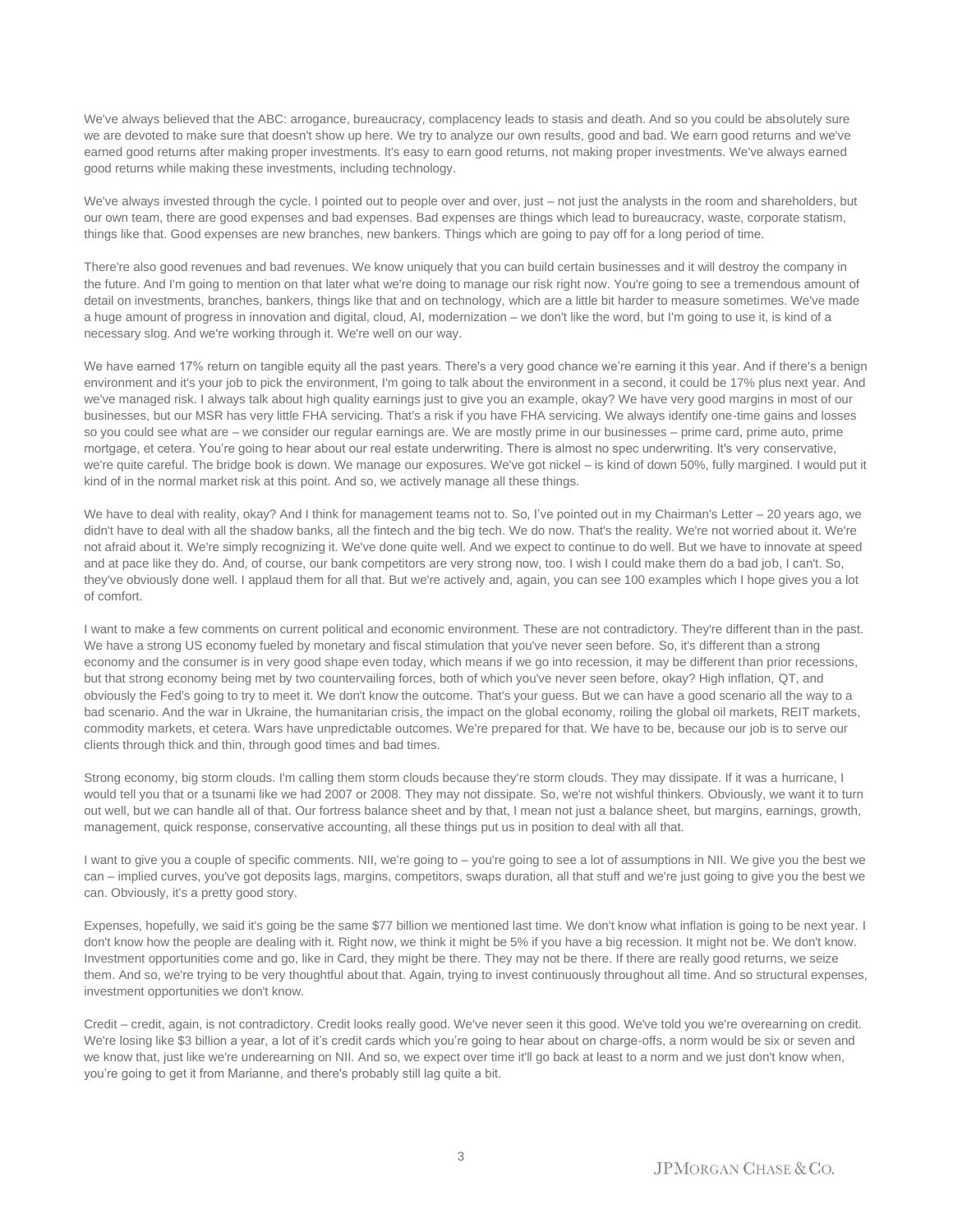CECL, just to point out, last time we put up reserves, we weren't giving anyone a different estimate than anyone else. We just said we thought the odds of a bad outcome went up. CECL is probabilistic based – five scenarios, you have to weigh and measure it, they're hypothetical, that's all it was. I just want to point out, I got the number this morning.

Last recession, in the first quarter, in the second quarter of 2020, we put up \$15 billion for CECL. In the next four quarters we took down \$15 billion and that's CECL. It kind of swings all over the place, it creates a little capital uncertainty and things like that. And we're prepared for that, too. And managing capital, RWA, unknowns like G-SIB, Basel IV, securitization rules and stuff like that, huge possible opportunity to manage this over time. And obviously our capital hierarchy has kind of always been the same. Pay your dividend consistently, invest in the company, organic growth is hard but very good, acquisitions are very good, you're going to hear specifically about them and then stock buyback, et cetera, that's the last thing. And if you look at these acquisitions, probably it's very important to me and we think about capital strategy, most of them are very capital-light. So, we're not going to do a lot of acquisitions, things that add to G-SIFI capital. We're going to do other things, which I think are very good for the company and each one of them also protects our businesses elsewhere. And liquidity, we have a huge amount of liquidity.

You've all pointed out, we have like \$1.6 trillion or \$1.7 trillion of bank reserves, treasuries, mortgages, other – other highly marketable securities, some of which count for highly liquid – highly qualified liquid assets. And we have to maintain a huge amount. We do have the ability to reinvest some of that at a point in time. We're being conservative because of all the things I just mentioned.

Jeremy is going to mention that deposit outflows are a little unknown, Basel IV is a little unknown, liquidity, that's all. One point we'll reinvest that; those are not earnings lost. Those are earnings delayed. And we're not going to do things – we try to protect the company from the fat tails. We're not going to do things today, to hit NII targets and regret it down the road. So, we're trying to be very careful and we're using some of our liquidity to manage some of those exposures.

And last, we're completely comfortable and confident. I hope after you see all this, you are too. We're prepared for whatever happens in the future. Everything we do is based on the success of our people. You're going to see the - a lot of Operating Committee members here up on stage today. They're outstanding. I don't think you have many companies like this that have built-in succession, built-in capability, brain power. I wish you could see all the people from JPMorgan here. They're all that way. They're all just quality people, honest, hardworking, they give a damn, et cetera. I'm blessed to have Daniel Pinto as the President and Chief Operating Officer of the company with his extraordinary brain and capabilities helping manage now, across the whole thing as we grow this company. And so, I hope you have all the confidence I do. You're going to see all the senior leaders give their presentations.

......................................................................................................................................................................................................................................................

......................................................................................................................................................................................................................................................

But first, I'm going to hand it over to Jeremy, who'll give you overview of the company. Thank you.

**Operator:** Welcome to the stage, Jeremy Barnum, Chief Financial Officer.

#### Jeremy Barnum

#### Chief Financial Officer & Member-Operating Committee, JPMorgan Chase & Co.

Okay. Thank you, Jamie. It's great to be here today. And I think I speak for the whole Operating Committee in saying that we're happy to be here rearticulating the strategy and telling you more about what's going on inside the businesses. And as Jamie just said, we've been collectively reminded of the value to us from an internal perspective of having to get on stage to do this. Today's focus is on completing the process that started at extended fourth quarter earnings of sharing more detail about our strategy and investments. Our business leaders will tell you about how they are investing and innovating to position the firm for continued success.

From my perspective, I'm going to briefly cover our strategic principles, operating model, speak about ESG and some related topics, and then provide a financial outlook, including updated framing on our investment categorization, which will serve as a jumping off point for the businesses' discussion of their investments. Let's get started.

You've seen this picture before. The framework outlined here supports our operating model: complete, global, diversified and at scale. We run this company for the long-term and our businesses ground their strategy to this overarching framework so that we can deliver for our clients in all environments and generate strong returns for our shareholders over the long-term.

To highlight a few things on this page. We have exceptional franchises, and we aim to be customer centric and easy to do business with. Our operational resilience enables us to serve our clients through any market environment as the pandemic proved. As much as you'll hear about technology today, we are a people business and we strive to be an employer of choice for the best people from every background and experience, including in technology. And for the entire history of our company, we have always understood that our long-term success is linked to sustainable business practices in the broadest possible sense. The current focus on ESG and sustainability therefore fits naturally into this framework.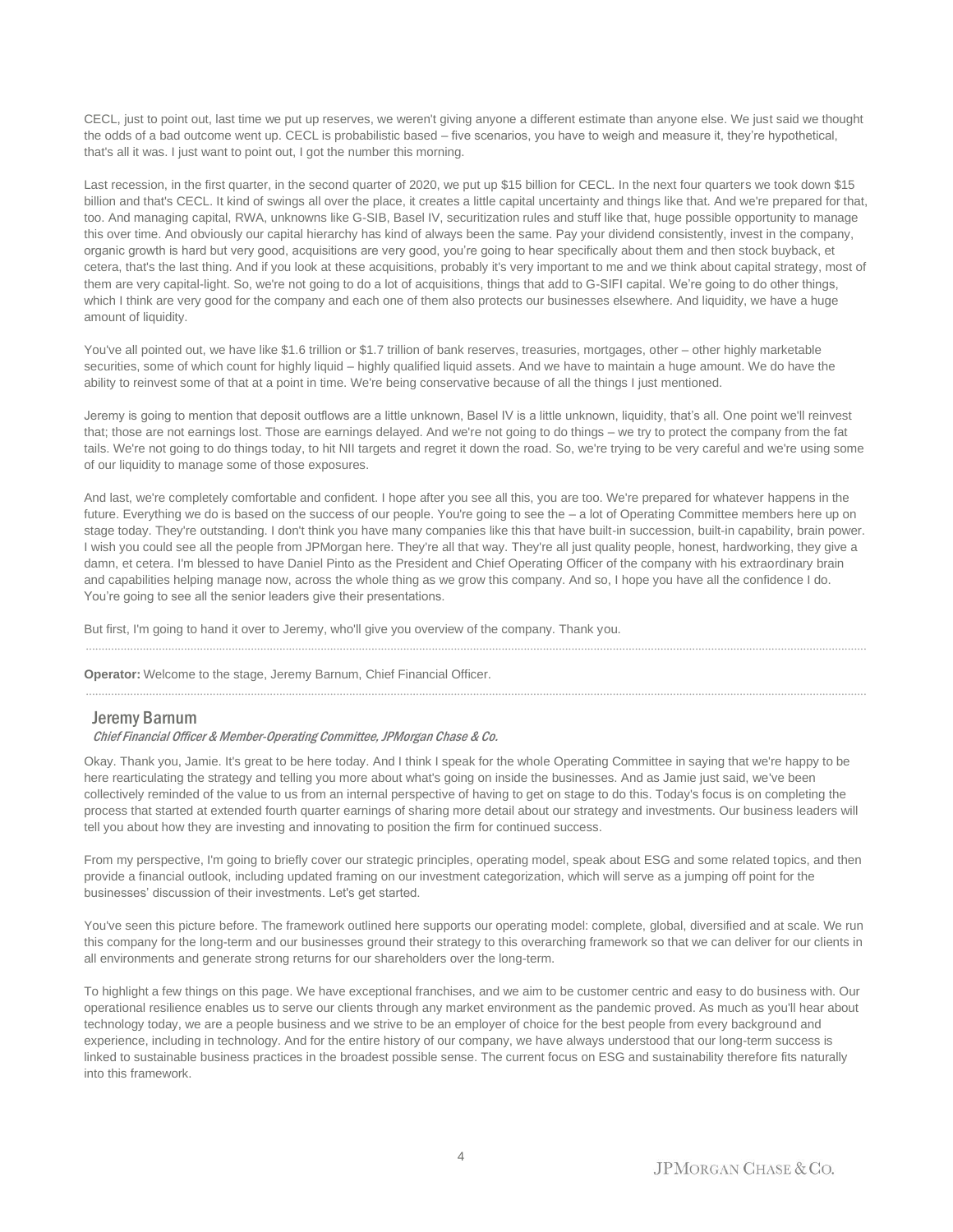More on ESG in a minute, but now turning to the next page. At the core of our strategy is holding ourselves accountable to high standards at a very granular level. We strive for excellence, which we measure by comparing ourselves against best-in-class competitors at the sub-line of business level, and the result of that has been consistent share gains over a long period of time.

Here you can see the strength of our franchises. We are ranked number one in US retail deposits, credit card issuer and primary Business Banking. And we have taken share in all three areas since 2011. We are ranked number one in global investment banking fees, global markets revenue and dollar payments, and we have also taken share in those areas over the last 10 years. Our private bank is top rated, and we have grown client assets, advisors and our share of active AUM. We are the number one multifamily lender and middle market book runner. And throughout today's presentations, you will hear how these individually strong franchises also work together to serve our clients holistically. A point worth emphasizing is that despite the strengths we show here at an aggregate level, there are some pockets in all of our businesses where we don't have leading positions. And those pockets of relative weakness represent share gain opportunities.

On this slide, you can see the full breadth and depth of the franchise. On the left, we have generated a growing top line that has been remarkably stable and less volatile than that of our peers and a large portion of non-financial companies as a result of our diversification. And the last two years have served as a powerful reminder of how the resilience of the company's performance enables us to be confident even in challenging times and stay focused on the strategic landscape, while still delivering very good returns. Being global is one of our core strengths. We run a cross-border business that helps companies operate globally and expand outside their domestic markets. And we serve global investors and wealthy individuals seamlessly in more than 100 markets around the world. The completeness of our offering and our ability to serve clients with market-leading products and services in any environment is a key competitive advantage. And importantly our scale brings very significant operating efficiencies.

Before I cover the historical financial performance, let me take a second here to point out that in light of the large reserve builds and subsequent releases over the last two years, some of the numbers in today's presentations will strip out those changes. The numbers on this page show periods where we have earned both above and below our targets, as you would expect. But over the last decade you can clearly see the power of the platform to produce strong, steady financial results through cycles. We have produced robust net income growth and we've delivered an average ROTCE of 15% and 8% annualized growth in tangible book value per share. And not only is our performance consistently strong, but it is also better than our peer average.

Now, a few thoughts about the overhead ratios. Our focus is on maximizing returns and investing in high ROI opportunities and the overhead ratio is an output of that. At the line of business level, the overhead ratios give us confidence that not only do our franchises have strong competitive positions, they are also highly efficient compared to standalone peers. When we look at it at a firm-wide level, we can see the benefits of scale and the operating leverage that we have. And I will note that for the last five years, our [average] overhead ratio has been 56%. And despite our core view that overhead ratio is an output not an input, I will say that we do expect it to come down as the environment continues to normalize, even as we continue to invest.

So stepping back, the combination of the strength of the platform with our historical financial performance makes us feel very confident about the day-to-day competitive position of our businesses. But turning to the next slide, we are clear-eyed about the competitive threats that exist and the dynamism of the environment. Both traditional and non-traditional firms are trying to chip away at our leading positions. Jamie covered this in his opening remarks, and the slide speaks for itself, but it's worth highlighting a few things.

Traditional banking competition is as strong as ever. Fintechs are building both digital and physical banking products that are exceptionally easy to use. Non-bank financial institutions continue to try to disintermediate banks in both consumer and wholesale markets, and big tech firms have ubiquitous platforms and massive amounts of data that they are eager to deploy in financial services.

We also need to manage constant industry change and emerging risks to ensure the safety and soundness of the company while continuously re-examining our strategy. Regulatory changes still aren't done. Cyber threats continue to evolve. Technological innovation is accelerating. And the increasing focus on ESG creates both new challenges and new opportunities.

Sustainable business practices also means recognizing that stewardship of our internal and external control environment is non-negotiable. It is a core principle of the company that we will never compromise on our obligation to ourselves and to the system to ensure that we can operate safely and soundly for the benefit of all stakeholders. Our size and scale enable us to protect and support our customers, safeguard the financial system, and transmit government policy, whether it's implementing an exceptionally complex set of multi-jurisdictional sanctions on Russia, funding more than 400,000 PPP loans, or offering delayed payments and forbearance on more than 2 million accounts. Our investment in our control environment is an essential part of helping us discharge our responsibilities.

Now, it's important to say that constructive engagement with our control environment is one of our most important cultural values and is in fact an expectation of every employee of the firm. But on this page, we've narrowed the focus and are showing some examples of the teams we have fully dedicated to risk management and controls. And in that context, I want to point out that, especially in the face of inflation and increasing competition for talent, doing this well at an institution of our scale is a very significant resource commitment.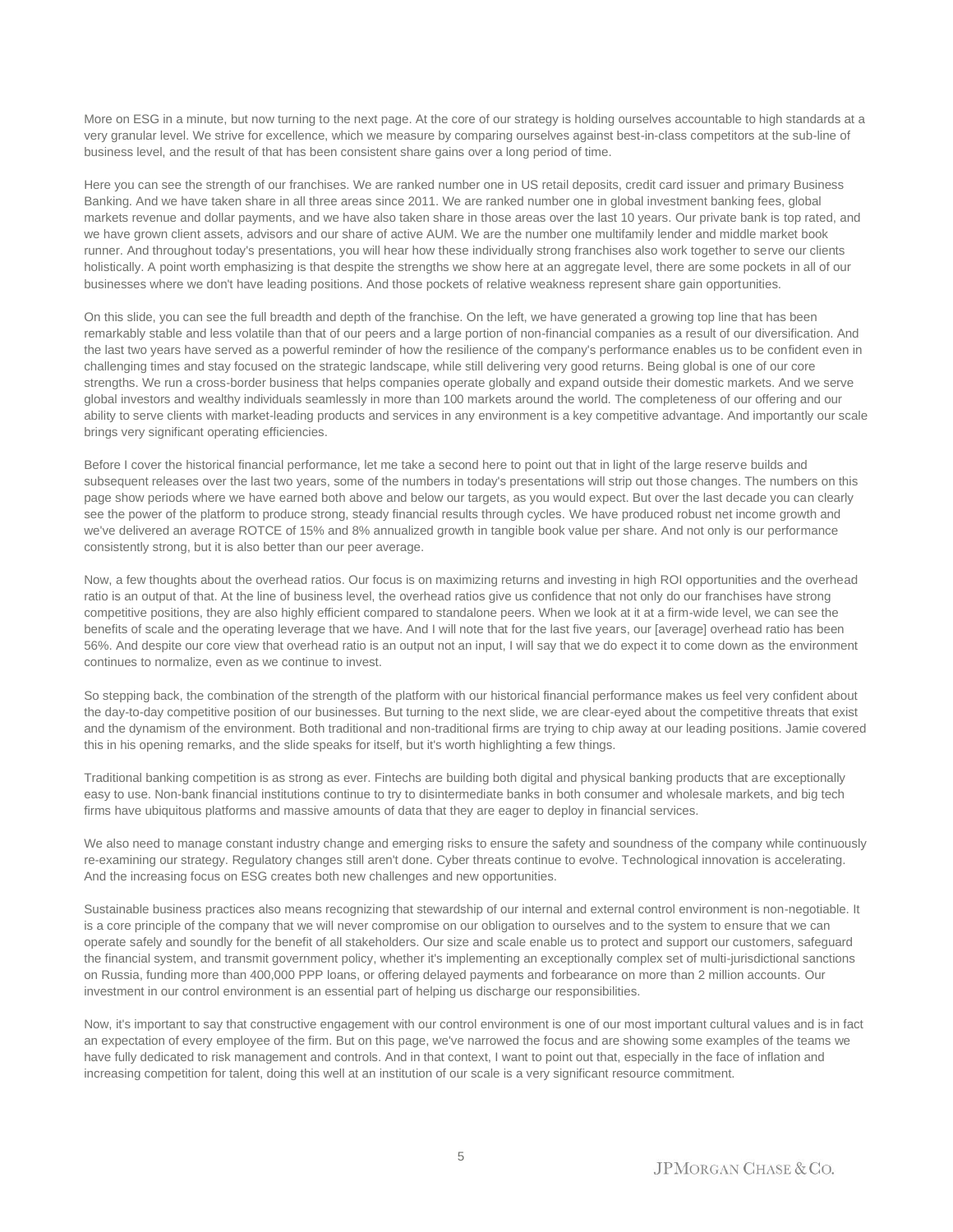We're not complaining about this and we don't apologize for it. It's table stakes to be the company that we are and our ability to deploy appropriate resourcing to our control environment is an underappreciated benefit of scale. These strengths are part and parcel of our commitment to ESG on the next page.

Our businesses are all making progress helping clients with their sustainability goals, and they'll highlight some of that today. But let me just point out a few overarching items. In 2021, we made progress on our \$2.5 trillion 10-year Sustainable Development Target and financed or facilitated \$285 billion to help address climate change and contribute to sustainable development, including \$106 billion in support of our \$1 trillion climate objective specifically in sustainable transportation and renewable energy, \$117 billion across nearly 600 transactions and development finance and \$61 billion towards supporting homeownership and affordable housing, small business, education and healthcare. And on the right-hand side of the page, you can see our commitment to advancing racial equity both in the community and at JPMorgan Chase. By the end of 2021, we had deployed or committed more than \$18 billion towards our five-year \$30 billion Racial Equity Commitment.

That concludes the overview section of the presentation. Now, let's talk about the outlook. We expect full-year 2022 NII ex-markets to be above \$56 billion, which takes into account Fed funds reaching 3% by year-end, in line with the current forward curve; high single-digit loan growth this year, excluding CIB markets and PPP; and modest securities deployment, with ample liquidity to invest more under the right conditions. Given these dynamics, we expect the fourth quarter run rate NII to be approximately \$66 billion and that run rate serves as a good launch point heading into next year.

In terms of 2023, we don't know what the year will bring, but based on the forward curve, the competitive environment, our assumptions around loan growth and our outlook for deposits, there is upside to the \$66 billion in a benign environment.

Moving on to our outlook for expenses. Our 2022 outlook remains roughly \$77 billion, and I'll note that you have enough information on this page to reconcile with what the businesses will talk about later. And specifically in the later presentations, you will get more detail on the \$3.5 billion increase in investment spend.

In terms of 2023, it's too early to provide formal expense guidance. But based on what we can see right now, it might be a little higher than the approximately \$79.5 billion that's in your models, mainly as a function of the current inflation outlook, which, of course, may change.

Looking at the underlying details, structural expenses will be higher year-on-year driven by compensation inflation. We are constantly generating internal efficiencies and we continue to look for more. But we also need to do what is necessary to attract and retain talent across the company. Changes in volume and revenue related expenses will be driven primarily by performance related compensation. So this is one we would like to see higher because it means performance is better.

And on the investment front, based on what we know today we don't expect an increase like 2022's. But with respect to investments such as card marketing that produce high confidence financial returns, the opportunity set and therefore the level of spend will be dependent on the environment. At the same time, it's also important to note that these investments are re-decisioned nearly from zero every year. So we have quite a bit of flexibility.

Now, coming back to 2022 to give you more details about our investments. As I mentioned earlier, today is the culmination of the process that started at fourth quarter earnings to explain and give more detail about our investments for 2022 and beyond. In the presentations that follow, you will hear a lot of detail from our business leaders about how they think about investing in their particular businesses. But let me highlight some common characteristics of our investment process across the company.

Many of our investment decisions are based on a quantitative bottoms-up process, driven by people in the field who are serving clients and who are closest to the opportunities. And where relevant, we calculate specific investment returns and times to break-even. At the same time, we make some top-down strategic decisions about where we're going to push in areas that represent longer term opportunities as well as investments that we see as non-negotiable to keep the firm operating safely and efficiently. No matter what the nature of the investment, we have robust governance to ensure that the outcomes we get are the ones we were expecting when we approved the investment. I'm not going to take you through all the numbers on the page. The businesses will present quite a bit of detail on their numbers shortly. But let me take a second to frame out how we think about the categories.

On the left, you can see our total investment spend broken down by business. In the middle we show you what part of that involves technology, which will be described in detail by the businesses and by Lori coming up shortly. And on the right, you see non-technology investments broken out between at the top, the more predictable and easily measurable categories of Bankers, Advisors, and Branches as well as Marketing. And at the bottom, New and Expanded Businesses, including Commerce and International Consumer, as well as Digital, Data, AI, and Product Design and a catch all Other category. You'll note that we have also called out a couple of specific items: the impact of acquisitions, which you'll hear more about today; and a small R&D category, which is important to the future of the company as we invest for the next generation and try to stay on the cutting edge of technological developments.

And just to make sure we cover everything, the \$600 million in investment spend that's in Corporate consists primarily of international consumer, which Sanoke will cover, and some technology investments that we don't allocate into the businesses.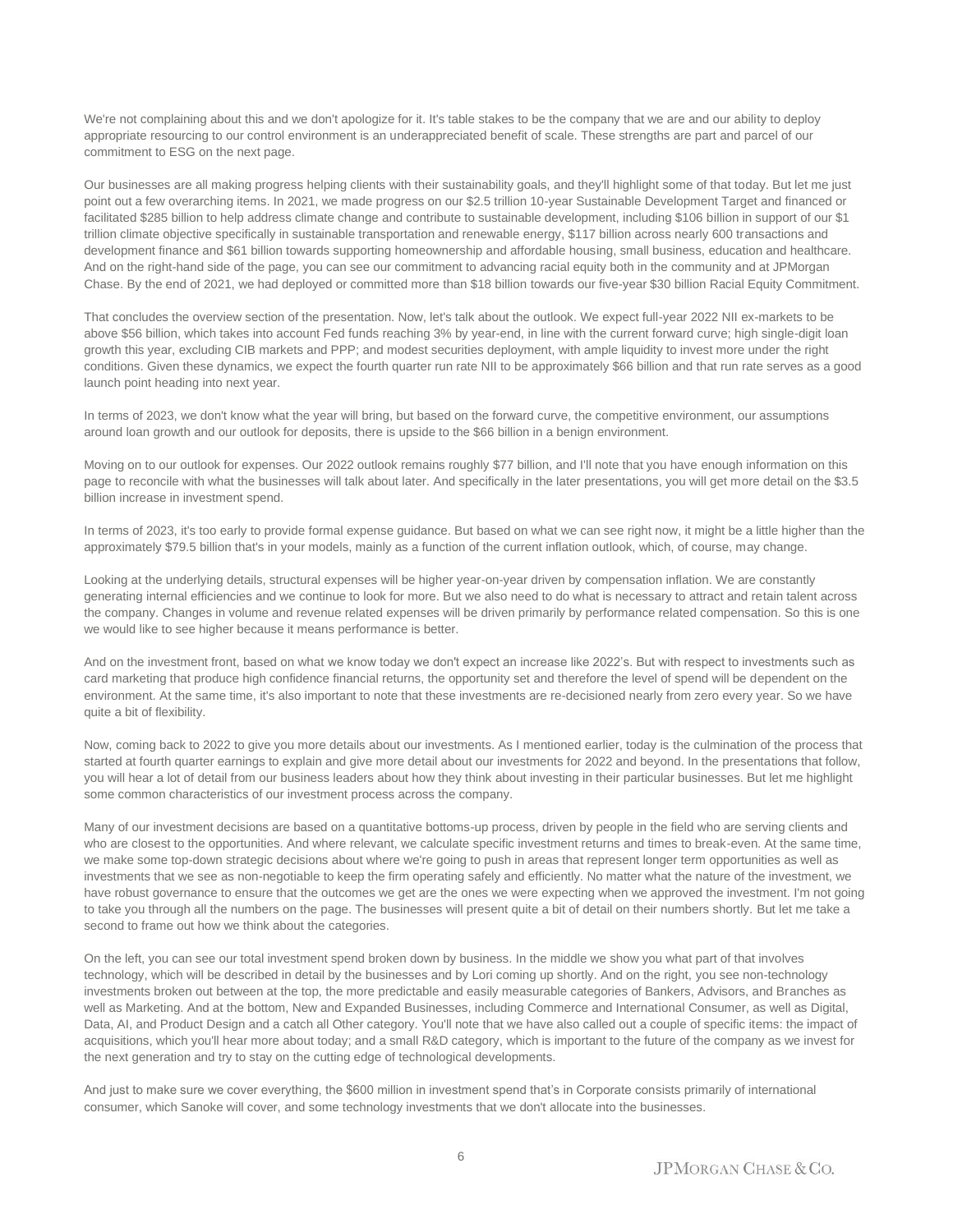Now, turning to credit, we've gotten a lot of questions on our outlook since our first quarter reserve build. So let me clarify a couple things that Jamie also mentioned at the outset. As we said then, we aren't seeing anything different from what you're seeing. The build in the first quarter was a function of increasing the probability of bad outcomes, not a change in our fairly positive outlook for the next few quarters. Since earnings, the economic outlook has changed a bit. Our own economists for example, have just revised down their US GDP forecasts. Despite this, we don't currently expect much change in the allowance for this quarter.

But the more important point is the outlook for charge-offs. Marianne will give more detail on consumer credit in her section, but big picture, the near-term credit outlook especially for the US consumer remains strong. And in fact, we are now projecting that the unusually low level of card charge-offs will persist into next year. And just remember, that given that our loan growth outlook is quite positive, you should expect all else equal to see some reserve builds coming through purely as a function of loan growth.

Moving into capital for a moment. We've been consistent in saying that the increases in capital requirements in the last few years are not justified by increases in risk, and therefore the framework should be recalibrated. But as we sit here today, that's not happening. So we have to retain capital to increase our CET1 ratio. With the G-SIB requirement increasing to 4.5% over the next two years, we are using a CET1 target of 12.5% to 13% as of the first quarter of 2024.

Now, we should remind ourselves that this is a highly adaptable company. The number of significant new regulations that we have implemented and absorbed over the last 10 years without damaging our profitability is a testament to the resilience of our business model. So until rules become final, we will continue to optimize our balance sheet as aggressively as we can and focus on generating returns from our best-in-class businesses.

While we're talking about capital, in the first quarter, a series of relatively independent factors all consumed capital and collectively resulted in a larger-than-expected drop in our CET1 ratio. On the left-hand side of the page, we've shown, using analyst estimates, how despite starting from a slightly lower point than we had expected, the huge amount of distributable earnings that we have after dividends. So the point of the slide is nice straight line building approximately 10 basis points per quarter as a result of the huge amount of distributable earnings that we have after dividends.

Of course, in reality, the quarter-by-quarter trajectory will always be influenced by market volatility and its impact on RWA, the evolution of the rate curve, and the closing of acquisitions. And when we look at buybacks, your estimates are roughly accurate for this year, except for some of that buyback capacity will be used instead for the likely closing of existing cash acquisitions.

But given the earnings growth, we expect to easily be able to meet the future CET1 target. And in addition, on the right-hand side of the page, you can see that the combination of the strong capital generation with our CET1 starting point positions us to weather a stress similar to the one we saw in the first quarter without compromising our ability to serve our clients.

So to finish up, let's talk about ROTCE. We are reconfirming that we have confidence in this franchise's ability to produce a 17% ROTCE through the cycle. And as you know, this is not an aspirational target. It's a target that we have often been above and sometimes been below throughout our recent history. So in closing, we are confident in our ability to grow and gain share, and we are optimistic about continuing to generate leading financial performance, including as Jamie said at the outset, this year, where from what we can see now in the current environment, we may well generate a 17% return in 2022.

......................................................................................................................................................................................................................................................

......................................................................................................................................................................................................................................................

Thank you, and let's welcome Lori to the stage.

**Operator:** Welcome to the stage Lori Beer, Global Chief Information Officer.

#### Lori A. Beer

#### Global Chief Information Officer, JPMorgan Chase & Co.

Good morning, everyone. It's great to be here with you today. We believe that technology is a key differentiator for our business and a competitive advantage for our company. As our business continues to evolve, how we deliver technology is as important as what we deliver. Today, I'm going to walk you through how we are investing to deliver technology at a global scale with speed that enables business growth. You heard Jeremy discuss the breadth of our business and to support this, we must deliver technology at a global scale that is unmatched in the industry and has the ability to adapt, to rapid changes. Our technology is supported by 55,000 technologists, 92% are employees. This is important because it demonstrates the value we place on our talent delivering differentiating technology.

Our global technology workforce manages over 6,000 applications, 2.7 million virtual CPUs and over 500 petabytes of data. Our security capabilities also have incredible scale. We collect and process over 40 billion security events daily, applying intelligence and automation to find and respond to the events that matter most. Our technology has demonstrated scale and agility, enabling our business to lead among our competitors which increasingly includes fintechs and other tech natives.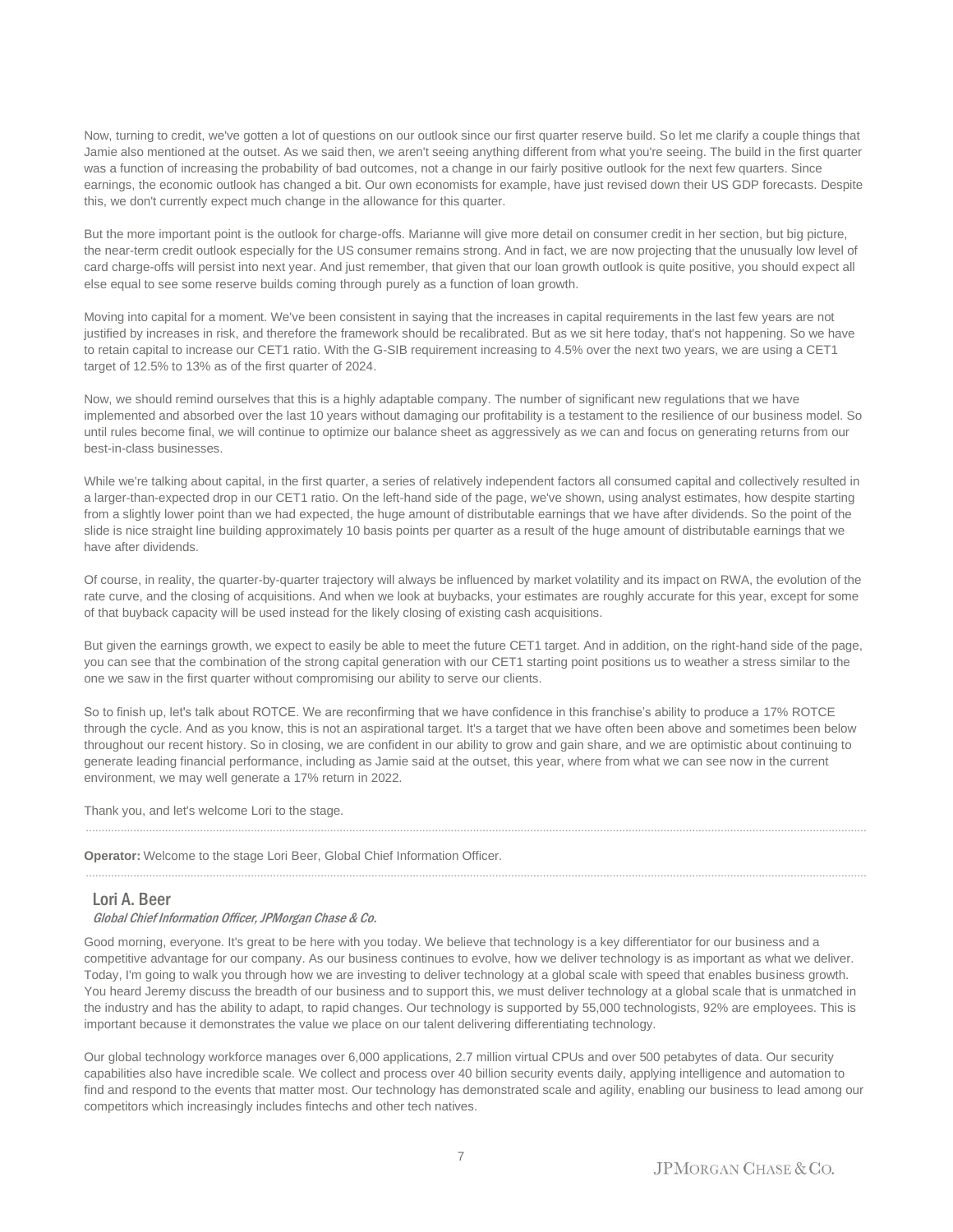Our technology strategy supports our business objectives and we are focused on four key areas: First, delivering best-in-class products, platforms and experiences in our business segments. We build products and platforms that provide economies of scale and deliver seamless, multi-channel experiences while rapidly delivering new features. Second, strengthening our software development capabilities and infrastructure, we are investing to modernize our infrastructure and applications so we can deliver at speed and scale, refactoring our applications to be cloud native and migrating to the cloud. Third, unlocking the power of our data, the breadth and the depth of our data is the competitive advantage if we want to embed AI in everything we do. To deliver this, we need to make our data easily accessible to our data scientists and leverage a platform built for speed and re-use, so we can experiment and deliver value faster. Finally, but critically important, protecting the firm and our customers and clients. We embed security and privacy in our products and platform, which allows us to do so efficiently while ensuring we are adhering to our standards and regulatory requirements.

Now that I've laid out our strategy, let me talk about our investment in technology. The numbers on this slide directly tied to what Jeremy discussed. Our total \$14.1 billion in technology spend includes \$6.7 billion in investments. Technology spend as a percentage of revenue has remained fairly consistent over the past several years at 10%, which is better than our peers. Most of the expense growth since 2019 is investment spend. In our 2022 outlook, 50% of our spend represents investments in our strategy.

Our total investment spend is \$6.7 billion, as I mentioned. Of this, \$4.1 billion directly supports delivering customer and client experiences, and product development. Our line of business CEOs will cover this later. The remaining \$2.6 billion sits across three of our other strategic focus areas and represents investments in firm-wide platforms, which I will cover in more detail.

And as you can see, our run the bank costs have remained relatively flat. Let's talk about how we were able to achieve that. Our run the bank expense includes items such as infrastructure, software licenses, and application support. As our business has grown and we have invested in digital capabilities, we have kept this expense relatively flat. On the right, you will see the infrastructure run the bank expense is only growing at 2%, while volumes have more than doubled. Our ability to scale this in a cost-effective way is critical as we continue to digitize our business and scale AI, both of which will increase infrastructure capacity requirements. We've been able to slow growth in infrastructure expense and scale efficiently because of our investments in firm-wide infrastructure platforms, including the private and public cloud. We regularly benchmark and we believe our infrastructure unit cost is best-in-class.

So now let's go into more detail in our investments. As I mentioned, our \$4.1 billion of our investments are within our lines of business. The CEOs will cover this in greater detail. But I do want to touch on a few examples. In CCB, we are investing in a personalization engine that powers individualized experiences and insights that will help consumers make the most of their money.

In payments, we are investing in e-commerce capabilities like wallets, express checkout, and embedded banking that solve the critical needs for small businesses and the marketplaces that use them. A lot of companies talk about modernization and cloud migration. We started on this journey early because we saw the value and the opportunities it presented. As you see, we already have some exciting products and platforms that are benefiting our customers and clients today that are built on modern technology, including the public and private cloud.

The rest of my presentation will cover the remaining \$2.6 billion in our investments. These are foundational to deliver new features at speed while creating efficiencies and scale across our businesses. Over the next few slides, I'm going to talk about modernization and software delivery excellence and why it's important. Modernizing our applications and infrastructure is critical to our long-term success. Our investments in modernization drive speed and scale in our business and allow us to maintain and manage resiliency.

With our application modernization, we are executing across four key areas. First, by refactoring applications, we can take full advantage of the cloud. This enables our businesses to move fast while being cost-efficient and resilient. It is not just about moving applications to the cloud. It's what you do with them and how you run them once you get there. This is a heavy and necessary lift, but we are focused on the areas that have the highest business impact, and the applications which will see the most value by moving to the cloud. Second, by replacing select applications with industry-leading software-as-a-service or SaaS solution in areas such as HR, CRM and service management. Third, by building cloud native banking systems. These core banking systems are critical to the firm, which is why we include them in our modernization strategy, while others may not. And lastly, by decommissioning redundant applications. We have already decommissioned over 2,200 applications since 2019 with 550 more to go.

Now, let me talk about infrastructure modernization. We have a multi-cloud strategy that leverages our internal private cloud and multiple public cloud providers. This allows us to leverage the best capabilities suited for the type of application and its needs. As an example, applications that require more variability in hardware, like risk calculations or AI, are more suitable for the public cloud. Applications with a higher dependence on other applications and our data centers are likely suited for private cloud until they can be refactored. As public cloud capabilities continue to evolve, we will adjust our strategy to strike the right balance between private and public cloud. With our infrastructure, we completed the buildout of our private cloud and have enabled one public cloud provider with two more in progress. About 30% of our infrastructure spend is on cloud. Having said that, if we define cloud the way others have, and include virtual servers, we are nearly at 50%.

In parallel, we are also migrating our applications to new state-of-the-art data centers, which will enable us to consolidate our data center footprint from 33 to 17. We are 40% of the way there. This approach gave us an early start on our modernization journey and our cloud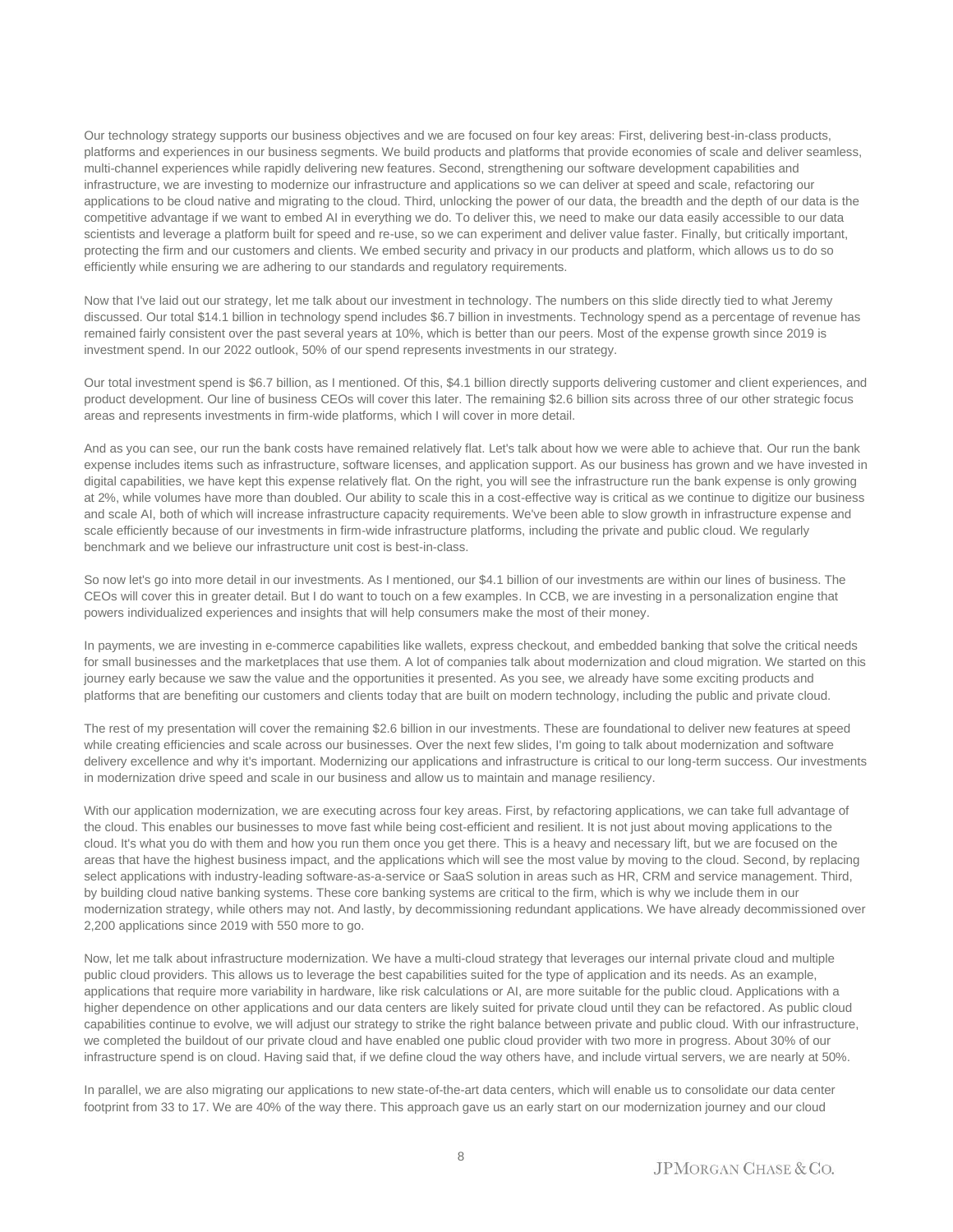migration. It has also made our infrastructure more efficient as we discussed earlier. We have line of sight into an incremental 15% to 20% cost efficiencies. This is primarily driven by refactoring our applications to use on-demand infrastructure on the cloud and data center consolidation.

Now, let's talk about software delivery excellence. This is important because modern engineering practices, when combined with application and infrastructure modernization, is what drives productivity at speed and scale. This is why we define cloud the way we do. As I mentioned earlier, we operate at a scale unmatched in the industry with over 40,000 software engineers delivering 30,000 releases a month on our modern tool chain. We are very focused on increasing engineering productivity and speed of feature delivery. By investing in our core software development tools, we can deliver these benefits at scale across the firm. Our tools automate the software delivery process across build, test, and release of features. It also automates the validation and evidence of controls.

We've onboarded nearly 60% of our applications to our modern software development tools, with a target of 80% by the end of this year. This level of automation and modern tools will make us 20% faster and the delivery of features to our customers and clients and will drive at least 10% improvement in engineering productivity in the next three years. And our ultimate goal is to double that.

Let me highlight a few examples where we have seen significant impact from our modernization efforts. First, we wanted to improve the speed, cost, and scalability of our Athena platform, which is the foundation of our Markets business. The platform processes millions of trades and completes billions of risk calculations daily. Through our modernization work, we delivered a 30% reduction in risk calculation times and an 80% reduction in calculation cost per hour. This was accomplished by refactoring the risk calculation application and running it on AWS which allows us to scale from 0 to 14,000 servers on demand.

Our second example is Chase.com, which serves our digital customers. It requires frequent updates and 24/7 availability. Our modernization work has already yielded benefits. We are seeing high availability and a 50% reduction in run-time costs. We achieve these results by refactoring the application to take advantage of a multi-cloud architecture, leveraging both our private cloud and AWS. All Chase.com customers will migrate by year-end.

The third example highlights our strategy to leverage software-as-a-service providers where appropriate. For capabilities like requesting technology or managing incidents, we leverage ServiceNow, an industry leading platform that replace 24 custom service management platforms. It has already delivered \$50 million in savings and allows us to deliver new capabilities significantly faster.

Now that I've walked through some examples, let me summarize how all of this translates into efficiencies across our \$14.1 billion spend. This is a different lens on this slide into our total spend across labor and infrastructure, which will help us highlight the opportunity. Over the next three years, our investments in modernization and software development will translate into a \$1.5 billion in productivity and cost efficiencies. This is driven by a 10% improvement in productivity across our technology workforce and 15% to 20% cost efficiencies in our infrastructure spend. Keep in mind the demand on technology will continue to be high as businesses grow. Some of this productivity could help us fund future investments, and the balance will flow to the bottom line.

Let's move on to the next area of our strategy – data and AI. As you saw upfront in the presentation, we've an incredible amount of data and we already have several hundred AI use cases that we are executing on. For those that are already in production, we have a line of sight to over \$1 billion in value. We are making investments to further accelerate our adoption of AI in order to scale this to several thousand use cases, and we are becoming more efficient as we do, doubling our impact per dollar spent over the last few years.

We also invest in AI research to help us solve some of the most complex challenges that have yet to be solved. While our CEOs will share more details on the impact AI is already having on their business, I do want to highlight one of them. As much as 50% of Euro Stoxx 50 option client flow is now priced with an AI model. This is a win for our Equities business which has improved its time to deliver quotes by up to 80%. Critical to scaling AI is making our data available for our data scientists. Our investments in our data platforms make this possible. These platforms provide the tools to migrate data to the public cloud, making it easy for data scientists to access data in real time.

Training AI models can require a lot of data and compute power, and the public cloud allows us to scale infrastructure in a cost-effective way. Our platforms also support reusable model libraries, making data scientists more productive. The breadth and depth of our data is a competitive advantage. With these platforms, we can unlock the power of our data, reducing the time to market for AI models by 70%.

Now, let's talk about the final area of our strategy – cybersecurity. This has been a priority for us for almost a decade, and our capabilities are best-in-class. Our investment in automation and controls have enabled us to maintain steady investment levels despite the dynamic threat landscape and the need to protect new technologies such as cloud and blockchain. We embed security controls directly into products and platforms so that our engineers can be more productive, allowing them to focus on features that grow the business.

Additionally, we leverage technology to improve our overall cybersecurity posture. For example, we saw this play out in our response to Log4j. We build protections in less than an hour and fixed the majority of our application portfolio in less than seven days. We differentiate our products through a security and privacy by design mindset, where we include keys, security, fraud prevention and privacy features upfront, not as an afterthought. You see this with Chase Security Center. This gives our customers visibility into which cards are stored in digital wallets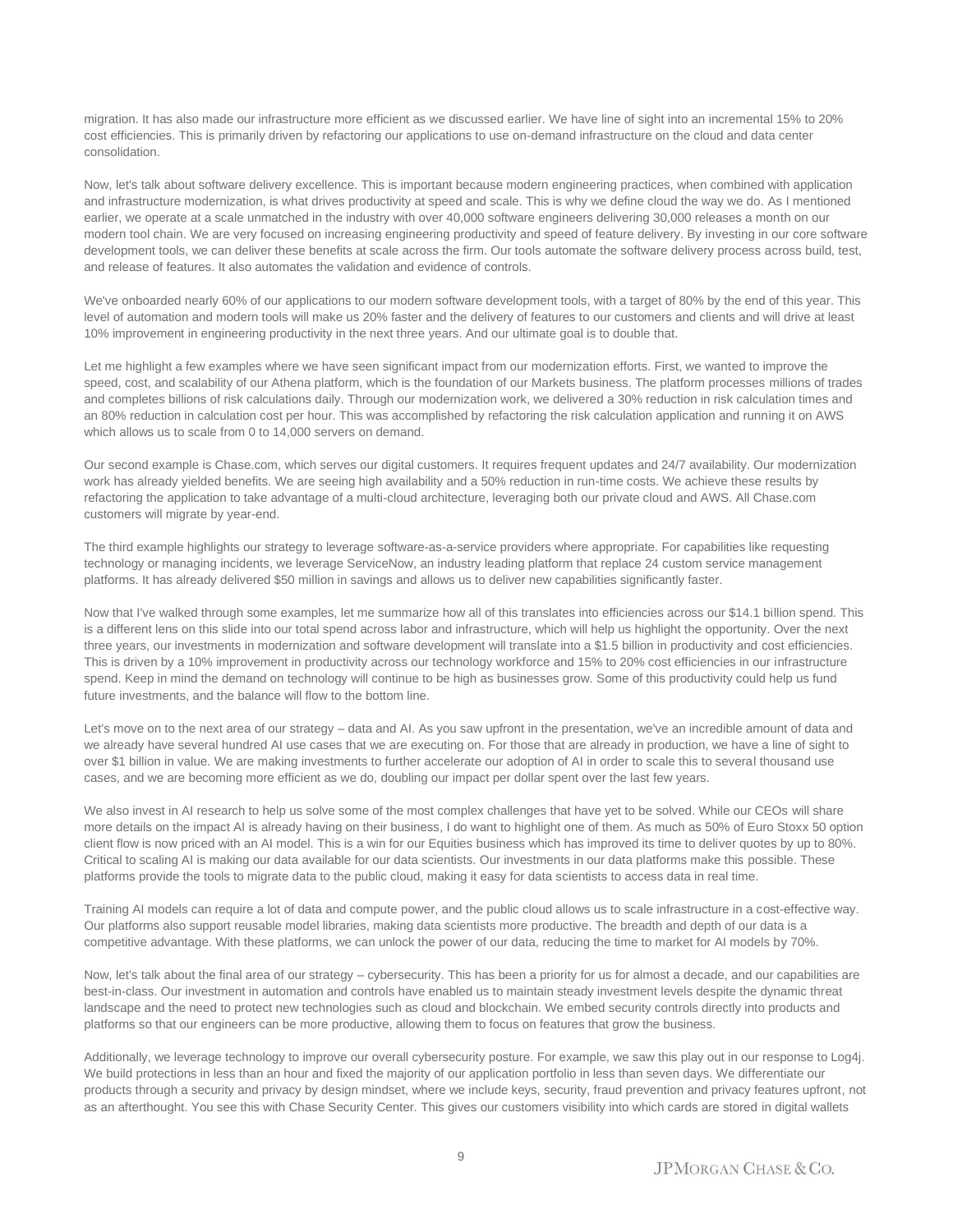and which devices have access to their accounts. We are also very engaged in helping to shape cyber policy. We're working closely across public and private partnerships to protect the overall financial services ecosystem.

I know I've covered a lot. So let me summarize the key takeaways. Our technology enables business growth and delivers at a global scale that is relatively unparalleled across the industry. We are focused on disciplined execution of the four areas of our strategy. First, delivering new customer and client experiences in product development. Again, you will hear more about the impact of these investments in delivering revenue growth and growing market share from the business CEOs. Second, through modernization and by optimizing our software development capabilities, we expect to realize \$1.5 billion in productivity and cost efficiencies over the next three years. Our track record gives us confidence that this is achievable.

Our benchmarking shows we are already delivering best-in-class infrastructure unit pricing. We've offset the growth of infrastructure spend while the volume has more than doubled. We've already placed 30% of infrastructure spend on cloud and 50% if you include virtual servers. And the examples I shared we've seen the opportunity to further optimize infrastructure spend as we invest in refactoring our applications. We've seen improvements in our engineer productivity, and we have line of sight to an incremental 10% improvement opportunity. In addition to cost efficiency, we are improving the speed of delivery of new product features by refactoring our applications and using industry-leading software development tools.

Third, we are unlocking the power of our data by leveraging our firm-wide data assets. We've demonstrated successful delivery of AI across the firm and have line of sight into \$1 billion in value. We have a bold ambition to broadly leverage AI in many more ways. So, we're delivering data platforms that allow us to accelerate the delivery of production AI models by 70% and do so in a cost-effective way. Finally, we will always invest whatever it takes to protect our customers, our clients, and the firm. Through automation and intelligence, we've been able to keep our investments relatively flat, as the threat landscape has shifted, and we've needed to accelerate our response to new threats.

So, in conclusion, I want to emphasize that we are well-positioned to leverage our technology as a key differentiator for our business and a competitive advantage for our company. Thank you.

......................................................................................................................................................................................................................................................

......................................................................................................................................................................................................................................................

**Operator:** Welcome to the stage, Jenn Piepszak, Co-CEO of Consumer & Community Banking.

#### Jennifer A. Piepszak

#### Co-Chief Executive Officer-Consumer & Community Banking, JPMorgan Chase & Co.

Good morning, everyone. Marianne and I have been talking to you about the CCB franchise from different seats for many years now, but we're particularly excited today as this is our first opportunity to do it together. So first, we'll cover an overview of our financial performance and the investments we're making, which will help frame the rest of the session. I'll then cover Banking and Wealth Management in more detail, and Marianne will cover Payments, Lending, and Commerce.

So, we wanted to start with our strategic priorities, the true north for the business. There are lot of words here on this page and we've chosen them carefully. These guide how we run our businesses, so you really won't see them change over time. On number one, everything we do starts with the customer. We're focused on meeting the financial needs of all customer segments and continuing to grow households. We do that by delivering experiences that our customers love through our branches, bankers, and digital channels and our continued investments in data and technology. So, on to number four, operating a disciplined risk and control environment, as you heard from Jeremy, is the price of admission. But risk platforms are also a driver of responsible growth, and we know that we can only deliver an exceptional customer experience if we deliver an exceptional employee experience. As they say and I often repeat, culture eats strategy for breakfast, and we focus every day on being the place where everyone wants to work. And getting all of this right is what has enabled us to deliver best-in-class financial performance over time and we're confident that will continue.

So, let's take a look at our financial performance at a high level. On the left, since we last met two years ago, we've grown customer relationships across each of our businesses, which, of course, is the catalyst for everything. In the middle, deposits grew over 50% and investment assets over 40%. But for reasons that you're all too familiar with, mortgage prepayments and broad de-leveraging, loan balances were down 9%. And on the right, I'm going to talk about revenue and expense in a moment. But it's worth noting that a 26% ROE, excluding loan loss reserves, as you can see on the bottom right here was a strong performance, particularly considering the impact of lower NII. And that's because of the scale and diversification benefits of our businesses.

So, now taking a closer look at revenue on the next page. Starting with the impact of macro rates, deposit margin compression alone reduced revenue by nearly \$8 billion over the last two years. At the same time, we were able to drive nearly \$3 billion in volume related growth on the back of that scale and diversification I mentioned earlier. Moving on to revenue margin, which excludes deposit margin, here we're modestly higher as we were able to offset roughly a billion of competitive margin compression, broadly defined, including product refreshes and partner renewals in card as well as policy changes like overdraft.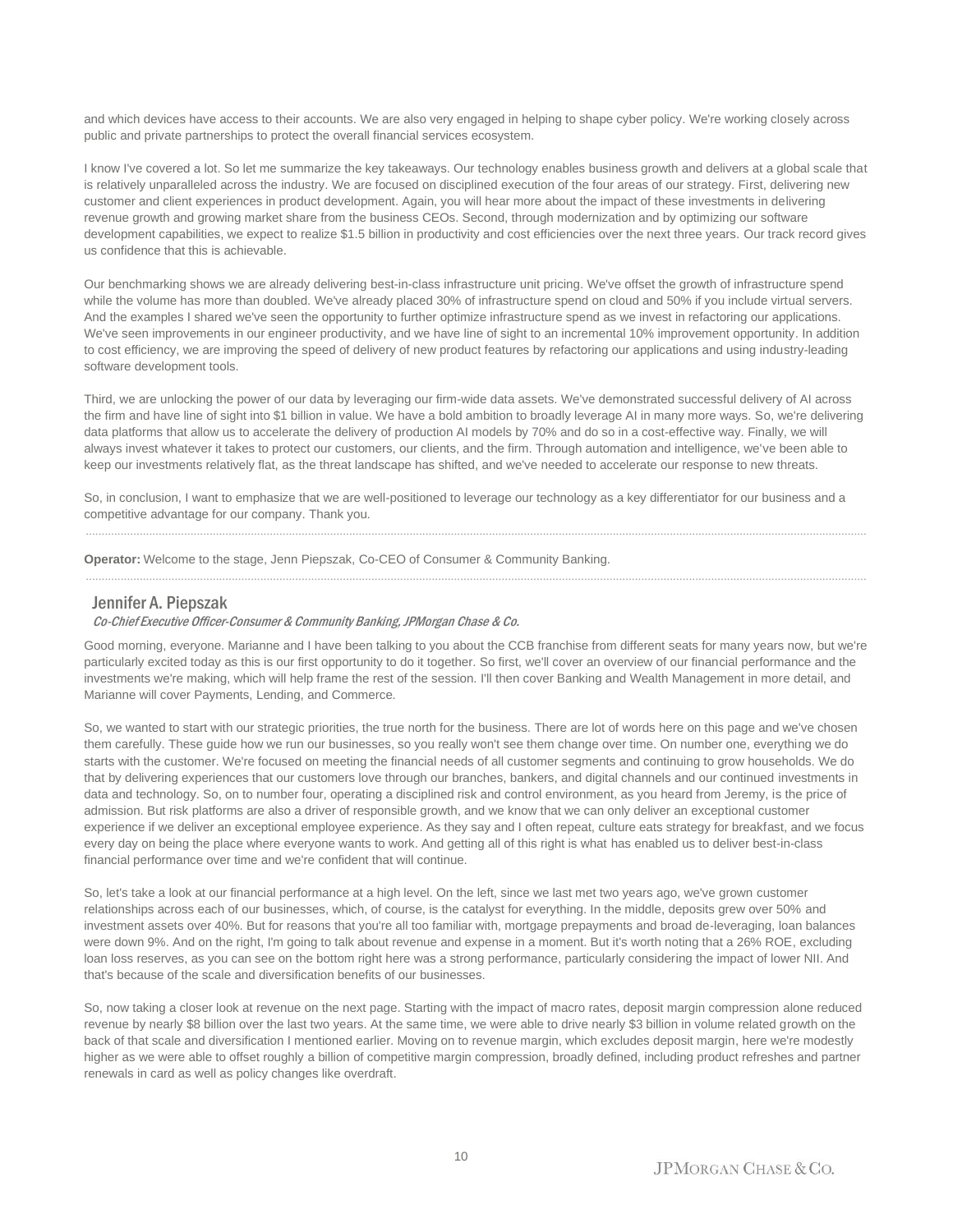Looking forward, higher rates are driving deposit margin expansion and NII growth. And as you can see on the right, of the \$56 billion 2022 NII outlook that Jeremy shared upfront, \$38 billion of that is CCB. This represents an increase of \$5 billion over 2021 and that will grow to \$10 billion when looking at our fourth quarter run rate, which clearly would more than offset the macro rate impacts of the last two years. While we're not guiding to overall revenue for this year or next, this material increase in NII is helpful context as we dive deeper into expenses.

So, let's start with the overall change in expenses from 2019 to our 2022 outlook looking at the key drivers on the right-hand side of this page. First, you'll see that our volume and revenue-related expense is down slightly, which may not be intuitive. Underlying this was a little more than \$1 billion of core expense growth, including higher banker and advisor incentives, which is more than offset by auto lease depreciation. And then our structural expenses are up approximately \$800 million, with the biggest component of this being wage inflation, which we're seeing across our businesses. Of course, the big focus of our session is investments, which are expected to be up \$3.3 billion from 2019 and Marianne is going to take you through that in more detail in just a few minutes.

Stepping back, we wanted to provide some competitive context on our financial performance. ROE is the primary way we measure ourselves. And while not all peers disclose returns at the segment level, we are best in class relative to those who do. We don't manage to an overhead ratio. As we always say, it's an output, not an input. But given our increase in expenses over the last two years, we thought it would be instructive to look at competitive comparisons here as well. Relative to our peer group, our overhead ratio is in line, but, of course, a lot of factors drive that, including business mix.

So, as you can see on the right side of this page, we compared our largest businesses to relevant peers. In Banking, our overhead ratio is three points higher than the comparable segment of our closest peer. However, as you know, overhead ratio is a function of both revenue and expense. On revenue, our rate paid on deposits is about the same. However, our reported margin is lower given every bank has different approaches to transfer pricing. So, if you simply normalize for just this one thing, our efficiency ratio would be meaningfully lower. And below that in Card, even making what we believe to be a conservative adjustment for the accounting differences in marketing spend, you can see we compare quite favorably to our best-in-class peer.

We've delivered this strong performance in part by driving meaningful operating leverage in the business. While there are many ways to look at it, at a high level, our total expenses per account excluding investments have declined by 4% since 2017, even as we have absorbed inflationary pressures. And before I turn it over to Marianne, just a few more points on efficiency. On the right-hand side, we broke this down by our largest businesses. In Consumer & Business Banking, a key driver is our branch network. We have reduced this cost per account by 12% since 2017 as we have generated strong account growth, seen a shift to digital for day-to-day transactions and consolidated branches in response to changing customer demand. In Card, one of the largest cost drivers is operations and fraud. Here, we have reduced this cost per account by 36% since 2017, as we have improved machine learning capabilities and reduced customer call volumes.

......................................................................................................................................................................................................................................................

And with that, I'll hand it over to Marianne to cover investments.

### Marianne Lake

#### Co-Chief Executive Officer-Consumer & Community Banking, JPMorgan Chase & Co.

Hi. So, I'm going to dig deeper into investments on this page and to orient you CCB represents \$7.5 billion of the firm-wide \$15 billion of investments that Jeremy mentioned, and we're up \$3.3 billion since 2019. So, our story as you can see, is quite simple and compelling. There are three key areas of investment. The first is \$2.8 billion in technology and product, which I'm going to come back to on the next page. The second is distribution, including marketing, which is principally the cost of new customer acquisitions that flows through expense. But note that while there is \$2.2 billion of marketing here in investments, our total gross cash marketing is closer to \$7 billion and I'm going to review that in detail later. Distribution also includes expanding our branch network with new builds since 2017, which will breakeven within four years. And Jenn is going to review the whole strategy around our branch network.

So, our third category, is our two growth businesses. First, Wealth Management and this represents 1,100 advisors added since 2017. And again, they'll breakeven in four years. And then second is commerce of about \$900 million, about 40% of this spend is deal integration costs and amortization. And I'll talk later about the acquisitions and about our travel strategy. This will remain for another couple of years, after which it will largely be in our rearview mirror. The other 60% here is mostly travel-related operating expense, which we're showing here for transparency, but that's cash flow positive this year.

Stepping back, we have a high degree of confidence in the business cases for our investments and discipline in when this spend matriculates out of investments into our run rate. So, for acquisition marketing, as Jeremy said, we re-decision each year from zero. In fact, we re-decision every quarter and every month. And for our longer-term investments, we move them to run rate expense when they become cash flow positive, which means when taken together that about half of the 2022 investment spend here, excluding technology and product, gets to be re-decisioned within a year. However, in a healthy and growing business, you should expect we will continue to reinvest.

Zoning in then on technology and product and starting at the bottom, you can see that the driver of growth in spend over the last three years is in our modernization agenda, including infrastructure, applications, and data. Our core platforms are monolithic applications that were built many years ago, but they are fit for purpose. They have high performance and they served our scale businesses very well. But it's also true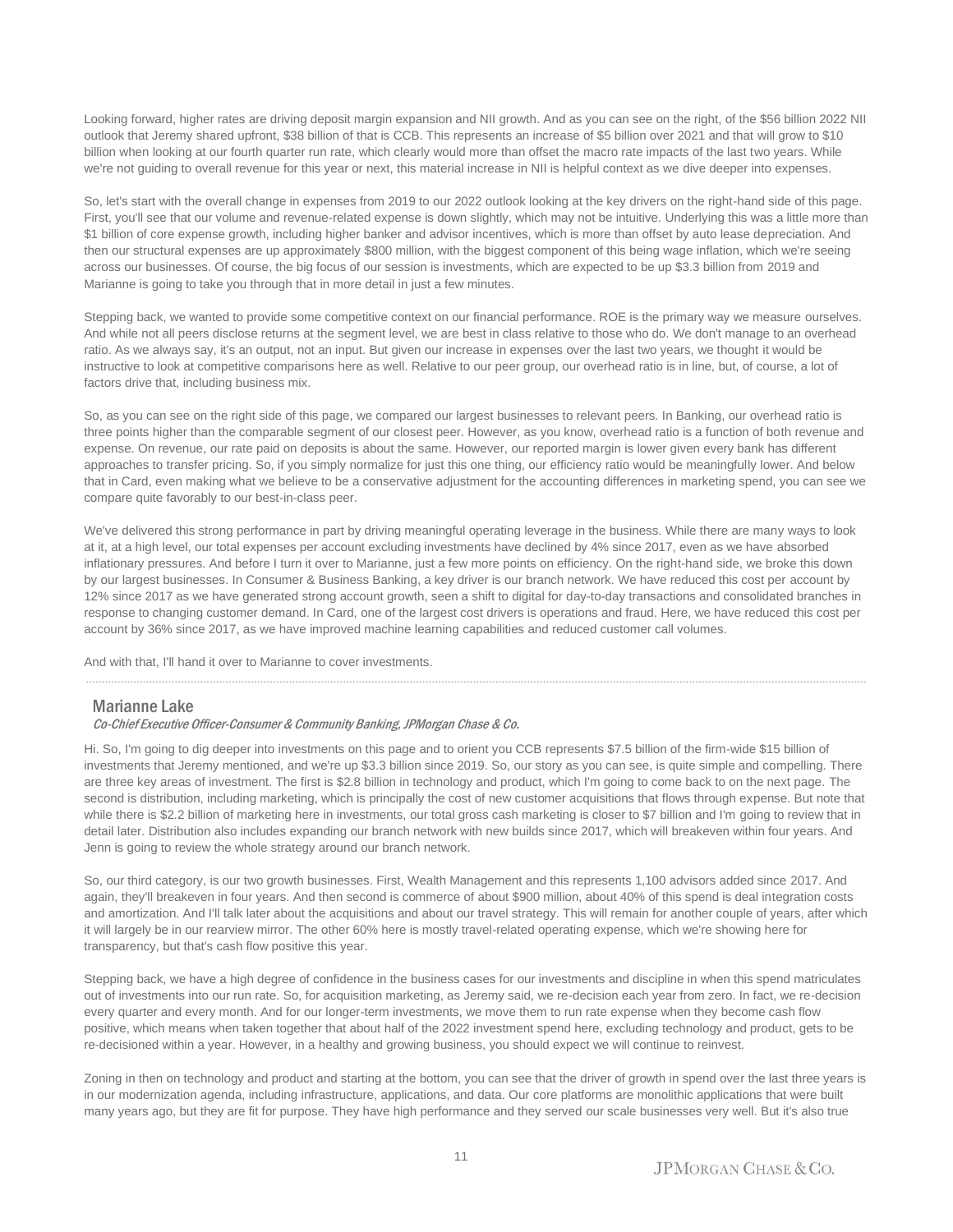that the benefits of a modern ecosystem, more loosely coupled on highly scalable and elastic infrastructure, is also real in terms of speed to market, on-demand capacity, and resiliency. So, we're two years into a five-year journey here with our move to an agile organization, positioning us very well to execute. And we would expect this level of spend on modernization to remain elevated in the near-term, but we're making real progress. 40% of applications, including our mainframes, have already moved to our new data centers, and our primary customer facing site Chase.com is live in the public cloud as Lori said. And on data, while we're in the first half of our journey to the cloud, we have made significant progress replatforming to on-prem scalable machine learning environments, which has allowed us to invest in high priority AI and ML use cases that are delivering a lot of business value today.

Moving up, as I said, we operate in a fully agile product structure with close to 100 products and services, delivered by dedicated design, product, data, and technology teams. And their backlogs are defined by our business priorities, including customer experience, innovation, and optimizing the total cost of ownership against which they're constantly prioritizing. About 10% of product development spend is against customer engagement, principally in our digital channels, about 30% on features and innovation, and the other 60% on platforms and utilities that form the chassis of the whole business. And about half of our product development spend pays back within five years. So, we're going to bring much of that to life throughout the rest of the presentation. But it is in large part because of all of these investments that we've been showing remarkable consistency in growth and returns over the last decade.

With our pre-tax profits excluding reserves growing at a 5% CAGR, notwithstanding that 2021's performance was cyclically low. We grew client balances with an 8% CAGR and gained notable share in both our Banking and our Card businesses. And looking forward, we're excited about doing the same for the next 10 years.

......................................................................................................................................................................................................................................................

And so with that, I'm going to hand it back to Jenn who's going to start taking you through it.

#### Jennifer A. Piepszak

#### Co-Chief Executive Officer-Consumer & Community Banking, JPMorgan Chase & Co.

So, I'll start with an overview of our Banking businesses and then double click on our investments in the branch network and wealth management. In Banking, both consumer and business, we're the clear market leader. And we'll continue to build on this position by leveraging deep customer insights to strengthen our offerings to be the bank for all. And on branches, we know they serve as the storefront for the entire firm. They are what makes us local. Here, we're only starting to realize the benefits of the investments we've already made and will continue to invest for the future and optimize our existing footprint. Lastly, in our US Wealth Management business, we've established a strong foundation and are focused on growing the business by adding advisors and strengthening our digital capabilities.

So, let's start with Banking on the next page. We have continued to drive core household growth, which, as I said earlier, is the catalyst for everything. We now serve more than 28 million consumer bank households and that's up 15% since 2017 on the strength of our model to acquire, engage, and retain primary bank relationships. It's also worth noting that we've had strong traction with younger generations with Millennials and Gen Z, now representing 45% of our customer base. And we grew Business Banking clients by 37%, maintaining our leadership position during a period of rapid small business formation. And we now serve more than 3.5 million Business Banking deposit clients across the country.

So, stepping back, you're all aware of the macro tailwinds on deposit balances. But more importantly, because of the investments we've been making in the franchise, we were well-positioned to grow more than any other bank and gain 120 basis points of share over the last two years. And by the way, that's a record even for us. Given our success in acquiring new households and the strength of our relationships with existing customers, we grew to 1 trillion in deposits and based on the common industry reading of FDIC data became the number one retail bank.

We aspire to be the primary financial partner to our customers and that's reflected in the services included on the left-hand side of this page. Many of these will be intuitive to you, but we don't often step back and look at the aggregate value we deliver. We pay close attention to the competitive threat of fintechs, but no fintech can match the breadth of these solutions or the trust and security we provide. This comprehensive value proposition together with the services we offer across Payments, Lending and Wealth Management is what customers care about and why they choose us as their primary bank. It's also in part why deposit betas were lower in the last cycle than they had been historically and could look that way in this cycle too. And I'll come back to this later.

And our customers show us how much they value these services through their strong omnichannel engagement, which you can see on the right. We now have more than 46 million mobile active customers across CCB, up 35% since 2019 and over 50% of them use one or more of our financial health tools. 70% of our customers visited a branch in 2021 and 20% met with the banker to discuss their financial needs. And these numbers are consistent, even for younger generations. While we feel great about our momentum, we know this work is never done, which is why we're developing value propositions to serve distinct needs of our customer segments. We know that we have an opportunity to continue to grow share among younger customers and those with lower incomes. And we have an opportunity to deepen our wallet share with affluent clients and small businesses.

Here are just a few examples of how we're addressing these opportunities. For families, Chase First Banking delivers a youth debit card and mobile experience with parental controls. This makes Chase the platform for kids to begin their financial journey and grow with us over time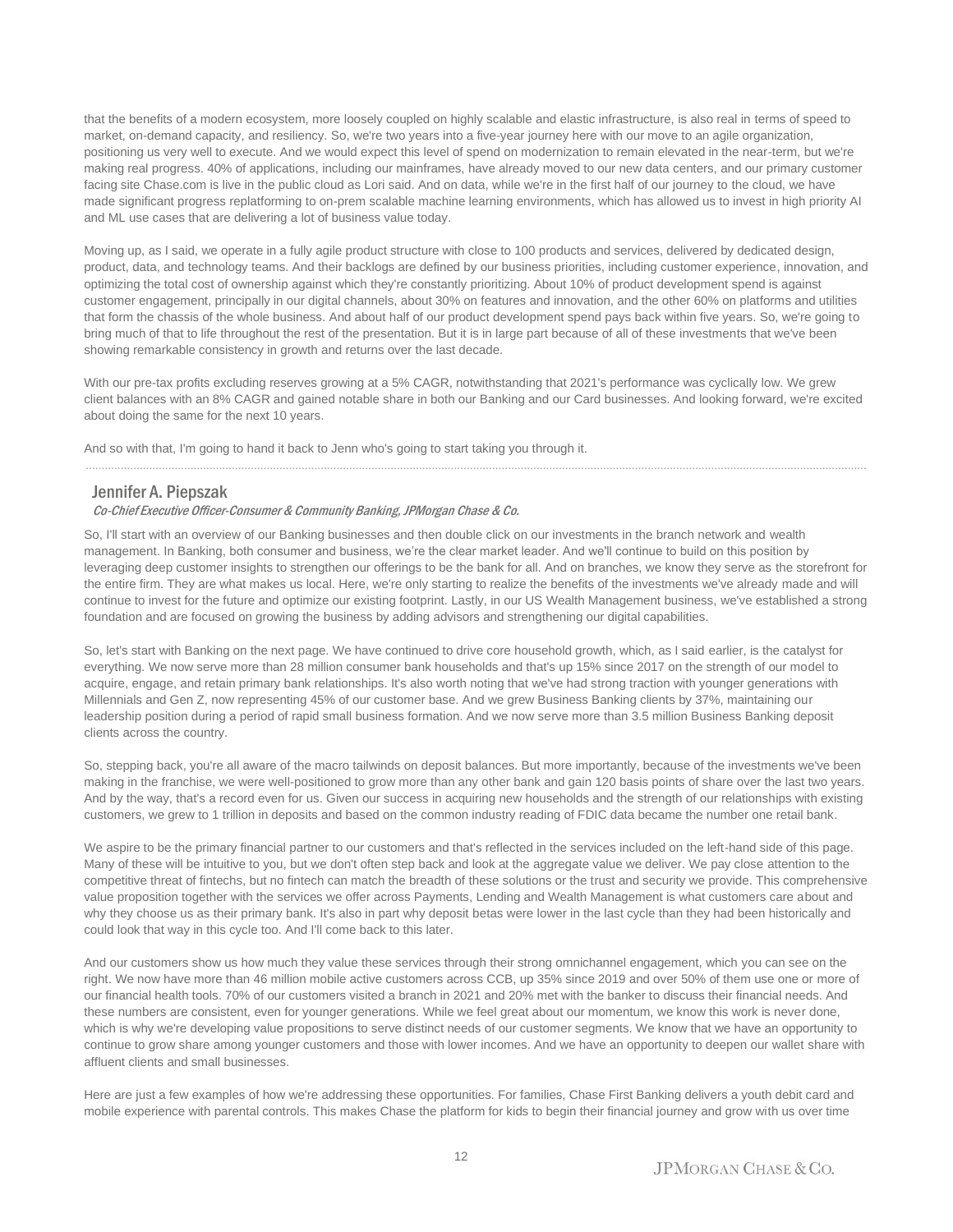and allows for parents to introduce their children to financial literacy all within their existing Chase Mobile app. For low-to-moderate income customers, we've had great success scaling Secure Banking, our low-cost checking account. And we're just getting started as there is more we can do to address their needs, including making it even easier to get started with Chase and manage their day-to-day cash flows. And for affluent clients, we've been focused on scaling Chase private client by addressing their needs, through relationship benefits and elevated servicing. And looking forward, we're focused on ways we can strengthen the value proposition and serve more clients by adding advisor capacity, which I'll talk about later.

So, onto small business. We serve a diverse set of Business Banking clients covering nearly every industry and ranging in size, generally up to \$20 million in revenue. And we do that by tailoring our value propositions and coverage models, which you can see here on this page. For smaller, less complex businesses, we've launched Chase Business Complete Banking to provide banking, card and payments acceptance in one integrated bundle, making it easier for our clients to access the services they need and focus on what they care about most, running their business. For larger clients, we've optimized our coverage model through better tools and processes and now manage 26% more clients since 2019, while delivering a record client experience, which gives us confidence to further scale this model. And we know that client needs also vary by industry, which is why we're investing in tailored solutions like Customer Insights, which helps our clients understand their customers and performance by harnessing the power of our unique data assets from both our issuing and acquiring businesses and Takis will touch on this later. These examples of segment strategies, both business and consumer, are just illustrative of our broader approach to deeply understand and serve distinct needs across all customer segments.

And we know it's also important to meet our customers in their channel of choice. As you can see here on this slide, customers are using selfservice channels for more of their day-to-day needs across account opening, servicing, and money movement transactions. We strengthened our model by investing in digital channels to provide more services and improve customer experiences, driving more than a 10 percentage point increase in customer satisfaction since 2019, while at the same time achieving record high customer satisfaction in our branches. And as I mentioned earlier, the overall branch network cost per account is down, in large part due to these trends, which allow us to serve more households per branch.

To wrap up on our Banking businesses, we know when we get all of this right, this is what it looks like. Our goal is to be the primary operating account for our customers and we're doing just that. These primary relationships are highly satisfied, they are loyal, and they are engaged with Chase across products and we don't take that for granted.

Looking ahead, we remain focused on meeting our customers' needs, which we do by providing them with leading services and experiences in their channel of choice, tailored to their distinct needs. And in a rising rate environment that's an important place to start. We didn't lose primary bank relationships in the last cycle and we don't plan to this time. Our strategy is to compete on value and convenience, not just price. And we have a range of options to capture money in motion, including CDs and our Wealth Management business. And since I know it's on your mind, our base case for beta is that it's likely to be structurally lower as it was in the last cycle. However, this cycle is obviously already different in that the implied suggest will peak more quickly.

We do expect, though, that there will still be lags and re-price even if we ultimately hit a higher level of rate paid than the last cycle. And that's likely to last for some time. Of course, this will depend on the path of rates, system-wide liquidity, competition for deposits, and customer response. And on a related note, deposit growth, higher rates, and accelerated consumer spending will generally mean lower retail deposits, which we think we can offset through organic growth. Therefore, we expect deposits to be flat to modestly higher from here. More importantly, through this cycle and beyond, we will continue increasing customer engagement, growing households, and capturing higher wallet share to extend our leadership position.

So, now a double click into our investment to expand and optimize our branch network. But first, a quick video so you can get a feel for the culture and energy in our branches.

Like I said, our branches are our storefront and the people in our branches are the greatest ambassadors for our brand. None of us would be here in this room if there wasn't a banker talking to a client in one of our branches right now.

Our branches are key to why customers choose Chase, how we deliver exceptional omnichannel experiences, and how we identify and serve more client needs over time. Branches open the majority of new-to-Consumer bank relationships and also influence customer choice across channels. For example, as you can see here on the left, digital deposit production is six times higher in markets where we have an established presence. Branches also remain an important part of our client service model. 36 million unique customers walked into one of our nearly 5,000 branches last year, and more than 75% of our balances are still held by customers who regularly use our branches. And while that stat really hasn't changed over the last few years, we do see that customers are engaging with our branches differently. While teller transactions are down, banker meetings and calls are up meaningfully. And as a result, our bankers are identifying and serving more client needs with banker productivity up 20% since 2017.

And how does this work? The people in our branches are an integrated team of experts who work together to identify and serve client needs locally. Our bankers are a highly skilled workforce, supported by strong tools and client leads to drive engagement. And when a team works well together within a branch, the results are really hard to replicate. Over 85% of our first-time investors come from banker referrals, over 75%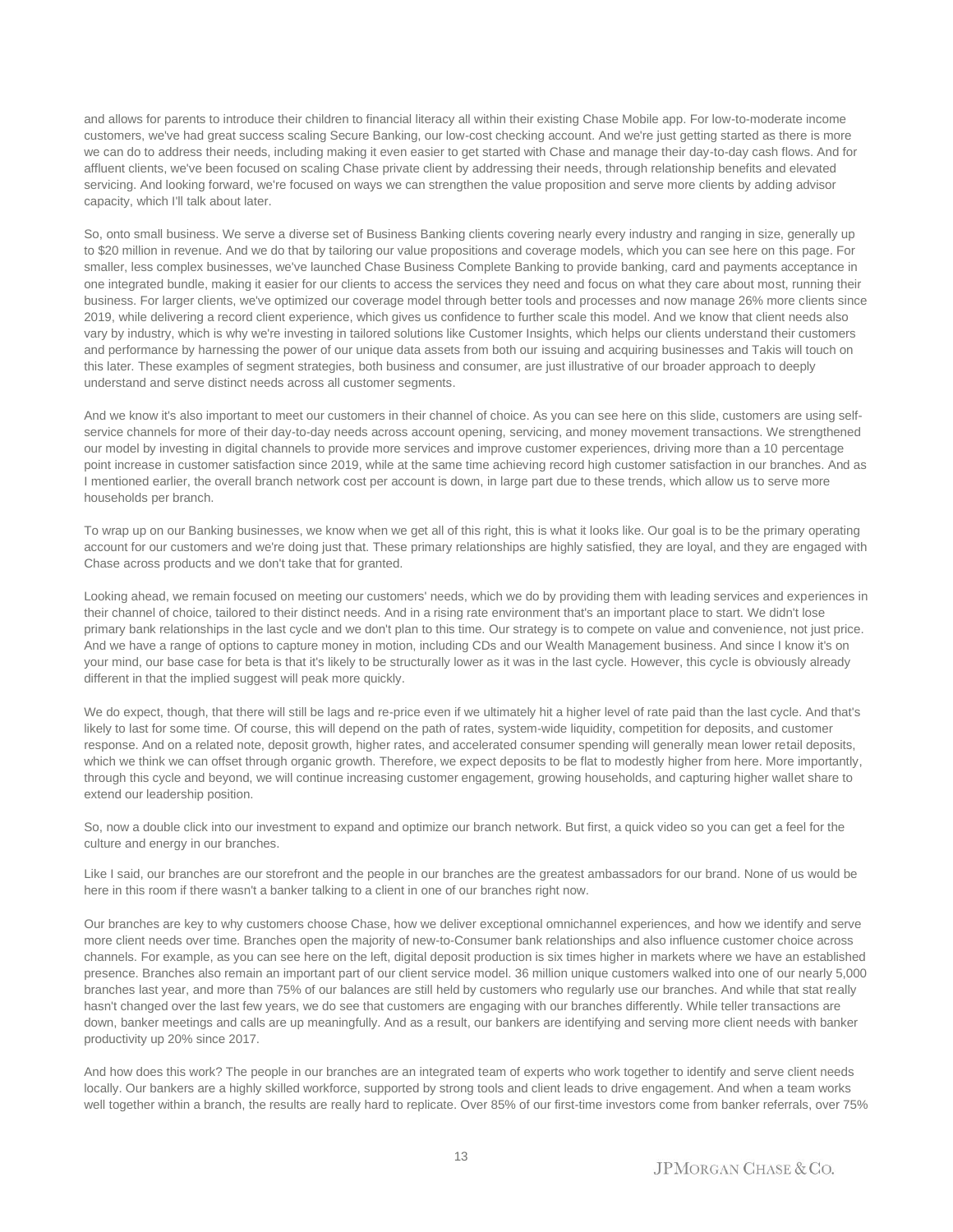of our Business Banking clients start as a Consumer Banking customer, and about 50% of consumer mortgage originations come from our branches. And it's this powerful partnership that has helped drive that 120 basis points of share gain I mentioned earlier.

Most often our bankers identify opportunities through their regular engagement with our clients, but we're seeing referrals in multiple directions, hence the circle on the right. For example, a Home Lending advisor who brings in a new client through a relationship with a local realtor can leverage our mortgage relationship pricing program to encourage his or her client to meet with a banker during the home buying process. And by the way, being a part of the JPMorgan Chase franchise makes the circle even bigger. Small business clients can graduate to Commercial Banking and Consumer Banking clients can move to the Private Bank. So whether you're an individual or a business, you just can't outgrow us.

To support the evolving role of branches, we're updating our physical environments and tailoring execution to meet the needs of local communities. A great example of this is our community strategy. Here, we're focused on building trust in underserved communities through tailored roles, branch formats, and engagement. We started by adapting our branch team model, including the introduction of senior business consultants who mentor small business owners, community Home Lending advisors, and Community Managers who are local ambassadors who build relationships with community leaders and non-profit partners. Community centers, which are the flagship locations for our strategy, are unique branches that have more space to host grassroots events and are hyper-local in every way. And already you can see the scale of this activity here at the bottom of the slide. But more importantly, we're committed to driving long-term impact measured by things like helping people improve credit, save, and plan for the future, and helping small businesses thrive so they can grow revenue and hire more employees. We know when we get this one right, we are embedded within the community and every customer can say "Chase is the bank for me", which we know is critical to becoming the bank for all.

Now to talk about our broader footprint. We have a proven, data-driven approach to continue optimizing and extending our branch network. In our mature footprint, as you can see on the left-hand side, we've gained nearly 210 basis points of deposit share while consolidating over 850 branches since 2017. We know that branch share and deposit share remain highly correlated and as you can see in markets such as New York, LA and Chicago, we've been able to capture materially more deposit share relative to our branch share over time. And now, as you can see on the right-hand side of the page, we've taken that proven model and invested in more than 500 new builds over the past four years, already driving \$20 billion in incremental balances. 300 of that 500 were in new markets like DC, Boston, and Philly. It's still early days, but we've demonstrated we can successfully enter new markets and grow organically. We're going to continue to invest in new branches and high opportunity markets and are confident we can grow deposit share in line with or better than branch share over time as we have the mature markets. This proven model is allowing us to double down the momentum without sacrificing efficiency.

And speaking of momentum, these investments we've made in our network position us to drive growth for decades to come. Our current deposits per branch are impressive, particularly when you compare them to the industry. But when you take into account that more than 20% of our branches are less than 10 years old, which means they're not fully seasoned, you can better understand the upside of the investments we're making today. And it's worth mentioning that many of these newer branches are in large markets like the ones I just mentioned in cities like Minneapolis and Baltimore. Another way to think about this is that we are number one in retail deposit share with only 80% of the portfolio being fully seasoned. And the other 20% represents significant potential from here. To put that in context, when our branches that are less than 10 years old grow to look like those in our mature network with more than \$200 million in deposits per branch, we would add an incremental \$140 billion in deposits. Not to mention the other opportunities in Lending and Wealth Management. And again these expenses are already in our current run rate. So, all of this is to say as we think about our branch network and this embedded opportunity we wouldn't trade our portfolio, our network, our hand for anyone else's.

Looking ahead, our goal is not to have the most branches, although we might, but to have the right branches in more communities serving the financial needs of our customers. We've already expanded our coverage of the US population by nearly 20 percentage points while reducing our total branch count to just under 5,000. This isn't a binary choice between digital and branch. It's about creating omnichannel experiences to meet customers when and where they want. And it's because of this that each branch can reach more households. In fact, the average branch in our network now serves 25% more households than it did in 2017. This is why we believe we can continue to pursue growth opportunities extending our network to 85% of the US population while keeping branch counts about flat. Jamie talks about getting to 20% deposit share and given the US banking market remains one of the most fragmented in the world, we expect that some bank is going to get there, and we'd bet on us.

So, now let's take a look at our Wealth Management franchise. At our last Investor Day, we had recently carved out US Wealth Management as its own business to give it more focused investment and attention. This business serves clients through advisors who are in our Chase branches and offices as well as through our Self-Directed platform. We're focused on capitalizing on the opportunity by leveraging the entire JPMorgan Chase franchise, which includes our branches, bankers, digital channels, and our world class Asset and Wealth Management business that you'll hear about from Mary later.

So, starting with our Full-Service business, our 4,700 advisors manage more than \$600 billion in assets across 2.4 million accounts. Here, we're focused on scaling our branch-based model to deepen with existing Chase clients who have over \$4 trillion in investment dollars with other providers. On Self-Directed investing, we launched in 2018 and already have nearly \$60 billion in assets. The key to scaling here is by driving adoption with the 60 million customers who regularly log into our digital channels. While we currently have less than 2% market share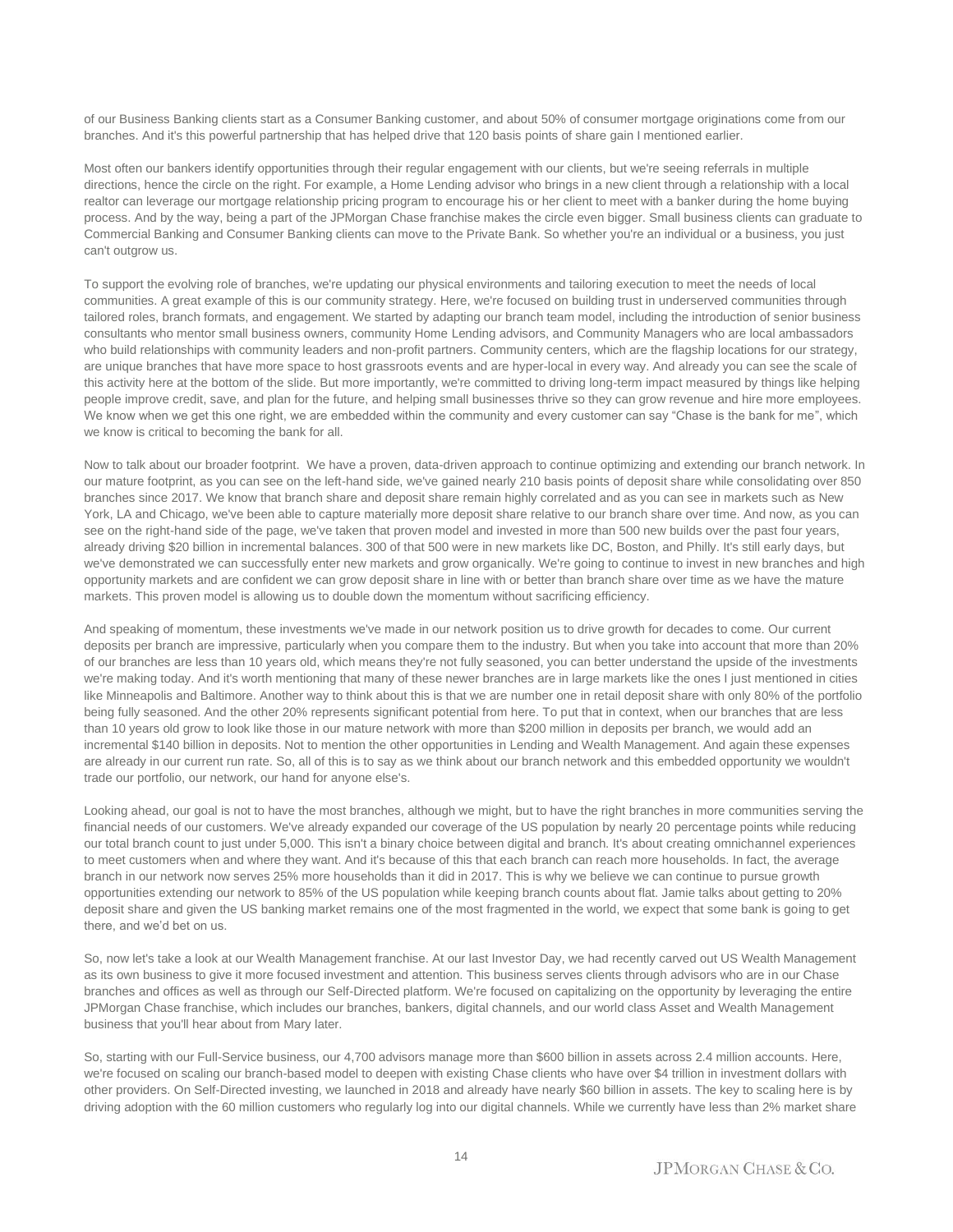in these businesses, we have a solid foundation, momentum, and a strong relationship with millions of Chase customers who already trust us with so much of their financial lives.

Now, let's take a closer look at our Full-Service business, where our branches provide a key strategic advantage in two ways. First, 50% of advisors come from other branch roles. This means they're already familiar with our branch model and as a result can hit the ground running. They also have lower attrition, higher satisfaction and help create a more diverse advisor base. Second, it's also the primary driver for client acquisition. As I mentioned earlier, over 85% of first-time investors come from banker referrals. And we've seen that adding investments to a deposit relationship is powerful. These clients have five times more of their balances with us and also have twice the revenue and lower attrition. The results of this model speak for themselves as you can see on the right. In just the last two years alone, we've grown our Full-Service clients by 12%.

In an industry that is constrained by advisor hiring, the key to winning is growing your advisor base efficiently and effectively and our branches allow us to do just that. We have been able to add 1,100 advisors since 2017, which includes a record high of over 300 in 2021. And on the point of growing advisors efficiently, our advisors break-even in four years, acquire an average of 30 new clients per year, and have strong retention. We've only just begun realizing the investments we've made in advisor hiring since 2017 with the potential to add an incremental \$130 billion in assets when they fully season. And because we know this model works, we're planning to continue to scale with the target of 6,000 advisors in 2025.

As we pivot from one Chase asset the branch to another, the Chase Mobile app, we'll now take a look at our Self-Directed business. We launched in 2018, and since then we've scaled quickly to 1.3 million clients with an average account balance of around \$50,000. The product is free and easily accessible within the Chase Mobile app, providing our clients with a single place to manage their banking and investing needs. And we've seen these clients generate 50% more revenue and have almost twice the digital logins. It's probably a lot more than that over the last few weeks. Looking ahead, we're focused on adding core features like fractional shares and enhancing the user interface to improve the client experience and drive further adoption.

And as we think about investors across the wealth continuum, there is a growing segment of clients who are looking for low-cost advice and aren't well-served by existing channels. With that in mind, we're introducing a new remote device channel called Personal Advisors. Clients will be able to connect remotely with a team of advisors to help them set goals-based plans, tied to the best investment strategies for their needs. This is in pilot now and will roll out more broadly towards the end of the year. Looking ahead here, we're planning to scale this channel to capitalize on anticipated industry growth and meet client demand.

And in support of all of our channels, including Personal Advisors, we're also launching Wealth Plan, an omnichannel goals-based planning tool right in the mobile app. So, for a glimpse of what's to come here, let's roll the video.

Wealth Plan may not be the first, but will be differentiated in the unique way it will connect clients and advisors virtually to collaborate and build plans in real-time as you just saw. And it will also act as another lead generator for the entire Chase ecosystem, providing key information on our clients' goals so we can provide them with more personalized solutions.

So, to wrap up on Wealth Management, we will continue to leverage the power of our branches and digital assets to create value for our clients and meet them in their channel of choice. We're confident that the investments we're making in the Wealth Management business position us to win across the wealth continuum. We're setting an outlook of \$1 trillion in assets by 2025, which you can see here on the right, but that's just the beginning. As our investments season, we expect to earn more of that over \$4 trillion wallet that I mentioned earlier. And before I hand it back over to Marianne, I want to leave you with two things. In these investments, both the branch network and advisors, there's future operating leverage and growth embedded in our current run rate. And second, these investments are long-term, but predictable. So, we have high confidence in their returns and their ability to set the franchise up for decades to come.

......................................................................................................................................................................................................................................................

With that, I'll hand it back over to Marianne.

### Marianne Lake

#### Co-Chief Executive Officer-Consumer & Community Banking, JPMorgan Chase & Co.

Okay. So, thank you, Jenn. I'm starting here on page 34. Across Payments, Lending, and Commerce, we are starting from a position of strength. We believe we are the leading Consumer Payments franchise in the US with over \$5 trillion of volume. In Unsecured Lending, we continue to be the number one card issuer in both spend and lend with number one top of wallet positioning. In secured Lending, in home and auto, they performed very strongly over the last two years, acting as natural hedges to the overall franchise and each delivered a 23% return on equity last year. Finally, in commerce, our goal is to use our two-sided platform to introduce our customers to brands they love while delivering unique content and experiences. And Payments is at the center of all of this.

We already have an award winning and diverse Payments franchise with more than 65 million active customers, over a third of whom are highly engaged, transacting more than once a day. And at the bottom, you can see that these highly engaged customers interact with our digital assets more than four times frequently and also are more satisfied. Making things easy for our customers is something we obsess over.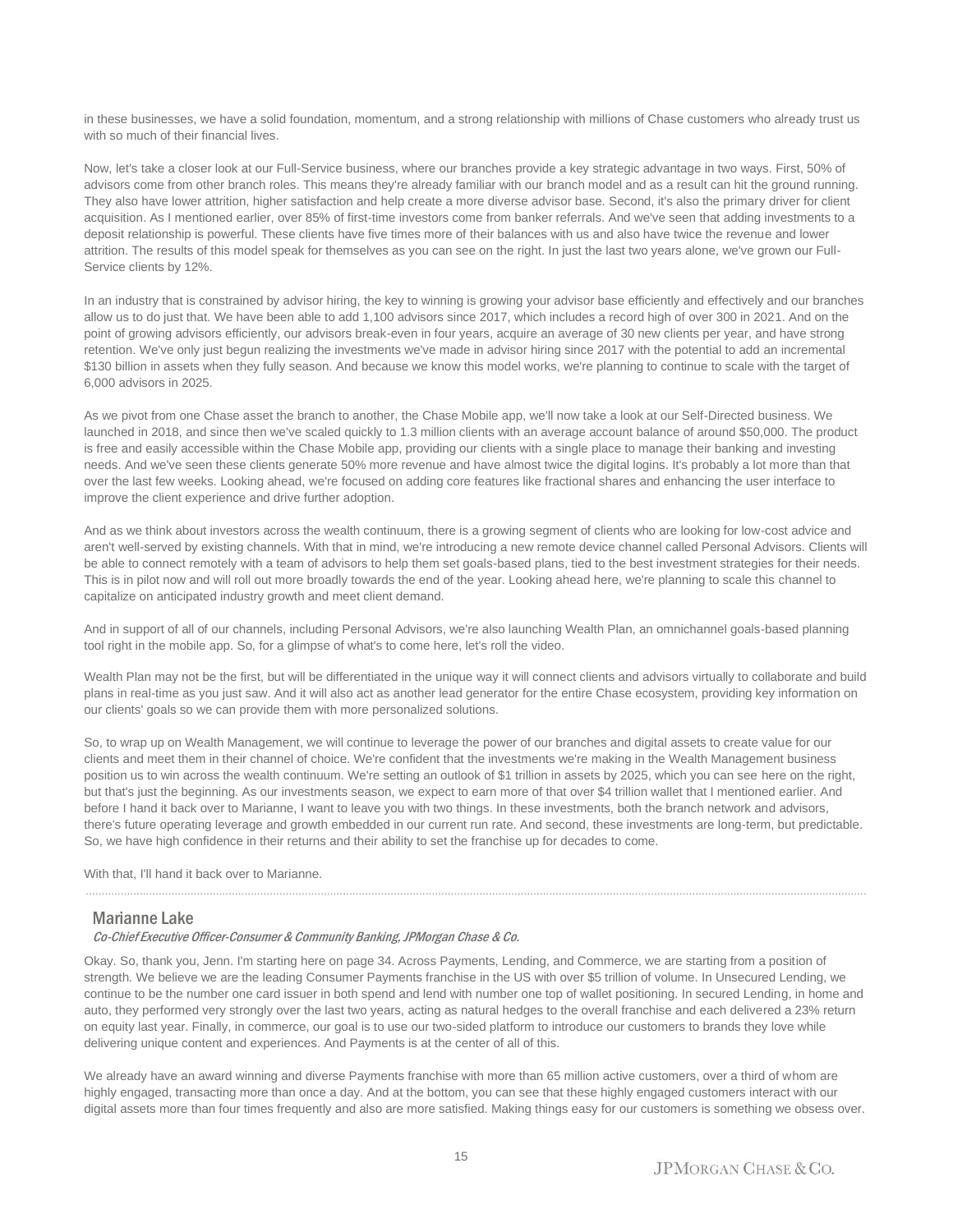We believe in customer choice, and our payment credentials work everywhere, in every venue, every time. On the top left, you can see that total payments volume is up over 30% over the last two years. In e-commerce, 70% of spend is Card on File, which means our customers just click to pay. And we're also gaining share of digital payments within our customer base and on our platforms. And we're doing all of this as we modernize our payments infrastructure. 80% of payment transactions are already migrated and speed to market to deliver new capabilities is 20% faster. And our real-time fraud platforms have resulted in \$100 million of lower net fraud losses over just the last two years, but more importantly have delivered a better customer experience.

So, on this page. I'm going to spend a minute on payment innovation. We're all in, but we'll be data-led, and we're going to closely monitor the experiences that our customers love. So, what's the data telling us? It's telling us that new and emerging payment venues still represent less than 5% of all spend, including leading digital wallets and Buy Now Pay Later. Yes, they are growing, but they're growing from a small base and in both cases they are leveraging the mature card payments ecosystem. And I like our hand as the largest issuer in those venues because as they grow, we grow. From a consumer's perspective, existing payment methods work. They are easy, secure, reliable, and they provide access to funds and credit effectively real-time 24/7. But they also provide consumers with real value, including robust protections today and consumers should expect those same protections tomorrow. And that's the bar that the innovation will need to meet. We invest heavily in protecting our customers from fraud and being their advocate and their backstop in merchant claims and disputes. So, we're not seeing cannibalization of our core business, but neither are we complacent.

There's definitely a place for new payment methods, but they will likely only scale when they provide equivalent value and protections and we expect to be at the center of that. Which brings me naturally to our Credit Card business. As I said, we remain number one in both overall spend and lend and we maintained our share across both during the pandemic with record customer retention. And if you look at the charts, our financial performance has been very strong. Active accounts are up 23% since 2017 and spend trends continue to be strong across categories, having more than fully recovered, with sales volume up 44%. Against this, the elevated payment rates and the de-leveraging that we saw in revolving balances somewhat persisted and balances remain below pre-pandemic levels. But there is good news, as we've seen loan growth since the middle of last year with 11% growth year-on-year in the first quarter of 2022. And for context, that's 4 percentage points higher than we were seeing in 2019. So, we are seeing the acceleration in loan growth that we were expecting and revolving balances are up 8% from the trough.

Revenue is therefore down versus 2019 on lower NII. But importantly, this was more than offset by better credit. And so, risk adjusted revenue was up even versus 2019 by 4%. And here too, we're seeing acceleration with 10% year-on-year growth in the first quarter of 2022. The net result of which is that pre-tax income grew and the return on equity improved to 35% in each of the last two years. And we never stopped investing.

We believe we have the best products and the best partners and it shows in the strength of our market share at above 22%. We refreshed our entire branded card portfolio over the last two years. And these products are resonating and performing well with branded card new accounts in the second half of 2021 up 20% since 2019. And in the same timeframe, we also executed on a whole partner renewal cycle, positioning our co-brand business to be resilient and sustainable with 93% of co-brand sales contractually extended to 2027 or beyond, giving us distribution and revenue certainty for years to come. And the costs of these product refreshes and renewals was more than offset by revenue margin expansion.

On the right-hand side, we're pursuing several areas for growth. While we have a healthy 17% share in business card and we're clear number two, our number one competitor's share is decently higher and that share is our opportunity. To that end, later this summer, we are launching Ink Business Premier, a new Pay in Full product designed to meet the needs of larger businesses. This is testing well with our customers today, so we're confident in the product market fit. At the bottom, we're investing in flexible pay-over-time lending solutions. We launched My Chase Plan during the pandemic. We're ready to scale and we have broader aspirations. We are aiming to get to 20% share of outstandings over the longer term and together these opportunities will help us get there.

When it comes to launching new products, our ability to scale is proven. We don't have to be first to market. We can take the time to study customer behaviors and you can see a few examples on the left-hand side of this page of products that we launched on our platform and how quickly they scaled. And to prove the point, zoning in on Installment Lending on the right, we already have 5 million customers engaged with the products, 90% year-on-year growth rates and we're just getting started. Looking at the data, a small but growing portion of our customers are adopting pay-over-time solutions off of us. But they're not showing any particular loyalty to any provider. They want us to provide these services and they are showing enthusiasm for our products when we do.

So, we're focused on expanding Installment Lending through distribution and enhanced capabilities. And on distribution, how better to scale and by bringing all credit card installment solutions to the point of sale with our strategic partners next year and we're starting with Amazon, United, and Southwest Airlines. And on capabilities, we are launching Chase Pay in 4 and the waitlist is open now. It will be available to nearly 30 million of our Consumer Banking customers who will be able to turn it on like a light switch and it will work anywhere that their debit card works. We already have the broad capabilities and distribution that others are seeking, and we intend to bring installment solutions to all methods of payment over time, all in one place in our app.

And so, with that, I would like to show you a video of Chase Pay in 4.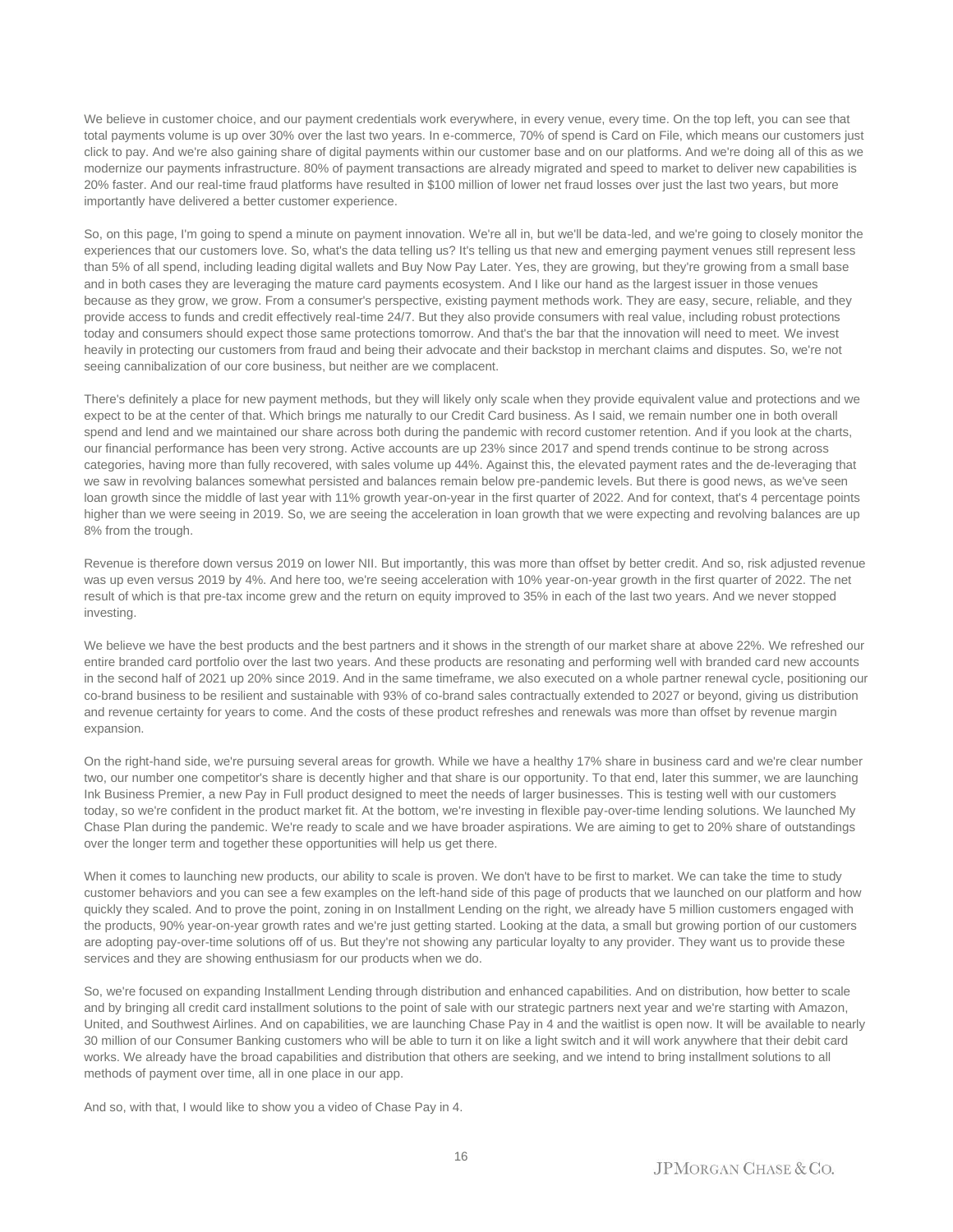Okay. So, I showed you our leadership positions, I showed you our financial performance, I showed you that we've been consistently investing and innovating and it's working. Importantly, our products are resonating strongly with younger generations who, contrary to popular myth, are not averse to credit or credit cards. In fact, in our base, nearly 60% of spend by Millennials and Gen Z is on our credit cards and they're demonstrating a similar evolution of spend and lend behaviors as previous generations adjusting for age. We did see a dip in credit spend during the pandemic, but the effect was temporary as customers were frequenting debit-centric merchants like grocery. So, it was a mix issue, not a secular trend. And it does not appear to be true that Millennials and Gen Z prefer debit cards over credit cards.

On the right-hand side, you can see that 64% of our branded card acquisitions are Millennial and/or Gen Z, up 20 percentage points since 2015. And here too 45% of our branded portfolio today are Millennial and Gen Z. So, we have every reason to believe that our products will continue to resonate with the next generation of card members.

So earlier, we told you we would cover marketing in more detail. It is our marketing engine, which fuels distribution and growth, in particular in card, marketing is to card what bankers and advisors are to banking, its baseline distribution. We spend every dollar that's strategic and adds shareholder value, spending more or less depending on the market opportunity. On the top left, you can see we reduced marketing acquisition expense by \$1.4 billion between 2019 and 2020. This year, we expect to spend a little bit less than \$7 billion of gross cash marketing across CCB, up \$1.4 billion over the last three years.

As you can see, the lion's share of the spend and the growth is in card. So, on the top right, within Card, acquisitions is the biggest spend category driven by customer premiums, which are amortized over the first 12 months. So, you can see the large step-up in premiums year-onyear in 2021 and given that this spend was backend loaded, it is having an impact on 2022 revenues. But you can also see our acquisition spend this year will be broadly flat and so contra-revenues into next year will be broadly flat. So, the step-up is in our run rate and presents significant future leverage. The second largest spend category here are the product benefits accruing to our existing customers. Think about this like the cost of goods sold. It includes embedded partner benefits, like anniversary premiums or travel benefits like lounge access and Global Entry as well as the cost of plastics. This is an ongoing expense associated with a growing and highly engaged customer base.

So, on the bottom, we put these spend levels into context relative to the underlying business drivers and outcomes. First, acquisitions, which pay back within three years. In fact, to give you confidence, our first quarter of 2019 vintage has now paid back despite the impact of the pandemic. New accounts are up 14%. Cost per account is up 12%, driving overall acquisition expense up 26%. But remember acquisition costs are a one-time expense. Whereas what we get as you move to the right is a 2022 vintage that will deliver 30% plus more revenue per year than the 2019 vintage and this revenue will be higher in perpetuity, ultimately driving the lifetime value net of acquisition costs to be about 1.5 times higher. The decision about premiums is not made in isolation. It's not all about the number of accounts, it's importantly about the behavior on those accounts. And higher premiums here reflect better targeting and improve customer behaviors.

Below this, looking at product benefits up 26%, a reflection of active accounts up 16% and card sales up by more than 30%. But we want our customers to engage with our products and we want them to get full utilization of all of the value and the benefits afforded to them. And this is driving record customer retention 100 basis points better over the last few years and remember that a customer you retain is a customer you don't have to reacquire. We have a long history of delivering on acquisition investments. We follow a disciplined process, and we have a very rich dataset on both response and customer behavior through cycles, resulting in accurate models that improve over time.

So, how are we doing it? Well, we are increasingly leveraging our owned channels and the 11 billion eyeballs a year that come through them. And a great success story here is credit journey, our free credit score and education capability, which itself is delivering about 500,000 accounts annually without paying an affiliate bounty. We are investing in product and customer value, improving our targeting models, automating credit decisioning, and enhancing risk-based pricing and line strategies. And all of this are tailwinds for the performance of future vintages.

And on the right, we had some of our best offers ever in market across the portfolio in the second half of 2021, reflecting our investment strategy, the market opportunity, and the competitive environment. And the offers worked. In the second half of 2021, compared to 2019, we gained 40 basis points share of new acquisitions and in the super prime space where we had our refreshed Sapphire product being offered, we gained 180 basis points of share. So as I said, we consider acquisition marketing as baseline distribution, as we grow, this expense will grow. But we are making each dollar more productive over time.

So, talking about over time, the credit card industry and Chase within it have undergone radical transformation over the last decade. On the bottom left, fierce competition in the premium card and travel space in particular has driven cost per account up and net interchange materially down as more value has been introduced to attract and engage premium customers.

And competition for the scale and distribution of strategic co-brand relationships has also been heightened. And last but not least, in 2021, we had the cyclical impact of lower revolve balances. But as you can see in the middle, we've generated pretty extraordinary growth in underlying drivers, with active accounts up 60% and spend volume more than double.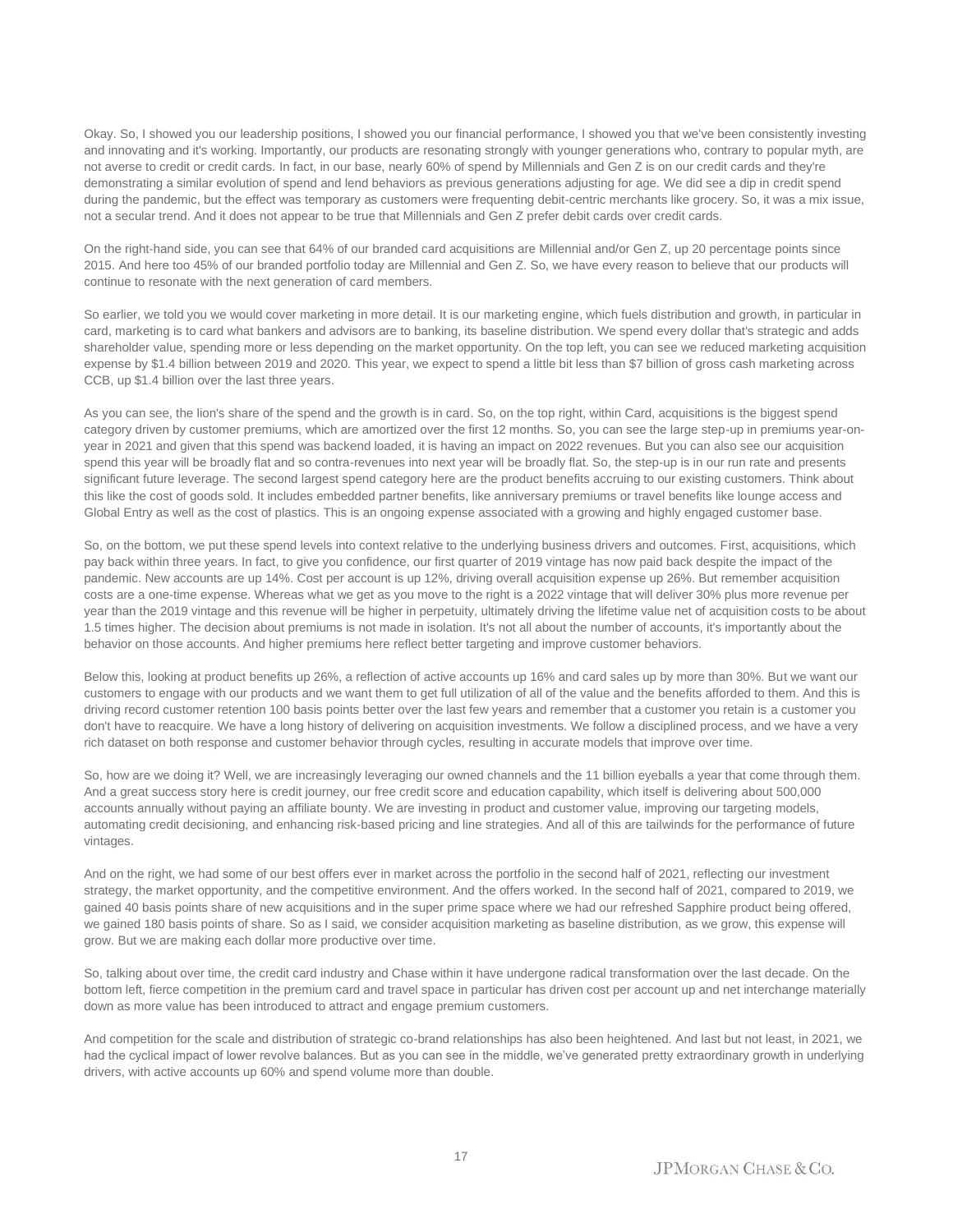And on the right, we've improved the yield on revolving balances by 360 basis points, even as we've improved the credit quality of the portfolio. But perhaps most impressively, total expense and I mean absolute dollars of expense is flat over this decade, even as we've grown, with operating expense per account down a pretty staggering 35%. So, while revenue has been under secular and cyclical pressure, pre-tax income has grown with a 6% CAGR over this period and returns have structurally improved. We've proven remarkable strategic adaptability and the benefit of scale beyond a doubt.

Looking forward, we will continue to drive channel and marketing productivity. We will fill product gaps, including small business, deliver new travel and commerce strategies, which I'll come to, helping us capture a greater share of our customers' lending wallets, including through installment lending, all driving consistent growth over the next decade, and a 25% plus return on equity, excluding reserves.

So, switching gears, moving on to Home Lending, in Home Lending, there are four parts to our story. First, we have remained committed to building a high quality, lower volatility business over the last five-plus years, and we delivered on that. Starting on the top left with de-risking our servicing book, and today, government and subprime loans represent less than 5% of the portfolio, driving a steady reduction in servicing cost per unit, which you can see in the chart on the bottom left. And our delinquencies are down by more than three times the industry.

And on the top right, we've executed on a program to optimize the balance sheet through loan sales and securitizations, freeing up capital for the firm and increasing returns in the business. And on the bottom right, we maintained discipline in our risk appetite and pricing, and in fact, have been in a net recovery rate position.

Which brings me to the second part of the story, how did Home Lending perform over the last two years?

Originations were up by more than 50%, with strength in consumer and record purchase volumes, both of which will be important as the market transitions. We also delivered record customer satisfaction in the first quarter of this year and a record 23% return on equity last year. We are more convinced today than ever that this is a relationship business and delivers value to the whole franchise through the cycle. Our recapture rate with banking customers is 2 times higher. And when one of our affluent customers gets a mortgage with us, we meaningfully grow deposit and investment balances. In fact, our relationship pricing program drove \$9 billion of net new money into the franchise last year.

So onto part three, we are operating in a very different environment today. In fact, mortgage rates reached their highest levels in over a decade. We estimate the market will be above \$2 trillion this year, down from over \$4 trillion in each of the last two years. That said, on the right-hand side, housing fundamentals over the long run look constructive, and we expect the purchase market to remain solid, with supply constraints supporting continued modest home price improvements. Which brings us to the final piece, our digital strategy.

In February of 2020, we emphasized the need to digitize the end-to-end mortgage process. And rolling forward to today, Chase MyHome, a platform which connects all of our home-related experiences, products and tools is live and it's scaling, and the results are very encouraging. We are seeing rapid adoption across the platform. More than 70% of applications start digitally and 40% of our customers are highly engaged in our digital assets, nearly double two years ago. And those customers have better outcomes.

On the right-hand side, you can see that they have lower cycle times and higher pull-through rates. Our engagement tactics are working. On the bottom left, in March, more than 900,000 unique visitors came through the platform and this number is growing rapidly with a good mix of repeat visitors as well as prospects. The upshots of which is that 30% of funded loan volume is now sourced from Chase MyHome, which is a central part of our lead generation strategy.

Looking ahead, we still have significant opportunity across the home lending value chain in three key areas, lead generation, through continued engagement in our digital ecosystem Chase MyHome; sales optimization using advanced AI and ML to enhance the effectiveness of our sales force; and fulfillment automation, driving more loan volume to streamlined, automated workflows. And you can see on the right, we're already making progress. Together, these strategies will result in a more scalable and efficient business, which will outperform when the market opportunity presents and deliver a 15% return on equity through the cycle.

So, wrapping up secured lending with Auto on page 55. In 2021, the benefits of diversification in our business allowed us to gain share and deliver very strong results, a 23% return on equity here too. Originations were up by more than 30% and the charge-off rate was only 5 basis points. But the macro environment is presenting challenges today. The shortage of component parts and supply chain disruptions have impacted the business since the third quarter of last year, with low levels of inventory pressuring our dealer commercial services and manufacturing businesses. And so, even as retail continues to perform, overall loan growth is modest.

That said, this is also an industry undergoing significant digital transformation and we're ready. We've been investing over the last few years and modernizing the dealer experience by scaling new self-service capabilities, driving higher conversion rates. And we are excited to have launched Chase Finance & Drive, helping us reach our goal to be the number one digital shopping, buying and financing platform to Chase customers. And in March of this year, we saw 500,000 people engage with this platform, up 30% year-on-year.

So, let's take a look at those experiences.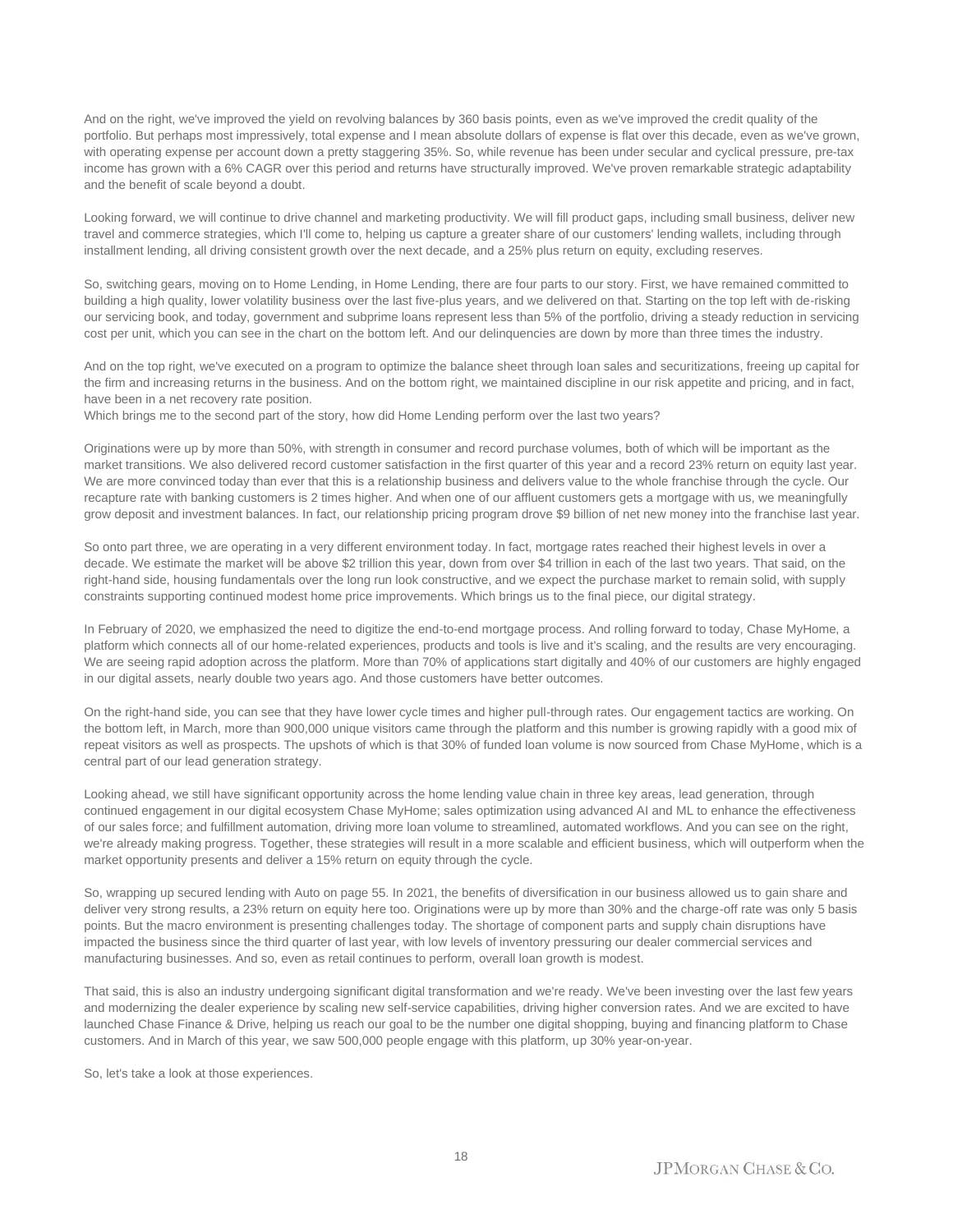Okay. So I'm going to wrap-up lending with risk. Stimulus, unemployment support, loan forbearance, all provided significant relief to consumers, resulting in increased cash buffers, loan prepayments and a sharp reduction in delinquency and losses across the industry, with improvements across all scores and income levels.

From a higher starting point, portfolios with a higher concentration of lower income and sub-prime borrowers, which does not include us, saw the greatest improvements. And as consumer stimulus and relief has expired, these riskier portfolios are seeing sharper increases on an absolute basis. But relative to their starting point are in a somewhat consistent place, not yet reaching their loan exceeding pre-pandemic levels.

In the charts on the right-hand side, you can see that our portfolio characteristics are very strong, meaningfully de-risked relative to 10 years ago, but 10 years ago was 2012. Compared to before the global financial crisis, it really is night and day. And we've maintained discipline in our risk appetite coming out of the pandemic. We have not expanded our approval rates based on the current artificially low loss environment. Our delinquencies remain well below the industry average and on the whole, our portfolio and our customers are well situated for what the future has in store.

Looking forward, on the left side, we are not yet seeing anything in our data, including in early delinquencies, that would point to an acceleration in credit metrics. Nor are we seeing anything to suggest consumer credit behaviors have structurally changed. Notably in Card, early roll rates stabilized since the trough in April of 2021, but have yet to inflect. So, we continue to expect normalization to take time. Expect full year 2022 card loss rates of less than 2%. In fact, at this point, we are trending below 2021 for the full year. And at this stage, prepandemic net charge-off rates will likely be reached closer to the end of next year than this year.

In Home Lending, we continue to expect modest recoveries, given embedded gains in the portfolio and in Auto, net charge-offs also troughed in the second quarter of last year and have increased modestly through the first quarter of this year, reflecting a mix shift in balances, not deterioration.

So, as I've been reading all your reports, I know a credit stress is on your mind, it's always on ours. And so, you can see on this page a stylized stress scenario. The elephant in the room is Card. And so, I'll focus my comments there. In Card, as you know, it is the absolute level and the rate of change of unemployment that matters most and not the macro factors that get you there.

So, in the charts, on the page, you can see a moderate recession with two recovery paths. And we don't have a crystal ball. But if we do face a stress, these cover a range of options. And that said, the 2021 publicly disclosed CCAR severely adverse results remain an instructive data point if you're looking for something worse.

Our shock for this simulation starts in the beginning of next year, unemployment peaks at 8% at the end of the first year. And to keep the math simple, we assumed a static balance sheet at about \$150 billion based on the first quarter. And you can see on the right, the range of stress loss above baseline in the table. The results are manageable, \$5 billion to \$6 billion of two-year cumulative incremental losses.

Of course, the P&L impact in the first year would likely also reflect the pro-cyclical nature of CECL, although potentially muted as our reserve today includes a somewhat higher probability of a recession. And these builds would pan out over quarters.

In the meantime, we actually expect our balances will grow this year and next and deliver incremental revenue. And even in a recession, you might normally expect some revenue and expense offsets to this higher credit, like higher fees or lower marketing.

So, on to our final chapter and commerce, here, we've taken the capabilities and assets we already have across payments, lending, loyalty and offers. And we're making them work better together across customer journeys and on our platform, with a goal to increase top of funnel engagement and earlier consideration for core financial relationships, but also to allow us to generate recurring revenue streams and better economics as we compete more on experience than price.

We are starting where we have the right to play and where we have the assets to win. So, we are starting in travel, home and auto which are our core businesses. In 2021, we already had more than \$10 billion of spend through our commerce platforms, and we have more than \$10 billion of future purchasing power on our balance sheet in the form of points. And when we partnered with consumer brands that our customers love, we have generated more than \$10 billion of spend with them and moved significant share. And you don't have to trust me on this, you can see quotes from our partners on the page.

So, moving onto travel, travel has been the center of gravity for our Ultimate Rewards program for a decade, and remains the most aspirational lifestyle category for many of our customers. And we partner with some of the most admired brands in the travel industry. Travel is at the center of our card business.

In terms of US leisure travel, \$1 in every \$4 spent is on a Chase Card, and \$1 in every \$3 spent is by a Chase customer. And the stats for dining are quite similar. But only a small percentage of this spend went through our platform because our assets were not differentiated. But despite that, in 2019, we were already a top 15 travel provider.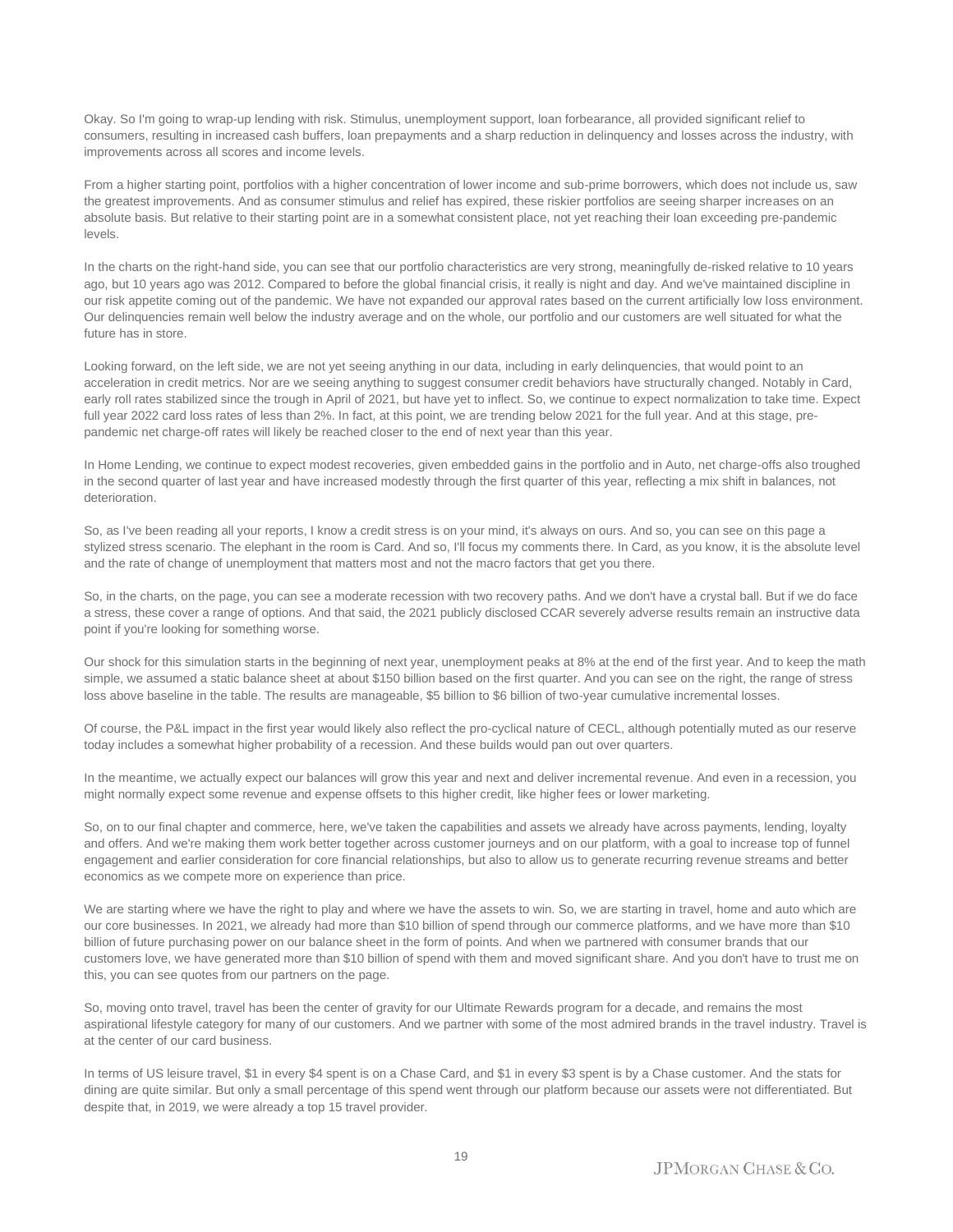We saw an opportunity during the pandemic to own our own destiny in travel, and we acquired cxLoyalty, a proprietary, two-sided travel platform, and Frosch, itself a top ten leisure travel agency, providing us now with the booking engine, the content, the servicing excellence and the concierge capabilities that our customers should expect. And today, we estimate we are a top five US consumer travel provider.

So, a moment on the business case. Along with controlling the customer experience, which is everything, we now have full ownership economics. We have all of the travel commissions. We will be at scale and cross \$10 billion of travel volume on the platform next year, with strong underlying growth. And a point of reference, the pre-pandemic Ultimate Rewards growth rate was a 26% two-year CAGR. And obviously assuming a continued benign environment, we would expect to reach \$15 billion of volume by 2025 if not before.

Our travel business is cash flow positive today. The acquisitions pay back within six years on strong revenue margins. And for context here, industry commissions mix dependent are about 10%. And now we're getting all of that, whereas previously we were not. The business will require little marketing expense as we leverage our existing customers and channels reinforced by our loyalty program Ultimate Rewards. And so, the net of all of that, we expect a net margin of about 5% plus or minus.

And the strategy, we will launch ChaseTravel.com with Card customers later this year and then we're going to open it up to all of our Chase customers. We will deliver distinctive content and experiences and become a full-service travel agency to our small business and premium leisure travelers. And we will introduce those important customers to our strategic partners, and so the flywheel begins. So, let me bring this to life through our evolving super app and ChaseTravel.com.

So, looking forward here we have 66 million US households, including 5 million small business customers. And now we have 4 million Infatuation dining enthusiasts. We've got industry-leading products, unmatched first party data and a two-sided commerce platform. And our strategy is to expose distinctive content to our broad customer base, making Chase the best way to shop, pay and borrow. Starting, as I said, with travel and introducing our customers to key merchants within our platform at scale.

Okay. That was a lot. You with me? We just have two more pages. Okay. To synthesize what I hope you heard over the last hour. First, we are already market leaders in our core businesses and our investments in distribution through branches and marketing but also in innovation have allowed us to gain meaningful share over the last 10 years and we intend to keep doing so. But we are also investing in Wealth Management and Commerce that will fuel outsized growth in the future and generate new revenue streams. And in both cases, we already have the assets to win.

This is the money page. We believe we can deliver performance others can't because of four competitive advantages. First, the scale of our relationships is everything. And as we deliver experiences and products that our customers love, they scale rapidly. Second, our customers are more satisfied, engaged and loyal, deepening the moat around our businesses. And you can see that in our record retention. Third, we've been consistently investing year after year at levels that most of our competitors cannot and have not. And we have a high degree of confidence in the future returns they'll generate, more than \$7 billion of investments this year, in fact, \$12 billion if you gross up for all of our marketing.

And this expense, as Jenn said, is in our run rate and is a coiled spring of future earnings power and operating leverage. It bears repeating more than 20% of our branch network is not yet delivering mature returns, but they will. And our Card products and the value embedded in them is attracting more and more customers each year and we're crushing it with the younger generation.

And finally, it is the strength and the diversification of our businesses that has allowed us to consistently deliver best-in-class returns, including a 26% return last year, even at low rates and with a credit profile that will perform in all scenarios, which is why we expect to deliver a 25% plus return on equity for CCB looking forward.

Jenn and I are proud of the performance of the business and of the team, many of whom are here. But we don't take our position for granted. No doubt there will be challenges ahead. But we like our hand against any competitor and obsessing over the customer is our North Star. Thank you.

......................................................................................................................................................................................................................................................

#### Sanoke Viswanathan

#### Chief Executive Officer-International Consumer Growth Initiatives, JPMorgan Chase & Co.

Good morning. I'm here to tell you about our international consumer growth initiatives. In the next few minutes, I'll walk you through the strategic rationale for these initiatives and share some progress we've had to-date.

Consumer banking outside the United States represents a significant untapped opportunity for the firm. As you can see here on the left side of the page, it's a \$1.3 trillion revenue pool that's projected to grow at 6% a year for the next several years. Historically, banks have struggled to do well in markets outside their home markets in retail banking. But we think this is changing with digital. There's massive digital disruption happening around the world, and this opens up a window of opportunity for us.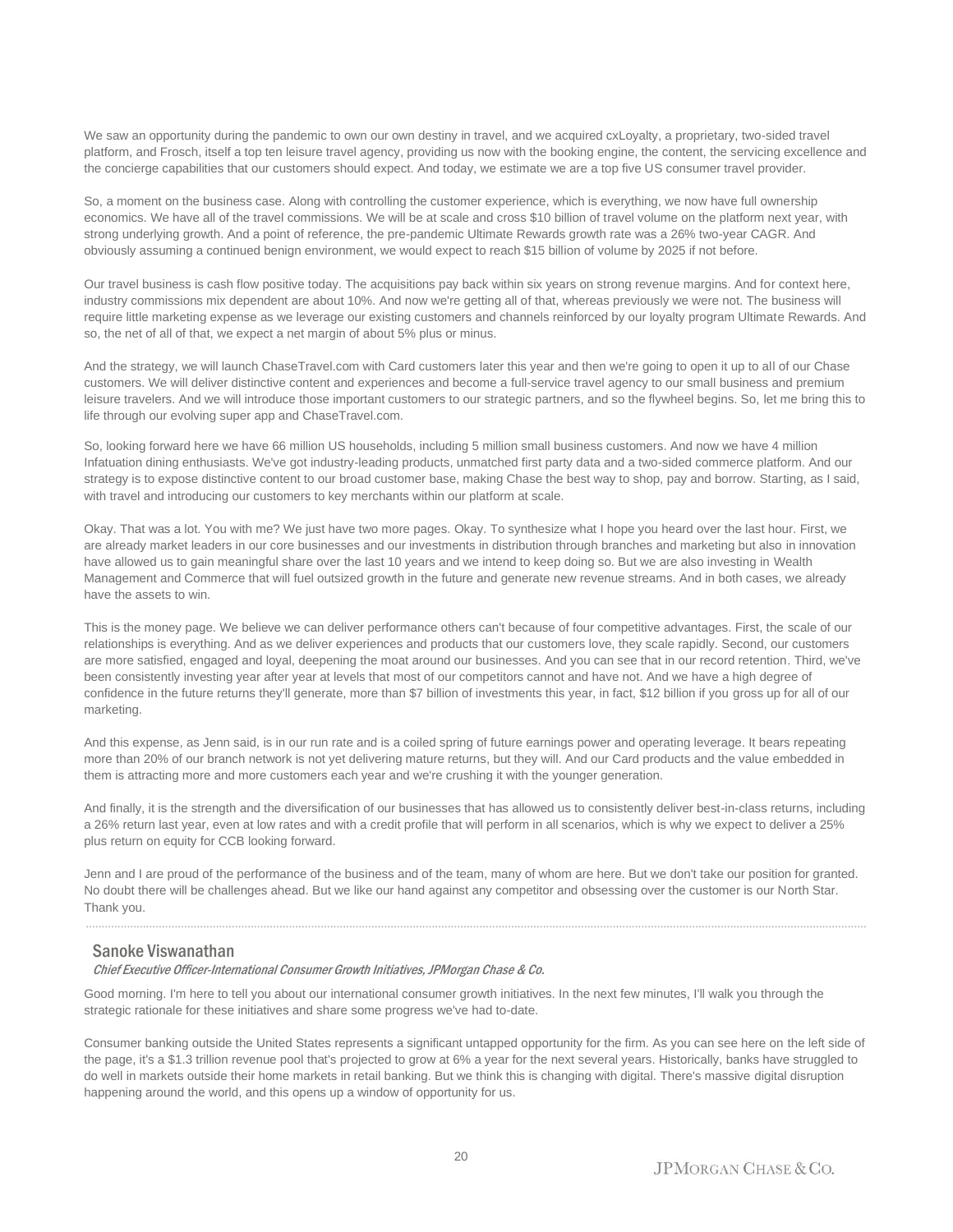As you can see and you know we've shown it in a gradient on this slide, a growing percentage of the opportunity is already addressable through digital models. And we think this is continuing to grow over the next few years. And digital attackers have also demonstrated a significantly lower cost to serve than traditional banks, benefiting from the ability to scale customers rapidly and not incur the cost of physical branch networks.

The main challenge, of course, for attackers has been – and they haven't made sufficient headway, is in building primary banking customer relationships. Although this is changing, as we have seen through the pandemic-related lockdowns, for us at JPMorgan Chase, we think this is a huge opportunity. We believe we can have the best of both worlds.

With our brands, our balance sheet and our intense focus on high quality customer service, we believe we can acquire and retain a highquality customer franchise with high lifetime value. To do that, we need to have obviously the right digital and technology capabilities that can go toe-to-toe with the best attackers, and we believe we have this.

This is precisely what we've done to-date. From a standing start in two years, with a great team, we've built and stood up a greenfield digital bank in the UK and we launched it in September 2021. It's too early to you know declare victory, but in the eight months since launch, as you can see on this slide here, the Chase customers in the UK are already maintaining balances in their checking accounts, non-interest-bearing checking accounts, not high-rate savings accounts, twice as much as what we've seen in challenger banks even at the end of our first full year of operations and in many cases even after several years in business.

Let me walk you through our business model assumptions. Note that we are obviously at a very, very early stage in building out a business of sizable scale that will support millions and millions of customers and obviously commensurate earnings power. At this early stage, we feel the right way to think about our business is to think about the cash burn, let's understand it and aggressively manage the cash burn. This is the net loss we are making each year through to break even. For us in 2022, this number is going to be \$450 million. And we think this will remain roughly the same in the next few years as we acquire customers and scale the business.

Of course, expenses will grow as we bring in more customers and scale volume. But we're generating revenues that are offsetting these expenses. And as such, we expect PTI to remain about the same. As we look at our models now, we predict to break even in the next five to six years from today and generate significant income thereafter. This is, of course, entirely dependent on how quickly we are able to ramp up customer volumes, engage them and build deep customer relationships.

On the right side of this page, I attempt to show you the cost structure of the business. The blue bit, the light blue bit at the top, this is platform and product costs and brand marketing expenses. It's roughly 70% of the expense base this year. These are largely fixed costs, and these are strategic assets for the firm. Every business of the firm benefits from this and they also benefit from tremendous economies of scale.

The platform can support multiple product segments, multiple customer segments, and can scale to millions of customers at low marginal cost and you can enter additional countries at relatively modest incremental investments. The brand-building efforts we are undertaking will benefit the entire firm, all lines of business in the firm, in the markets we choose to operate in. We are already seeing both platform and go-to-market synergies with many lines of business.

The remainder of the cost, the purple bit, this year accounts for about 30% of the expenses and these are variable. These relate to customer volume, their direct marketing and acquisition expenses, these are end customer benefits and operations and servicing costs. These also benefit from economies of scale over time, maybe not to the same extent as the platform. And over time, we expect to have a cost structure, as you can see in the curve, that is very, very competitive on a unit cost basis. And we believe this is far lower than what it could be in the traditional model.

Of course, it's very early days and there's significant uncertainty ahead. We're very confident in our business plan and we are patient with our investments, but we are not stubborn. We will continuously learn from what we see in the business as it evolves every quarter, every year, and re-optimize and iterate and make the right choices. We also have several levers we can pull to maximize the value from the investments we've already made.

Having said all that, the progress to date is encouraging. Since the launch in the UK in September, we've acquired over 0.5 million customers, gathered over \$10 billion dollars in deposits and processed over 20 million card and payment transactions. Even more importantly, the customer experience we're delivering is creating highly engaged customer audiences.

So, as you can see here, around 30% of our customers, we call them highly engaged. What do I mean by that? These are customers that are already demonstrating the leading indicators of behaviors that ultimately translate into the primary banking relationships that Jenn talked about early on. These are customers that are using our debit cards multiple times a day, making payments in and out multiple times a week, including bill payments in the form of direct debits. They're making regular credits into their accounts, including salary credits, and they're putting in substantial savings. These are all encouraging leading indicators.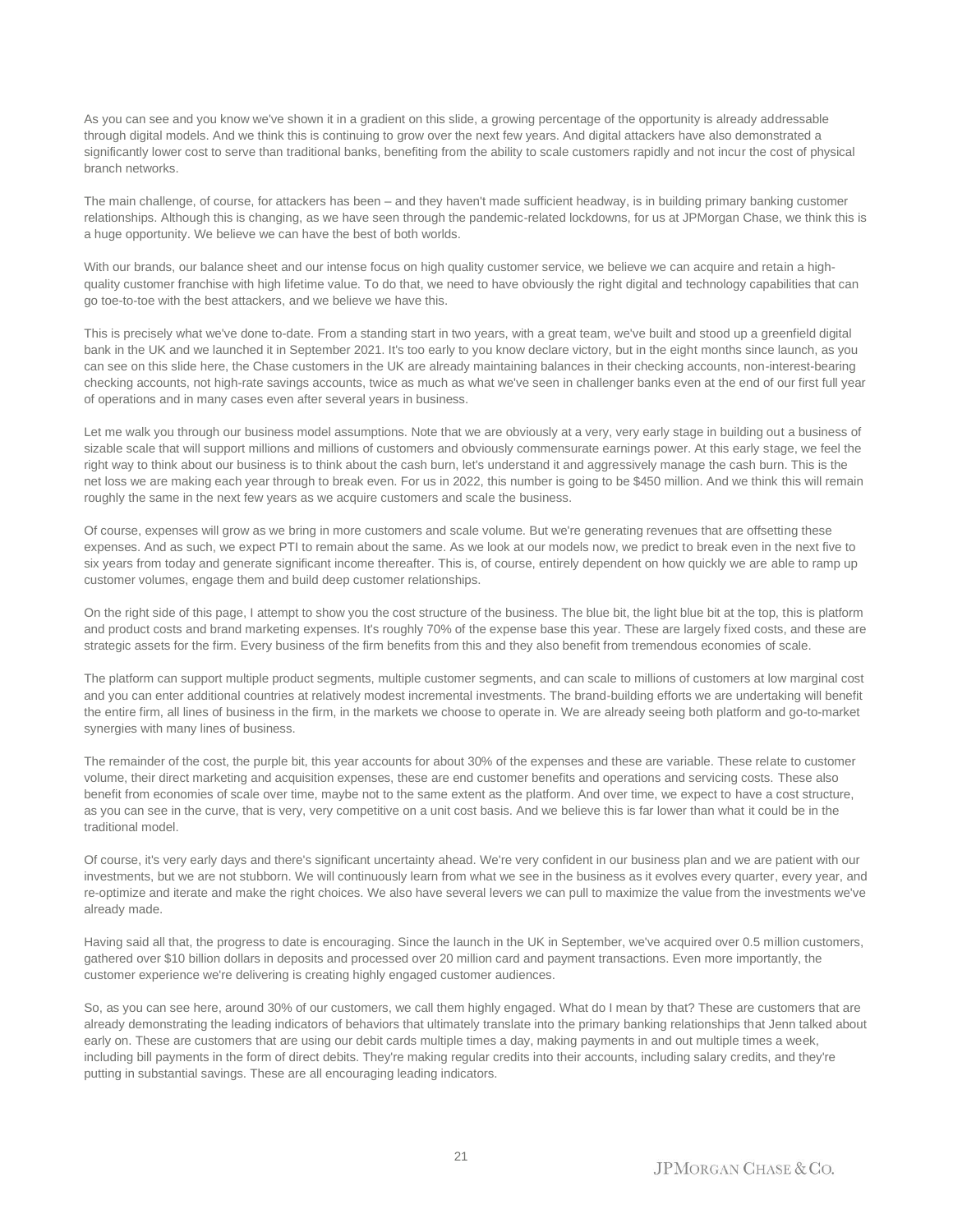I'm also pleased to see that we are serving customers across the country. It's a widely dispersed audience and across age groups. We have customers that are 18 years old, and we have 90-year-old customers as well. This shows that digital is here to stay.

We have a big roadmap – a product roadmap ahead of us, including lending products and investment products. And as we build this out, we want it to complement and accelerate our strategy. And to that end, we made an investment and we also made an acquisition. Let me touch on both of these, quickly walk you through the rationale and share some performance trends.

Nutmeg is a digital wealth manager that we acquired last year. It's a leading digital wealth manager in the UK. Has a mission of democratizing investments and delivering digital experiences to simplify investments. With this, they've been able to disrupt the direct investing market in the UK and grow market share by almost 50 basis points in two years from 2019 to 2021.

This trend continues since the acquisition. We are seeing healthy growth in clients in net new money and assets under management. And we're also seeing growing synergy with our Asset Management Solutions team. And the first successful demonstration of this was the launch of JPMorgan's Smart Alpha, just a managed portfolio that Nutmeg distributes in the UK. By bringing the Nutmeg experience and the Chase experience together, we're optimistic that we can deliver a seamless banking and investment experience to customers in the UK and beyond.

Moving to Brazil and C6 Bank, as you all know, Brazil is the third largest retail banking market in the world, and it's one of the most aggressively digitizing markets. As such, we believe there is a really attractive addressable revenue pool and digital banking. However, it is an emerging market with its own risks. And we don't start with a wealth of experience in consumer banking in Brazil. So, our strategy is to partner with a team that has years of experience in the local market. And that's exactly what we've done with C6 Bank. C6 Bank is a leading digital bank in Brazil. They're the third largest bank. It's led by a management team with decades of experience in the Brazilian consumer market.

And since their launch in August 2019, they've acquired over 16 million retail customers and they also enjoy very high activation rates and multi-product customer usage rates. So, we are keen to partner with them and we want to support this ongoing growth momentum and help them with deepening their customer relationships and build a sustainable business for the long term.

To wrap up, we're very optimistic about the prospects of international consumer expansion. We are very aware of all the risks and we are going about this build in a prudent manner. We're being very deliberate, focused and disciplined in how we're building and scaling the platform. We are not spreading ourselves too thin. We're continuously calibrating and learning from all the lessons from the US consumer franchise. And wherever possible, when we're building assets, we're building it in a strategic way such that all the businesses in the firm can leverage them.

They're off to a strong start and we are well-positioned to build a robust and sizable business that will generate significant shareholder value and franchise returns for the firm for decades to come. Thank you. ......................................................................................................................................................................................................................................................

**Operator:** Please welcome to the stage Daniel Pinto, President and COO of JPMorgan Chase and Co. and CEO of the Corporate and Investment Bank.

### Daniel E. Pinto

President & Chief Operating Officer, JPMorgan Chase & Co.& Chief Executive Officer of Corporate & Investment Bank, JPMorgan

So, good morning, nice to see you all in-person. So, today I will be joined by three of my colleagues: Troy Rohrbaugh, so he will do it virtually, this is a reminder that COVID hasn't gone anywhere and probably will stay with us for a while. So, he's recovering from it; so, Marc Badrichani, the Head of Sales and Research; and Takis Georgakopoulos, the Head of payments.

......................................................................................................................................................................................................................................................

I will give an overview of the Corporate & Investment Bank and I will brief on the four lines of business. And then, if you remember, last time we met, we did a deep dive in security services and banking. This time, we are going to address the other two businesses, markets and payments. So, going through the first page, so the CIB was put together 10 years ago, and the strategy was very clear to be global, complete, diversified and operate at scale as the only way that we thought it was possible to produce consistent, good returns.

We build – that strategy helped to build a very holistic dialogue with clients and deepen the relationship with them, and operate – and provide operating leverage and efficiency across the companies. And the numbers show that.

On the left side, revenues, in the last 10 years, grew 52% when the wallet available to these businesses grew 14%. But most important, the operating leverage that we generated increased net income from \$8 to \$21 billion dollars, 164%, and allowed us to maintain, absorb the increase in capital, a lot of that regulatory capital and produce very good returns overall.

And those increases in share apply to pretty much all the lines of business. Investment Banking revenues went up 128% and the wallet 90%. In markets – in payments, sorry, the overall payments went up by 45%, but Treasury Services, 57% in revenue increase with a wallet that shrunk [13%. In markets, 42% growth, with a wallet that only increased 5%. And in securities services, 23%, with a wallet that increased 12%.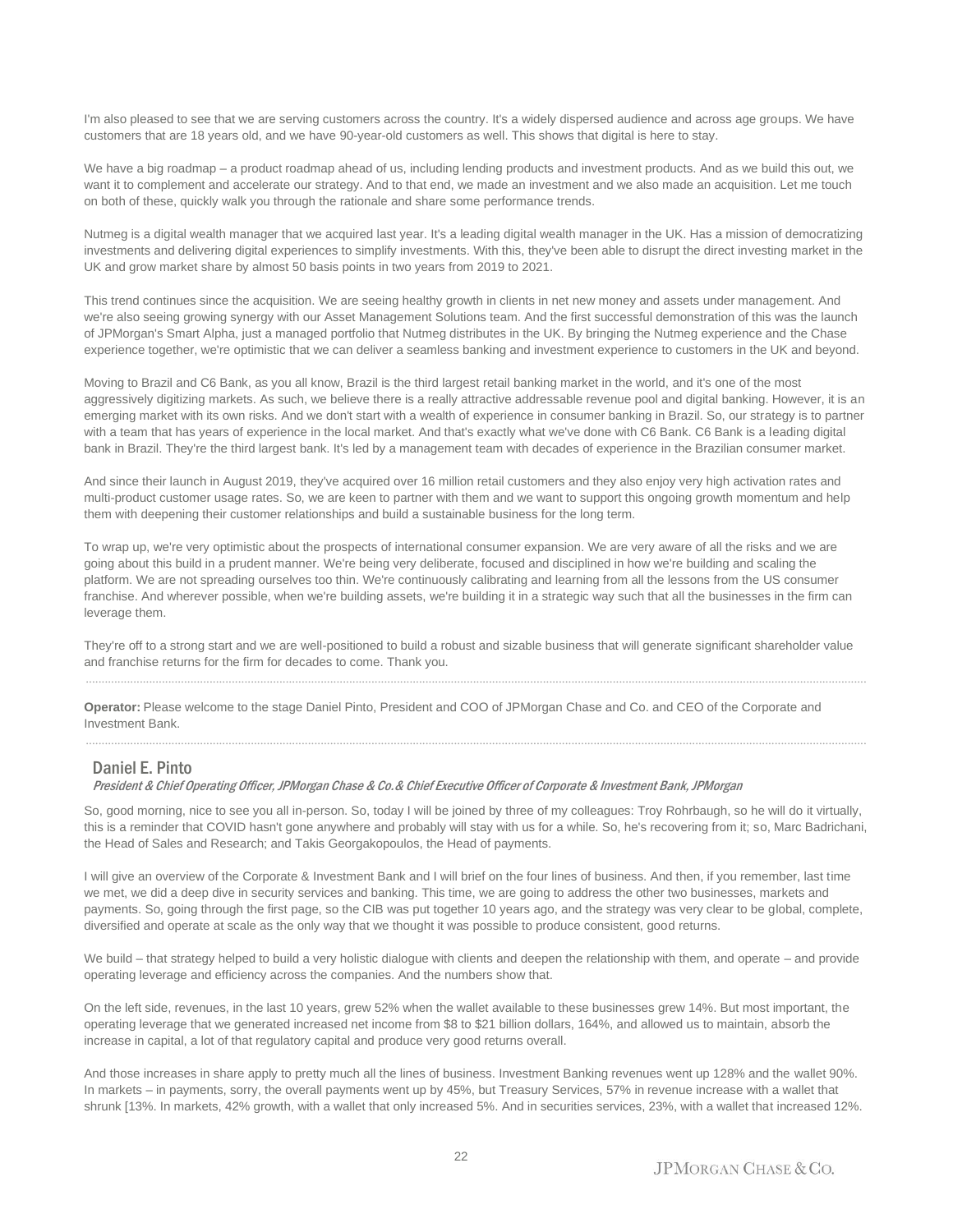So, according to Coalition, as they divide the business in 24 sub lines of business, and we are top 2 in 21 of those and 1 in 14 of those. So, what it tells you that is great. On the other hand, it tells you that there is a lot of work to do to keep improving from those numbers.

Moving to the next page and this is a picture of the last five years, where essentially we continue deepening our relationship with clients and acquiring new clients. We focus very much in managing our expenses discipline – with discipline while we were investing, and we deliver performance, and we increase our market share. Overall, the Global Corporate & Investment Bank grew market share by 180 basis points, and that is reflected across all regions and across all products. In the last five years, the CAGR of increasing revenues was 10%, expenses 6% and net income almost doubled, grew 94% and our overhead ratio went down from 57% to 49%.

In terms of return on equities, we have a really consistent performance year in and year out and well above the cost of capital and probably best in class. And is that shown across the both sides of the business, the transaction bank, TSS that have produced very consistent performance as the traditional and the heritage Investment Bank.

And most important, in the last couple of years, where we finally saw a substantial increase in wallet, we not only took advantage of that increase, we also increased our market share on top of it. And on the bottom of the page, so you have the performance of return on equity per lines of business that, as an average, every line of business in the last five years was well above the cost of capital. So, clearly, going forward, how do we manage our capital, how we optimize this, how do we manage our liquidity, and our expenses will be crucial to continue deliver returns.

The next page is about expenses. So, expenses from 19 to 21 grew by \$3 billion dollars. At the same time, revenues grew from \$39 billion dollars to \$52 billion dollars of equivalent of \$13 billion dollars increase. So, therefore, the marginal overhead ratio for that increase of \$13 billion was 23%. And that includes all the expenses.

When we go to trying to understand where those expenses grew, \$500 million dollars is technology, 80% of that is technology investments and data analytics, and the other 20% is mainly investments in talent across the franchise. Revenue related and volume related revenues, it has increased from 19 to 21 and is mainly driven by three components, is brokerage, is the stamp duty taxes in Asia for the prime businesses and is comp – compensation related to increase in performance. The structural expenses were relatively flat. So, we have a small increase at that point from wage inflation but it was compensated by, at that time, still a lower T&E across the CIB.

From 21 to 22, expenses are going to go up another \$1.9 billion. So, \$700 million dollars is technology, data and analytics, that's the bulk of it. There is a very, very small increase in talent investment across the franchise. The volume and revenue related, we don't think that it will be a big difference from last year, obviously it's market dependent, but so far it looks relatively flat. And then we did – we are feeling more and more the wage inflation filtering into the franchise and T&E is going back towards a more normalized level. Out of the \$27 billion dollars that we have, that we spend, \$3.8 billion dollars is investments, and of those \$3.3 is technology. So, let's go to the next page.

So, technology investments has gone from \$2 billion in 2017 to \$3.3 billion in 2022. So, how do we explain that? So, we've been investing, we're investing all across the franchise. From a very slow – small ways in banking, we've been investing a bit more and it's related to work flow automation inside for clients to help the banker to serve them better and private capital.

The biggest area of increase is payments, is a key strategic initiative for us. You will hear a lot from Takis what are we doing with that investment. But the reason why we are investing is very simple is to drive current performance and future performance. We need to modernize, continue modernizing and develop great technology platform to have a great client experience at the same time to deliver efficiencies across the franchise and we are investing in new technologies to make sure that the franchise is prepared for the challenges ahead.

The next page is about operating leverage. Volumes in the last several years have gone up very, very substantially. And one way to think about the cost of processing those volumes is looking at direct operations expense and run the bank technology. That group of expenses has gone up from \$4.2 billion to \$5.2 billion. But then when you look at the different examples on the left, you see the massive increase in volumes and then the cost per transaction decreasing very, very substantially overall. So, this is a constant area of focus, where we need to, as time goes by, we will become more and more and more efficient.

So, the importance on having these four businesses together, as I said, it allows us to deliver very comprehensive and holistic solutions to our clients. And this is very important, clients don't want to consume individual products anymore. They have problems or they have challenges, and they want solutions for those challenges. On the right-hand side of the page, we have the top 200 biggest financial institution clients. They are clients of either three or four of the four lines of business, the same for corporations.

So, now going into the lines of business, starting with Investment Banking, these numbers are on Dealogic. So, our market share grew from 8.2% to 9.5% in 2021. And it was improvement all across the regions. The same for ECM, Equity – DCM, Equity Capital Markets and M&A, market share has grown since 2017, but there's still a lot of work to do.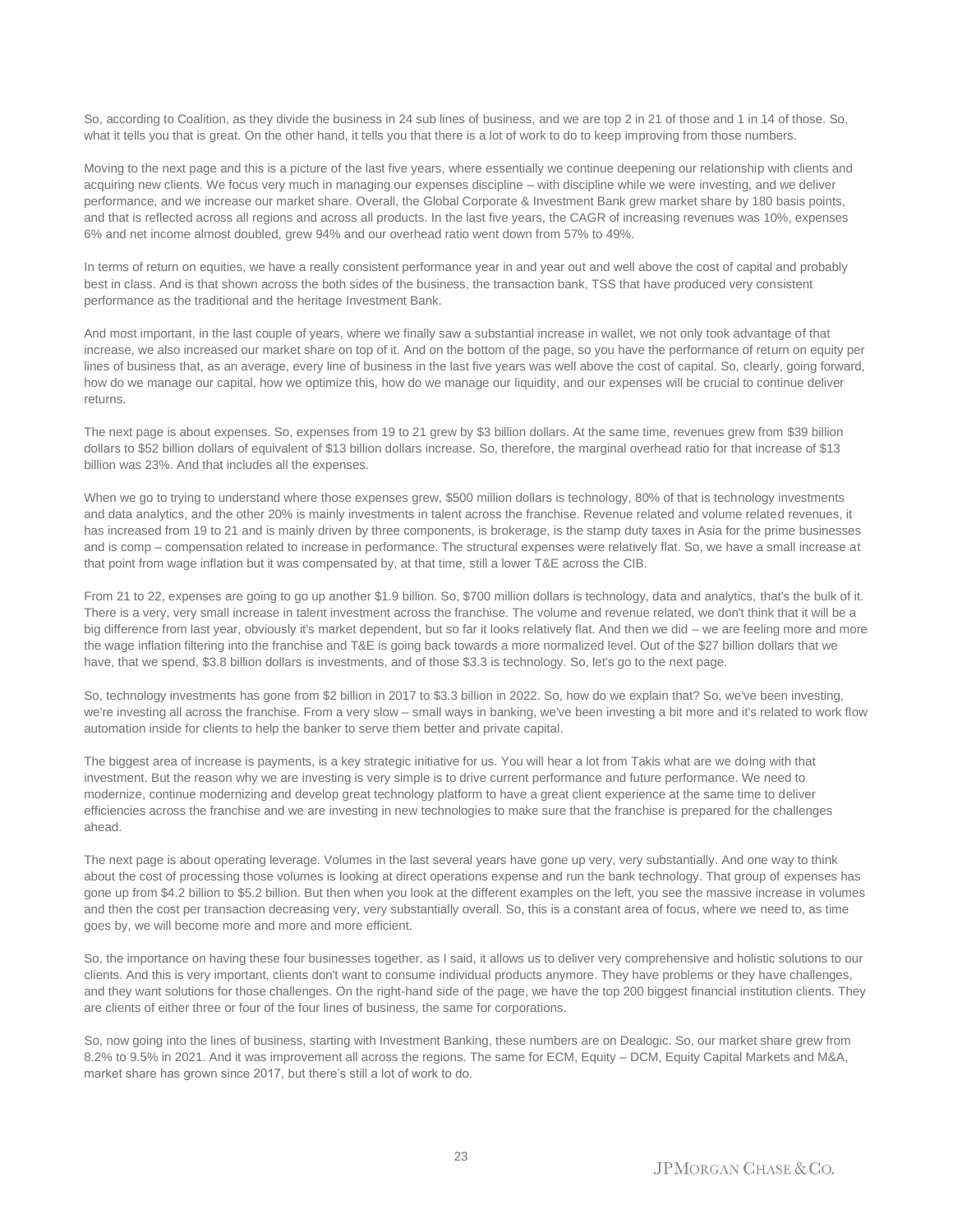So, let's move to the next page and see the distribution on the left-hand side of the page. So, you see the distribution of the wallet across the different products. And we are in a very good position in the three of them. Still some work to do. And the number two but we are in a good position. And the most important point here is that in any conditions in the market, through the cycle of investment banks, if it is a growth cycle, where you see the equity and M&A or if a refi cycle when there is mainly debt capital markets, we are well positioned to have very stable performance across the cycle.

On the middle of the page, it shows the same distribution but by industry, where we have, over the last five years, performed quite well. But one should conclude that capital markets, it tells you that there is plenty of work to do in equity, in M&A across the industries and we will do that.

In terms of areas of focus, we are focusing in four things. We think that there is a great opportunity in middle markets and in partnership with Doug and the Commercial Bank, we are complementing the great regional model that is being run with more industry content. And we are focused directly to companies as we do with middle market sponsors.

Private capital, huge area of growth, both in low touch, so essentially what we are doing is that we are launching Capital Connect by JPMorgan that will allow us to connect at least these companies with potential investors in a very efficient way, but we will continue investing in the high touch business through private placements and other for the bigger companies within that segment.

Asia Pacific, we have improved and we have made a lot of progress there. But there are still areas to grow in the new economy, in healthcare, in Australia, China, Japan, India, we have areas where we could grow.

ESG, a great opportunity as all our clients transition into the new challenges of ESG and climate, so we need to be prepared to support them. We put together the Center for Carbon Transition and other green initiatives around the company to make sure that we are helping the clients and at the same time, we are taking advantage of the opportunities.

Moving into payments, as I said, big area of focus, you will hear more from Takis. But to have put together merchant services and TS allow us to deliver a very comprehensive solutions to our clients across products. And in a very challenging environment, the business has grown from \$9 billion revenues to over \$10 billion that in the last five years, but we have two big headwinds, rates and margin compression, and that was all compensated in excess by increasing growth in fees.

Our market share went up from 5.4% from 7.2%. And we – I think that we talked about this in the past. This is a very fragmented industry that is being consolidated towards the larger players, mainly for two reasons, ability to invest and innovate and great – and create great products that you need the size of JPMorgan to be able to do that, number one. And number two, the clients are more and more aware of their cyber risk, and they feel a lot better when you are dealing with a big company like us that invest a lot in cyber, and they feel more protected than it would have been otherwise.

So, I think that in this business, we will have the chance to continue growing. We think that our market share at the moment is 7.2%, will head towards 10% in the next few years. And we are extremely well positioned to take advantage of that.

Markets is clearly a business that has benefited from scale and investment and capital. Our revenues went up from \$18.5 billion to \$27.4 billion in 2021, and our market share from 10.6% to 12.2%. And similar story, these are very important businesses for our clients. They are businesses that are expensive to run, that require scale to be profitable. And we do have that scale. So, I do believe that the trend of consolidation in wallet that we're seeing, it will continue going forward. So, I wouldn't be surprised that in the next several years, we will find ourselves be probably 100, 200 basis points more market share than what we have today.

Securities Services is a very good story. Last year, record revenues, record assets under custody, clearly with the headwind of lower rates and with a headwind of very, very substantial margin compression. But overall, from 17, the business has grown revenues by 13%. But more important, fee revenue has grown by 24%. Market share went from 9.8% to 10.3%. And we maintain a very healthy, probably best-in-class operating margin, above 30%.

And in this business, we are focusing essentially in three things: a streamlined operating model and modernize our platforms to create a better and better client experience for our clients and make it easy to interact with us, and at the same time deliver operational efficiencies. We've been completing our product offerings, we build an full ETF servicing platform. We enhance our platform to serve alternative managers, more traditionals and private equities. And we have built and scale next – scalable next-generation platform for middle office.

And we're also thinking about the future. So, we are investing in creating services as digital assets grow in whatever form those will – that will happen to be prepared to serve our clients on that too. And we - I think that our next stage in building even a greater quality of services is about data.

Move to the next page. We launched Fusion. Fusion is the following: is about solving the data problem of our clients. So, that means ingesting data whatever that data is and standardize it in a way that we can – they can use it more effectively. And the idea is very simple, is to help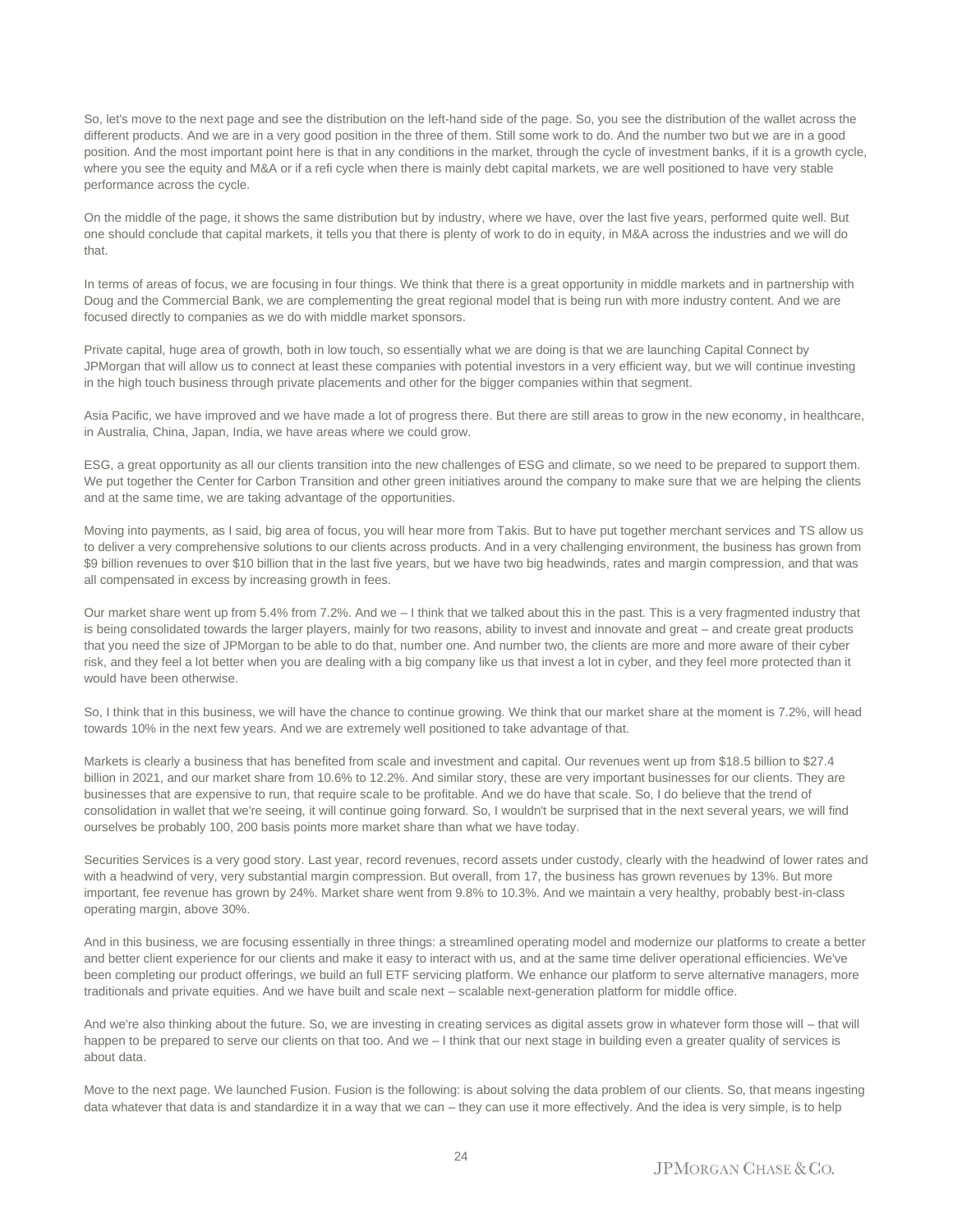them to generate investment alpha and operational alpha. We are at the beginning of the process. These are two, three, four-year process. But we are quite excited and think that this is – it has two components, it is a way that we do believe that it will generate revenue growth for sure. But at the same time, it will help us to protect our existing franchise.

So, now going into return on equity, in 2019, we have a return on equity of 14.5%. So, in the last couple of years, we have a massive increase in revenues due to the increase in wallet and the increase in market share. So, that increase in revenues minus the amount of capital that we deploy to that increase in revenues and the increase in expenses related give us a benefit for return on equity of 10 points – 10%. Rates was a headwind of 200 basis points, expenses that they are not included and they are not revenue related, they were not very – we talk about that, they are not very – a very relevant number. And clearly, last year we did release reserves and give us a return on equity of 24%.

Going forward, we are, as you know, we have to increase the capital. And that capital increase is mainly driven by two or three things. So, first is the lack of recalibration of GSIB, because economy is growing and GSIB is still as it was, and also the effect of monetary policy expansion into the GSIB factor, essentially more cash, more liquidity, more bigger deposits, it really ended up in a bank. So that creates GSIB points even if we the only thing we do is turn around and those deposits back at the Fed. And there are other forms of regulatory capital that they are increased and they are included in these numbers. And then there is some portion of the capital increase that is related to growth.

We do believe that we feel comfortable in maintaining our guidance of 16% return on equity, because we do believe that we will see revenue growth in securities services, revenue growth in payments. We think that the market wallet has now stabilized and probably start growing from here.

Banking the way that I think about it is a following. Last year was an outsize year. I think that we need to have as a base the wallet that we saw in 2020 and then growth from there with the exception of this year, that for market conditions, the performance of banking will be a little lower.

So on top of that, we will maintain the expense discipline. And we think that, as I mentioned, we have an opportunity to grow market share in many places.

......................................................................................................................................................................................................................................................

So I will stop here. I will come back a bit later to wrap up and we will move to Marc. Marc is here, Troy virtual.

### Marc Badrichani

Head of Global Sales & Research-Corporate & Investment Bank, JPMorgan Chase & Co.

Thank you, Daniel. So, as Daniel mentioned, we are the leading market franchise. Undeniable number one in fixed income, tied for one in equities, best-in-class research. And if you look at the top right, despite some normalization in 2021, our revenue grew by 48% to \$27.4 billion and our market share went up by 160 basis points up to 12.2%. Now, we were able to do that with a modest increase of our structural costs, and Troy will cover that later on.

Our franchise today is as strong as it's ever been. Highly entrenched with our clients, in 60% of the cases they trade with four products or more with us. We do business in 100 countries with physical presence in 38 of them. We're number one in all three regions. And if you look at our business mix, it's roughly 50% in the Americas, 50% internationally. We trade across all channels. And we've seen growth in voice and electronic. But if you take a step back, the way we like to think about our business in pre-trade, trade and post-trade.

In pre-trade, we have all the pieces to be a leading player. We have best-in-class capital markets, high-touch sales, research. People come to us because they want primary paper, they want advice, they want market insight. It's trade. There our strategy is to be a channel agnostic. We want to meet clients where they want to be met. And then our objective is to optimize our hit ratio. Post-trade, we have very focused on workflow integration. And now proximity with security services, which offer middle, back office, all the way to custody, enable us to be highly integrated with our clients and more importantly, enable us to be one of the only ones to offer the front-to-back solution to our clients. Now, the reason it's so important, because the more integrated you are with your clients, the easier it is for them to do business with us, the easier for us is to grow with them.

So five years ago, we were already the leading markets franchise, we feel that our position today is much stronger as we have deepened the client relationship and we've closed some product gaps. If you start with the left of the page and as Daniel mentioned, the wallet has gone up. I think what's more interesting is the share of the wallet for the top five players has gone from 39% to 45%. Now it's easily explained. It's a trend we had identified in the past. It's a trend that, we believe, is going to continue. Clients are getting – have some expense pressure so and on the other hand, they need to face counterparties that can deal with their size and complexity. Now, amongst the top five, there have been some changes. One thing that hasn't changed is we remain number one and if anything, we slightly have increased our gap to number two.

If you move to the middle of the page and in trying to take a client lens and a product lens, institutional clients, we grew our share of wallet by close to 300 basis points. This is where we probably outperformed the rest of the market. Corporate clients traditionally more fragmented. We had a few product gaps, namely on corporate FX. So if you look at the right middle of the page, this is where working with Takis and his team, we improved our product offering and we grew our share of wallet by 120 basis points.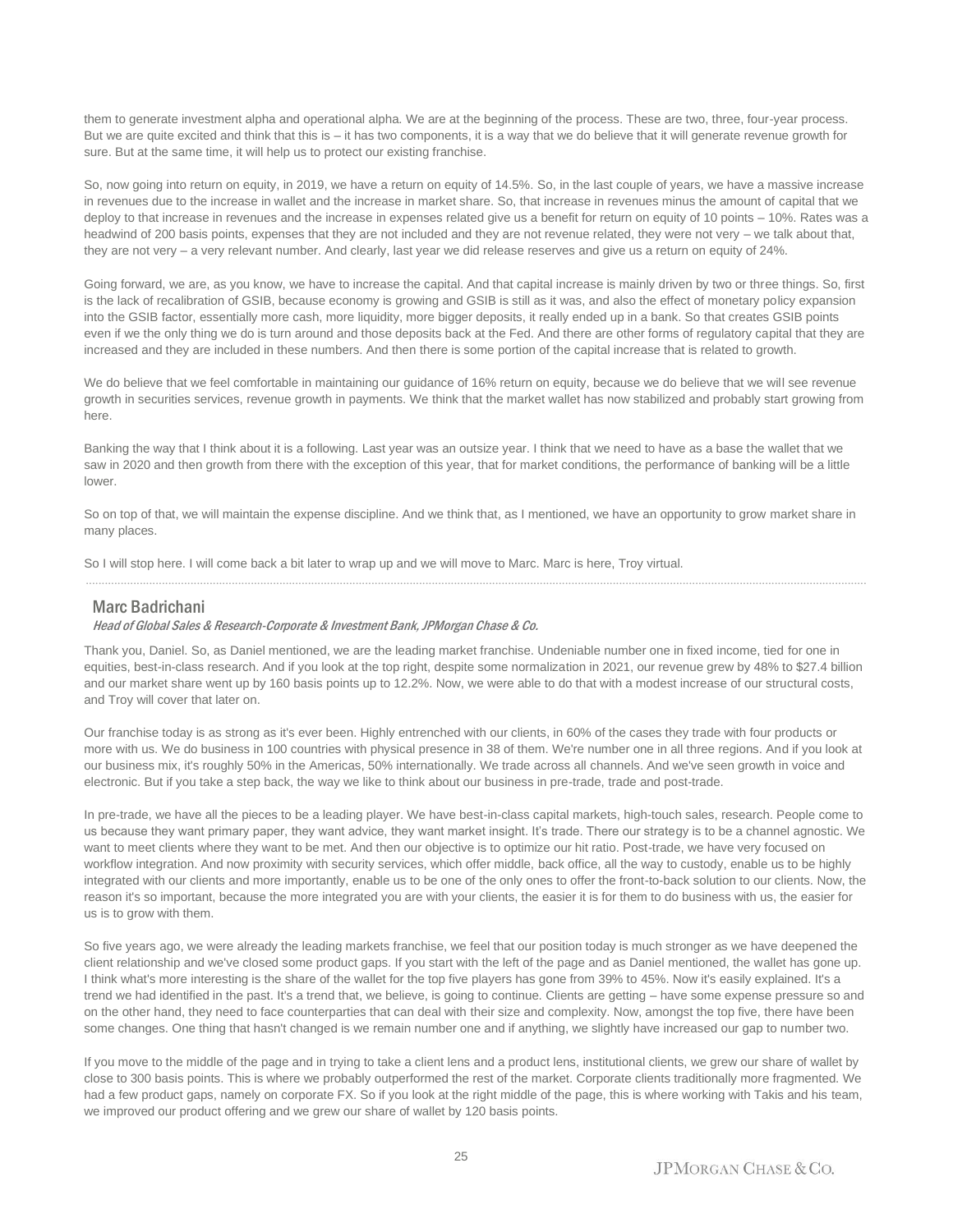The other thing that is very important for us in corporates and you will see it and you saw it in Daniel's presentation, we have the luxury of having three major distribution channels with the Global Investment Bank, the Global Corporate Bank and the Commercial Bank. For us in markets, it gives us access to the full range of corporate clients around the world.

Let's look at it from a product point of view, this time. In equities bottom of the page, we were always best-in-class in future, and derivatives. We had more work to do in cash and prime. We did three things improved our E-trading offering, improved our block offering, and deployed more capital for our prime business. We grew our prime, of course, but as you can see top right of the page prime and cash equities go hand in hand. So we were able to move our cash equity business from number four position to a number two position, picking up 430 basis points along the way.

Now going on to fixed income, you will notice that our growth in market share is the same as in equities. Despite the fact that we were already a powerhouse five years ago. There we still get the dividends of having remained complete through the cycle. And two, we were able to hold on to most of our market share gains that we had in 2020. The million dollar question is what is going to be the wallet going forward? And it's very hard to predict in normal market conditions. But one thing that we know given our breadth and our diversity in normal market condition, our strategy, we believe, will give us some growth.

On the other hand, if we were to see or to face the same high volatility levels that we currently have in the market, we see this as an opportunity. Assuming we can demonstrate the same risk discipline that we had done in the past, because in this market, two things tend to happen. One bid offer widens. And two there is a flight to quality. And we get rewarded for our ability to deal with volumes and to offer liquidity to our clients.

So where is the growth going to come from? We like to think about it along two lines. The first one is deepening our client relationship and the second one is we believe we're uniquely positioned to capture some of the secular trends in the market. Let's start with the first one. Top of the page and from left to right, data at the end of the day, our business is delivering the right price, the right content to the right client, at the right time, in the right format. This is why, for example, in research, we embarked 18 months ago on a research transformation journey. We invested in some foundational tools. Our objective there is to give a much higher level of personalization to our clients.

In sales and trading, our business generates a ton of data, but data-rich is often information pool unless you invest in it, unless you use AI and machine learning to invest in that data. And this is what we're doing. Two examples in sales real-time market share alerts for our sales force, in trading hit rate optimization.

Innovative solutions, as the market structure evolves, not only do you want to adapt, but you also want to be a driver of this change. In order to do that, you need to invest in technology, but it's not enough. You need to have the right DNA and more importantly, probably you have the right setup. And Troy will give you a couple of examples as we go through the presentation.

Client facing technology, we still see an opportunity to getting more integrated with our clients and this is not only about workflow. As Daniel mentioned, we're doing a lot of work on data. This is our Fusion platform and in some cases even we are sharing some of our trading platforms with our clients.

So let me touch on two examples below; the first one and if you remember on the previous page, I show you how the wallet is concentrating towards the top five clients. Another thing that is happening in the market, and if you look at the overall wallet split between institutional clients and corporate, institutional clients represent the vast majority of the wallet and within, you double click, in this category, let's call them the large institutional clients, our focus list. They've seen their wallet grow at a CAGR of 2.5%, where the rest of the market has remained flat-toslightly decline. Our business with them, our revenues have grown at a rate of 10.3% and along the way, we pay 370 basis points of share of wallet. This is our sweet spot.

And the way we like to think about it is even if our share of the wallet was to stabilize, given our proximity to them, given how integrated we are with them and our ability to deal with our volume and complexity, we will benefit from their growth.

Another example on the right and Daniel touched on it. Private/alternative assets, this asset class has seen the AUM grow at a rate close to double-digit and is projected to grow at the same rate for the next couple of years. Our asset manager clients are getting more organized. Our PE firm clients are getting larger. Some of them have some headwinds with rising interest rate, but we still believe that this asset class will perform very well.

We have all the pieces to be a leading player, origination with banking, ability to underwrite and structure and last but not least, ability to distribute and finance. But it's also an area where we're innovating. And you heard Daniel with Capital Connect. In essence, Capital Connect is an ecosystem between primary, secondary all the way to structured solutions.

......................................................................................................................................................................................................................................................

With that, I will pass it on to Troy, who hopefully should appear on screen.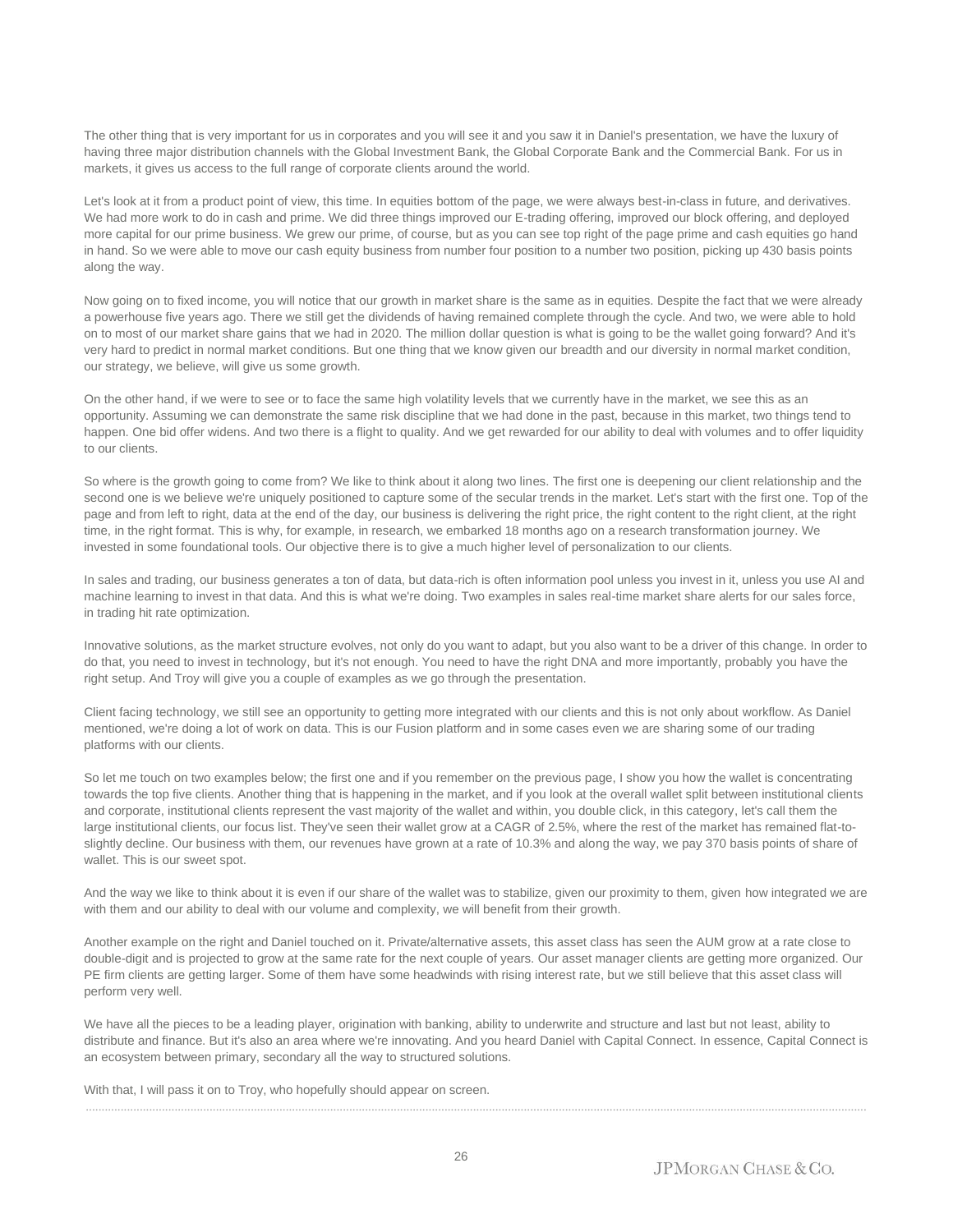## Troy Rohrbaugh Head of Global Markets, JPMorgan Chase & Co.

Thank you, Marc. I'm going to cover capital, electronification and expenses. Starting with capital, we believe our balance sheet is a competitive advantage and we continuously optimize our resource footprint to balance growth with strong returns. We've been extremely disciplined and selective in how we deploy capital across clients and products adjusting for all market conditions. As Daniel said, capital is up meaningfully for the CIB as a whole and specifically for Markets. Some of this is methodology-related, but the majority is growth-oriented.

From 2017 to 2021, our capital growth has paid off extremely well, and I'll give you three examples. First, in equities, increasing prime balances helped us meaningfully close gaps in financing and in cash equities. As Marc referenced earlier, we are now tied for joint number one in the overall ecosystem. In commodities, we pursued investments in both physical gas and renewable energy, both of which saw sizable growth during this period. And finally, in SPG, where we were already a leader in the field, we increased loan originations and financing, which contributed meaningfully to higher returns and market share growth.

Our success also lies in dynamic decision making. We have a very nimble team of senior traders and salespeople who have the ability and authority to move capital across the business both in products and clients. We will continue to move with the opportunity set, while maintaining strong returns. As you can see on the top right chart, our total returns will remain above our cost of capital. Even as we start to normalize, our marginal returns in all businesses will remain above hurdle.

And finally, my favorite part of the slide, we ask ourselves, why do lower ROE products, why not just focus on the higher return on businesses. If you look at how clients trade, 9 out of 10 institutional client dollars are spent on a combination of low and high ROE businesses, making it critical to be complete in both segments. Our clients know this and reward us for it. This creates a meaningful halo effect for the rest of the markets franchise. On average with these clients we generate \$1.6 dollars of higher ROE business for every dollar of lower ROE business.

Moving on to electronification, as you are all well aware, we've been investing in our e-trading capabilities for a very long time as market structure has continued to evolve rapidly. These investments are in four main areas.

First, infrastructure, this is about having common technology platforms, which improves our speed and elasticity, helping us scale faster than peers. Workflow automation, this improves client integration, enables us to do central risk management, focuses our people on value added parts of the market, and finally allows us to effectively cover more clients. Organizational agility, we greatly expanded the number of interdisciplinary teams of quants, traders and developers across all our products in an effort to break down silos and be even more nimble and competitive. Lastly, market structure, as Mark said, we are constantly innovating not just to adapt to changes but also to drive market structure evolution. We seek to give clients choice and distribute our products in a consistent way. We believe this creates opportunity not only for our clients, but also for our business model.

As the bottom part of the page shows these investments have paid off across our products in cash equities, which we spoke about extensively in 2019, low touch revenues have seen double digit growth. In FICC, there are a lot of metrics we track. One of these are rankings on key platforms. We have increased our top three rankings across all products. We are particularly pleased with the progress in commodities and rates.

Now, one might ask, where do we go when we're already in the top tier. The FX story indicates that despite being number one, there's real scope for upside. In FX, the size and scale of our e-trading franchise has allowed us to grow volumes and gain share. For instance, the percentage of CLS or our percentage of CLS has continued to trend higher despite our strong starting point. We plan to replicate this strategy of size and scale across the rest of FICC. In credit specifically, which is behind other asset classes on electronification journey but rapidly evolving. We see lots of opportunity. We are systematically investing in our capabilities not only to price individual bonds, but also entire portfolios in ETFs. We are committed to being a top tier player in this space.

Lastly on expenses, we manage our expenses with extreme discipline and also have significant operating leverage. For example, if you look at them on the left side of the page from 2017 to 2021, our revenues were up 9.3% while expenses were only up 3.6%. If you go one level below the headline, the fastest growing portion of our expense base was volume and revenue related. This includes performance related incentive compensation and volume related transactional costs. Even these expenses that are up 7.2% and are arguably the good kind of expenses, so clear positive operating leverage.

Our structural expenses, which include base wages and run the bank's technology spend, had a modest increase of only 1.4%. And finally, our investment spend has grown at 5.7%. These have been and remain critical to our success. We feel the areas we invested in will continue to pay off, such as Athena for central risk management, our migration to the cloud, all of our data AI and machine learning investments and the E-trading efforts which I covered previously. We constantly assess these investments by their impact to both the top and bottom line and adjust accordingly.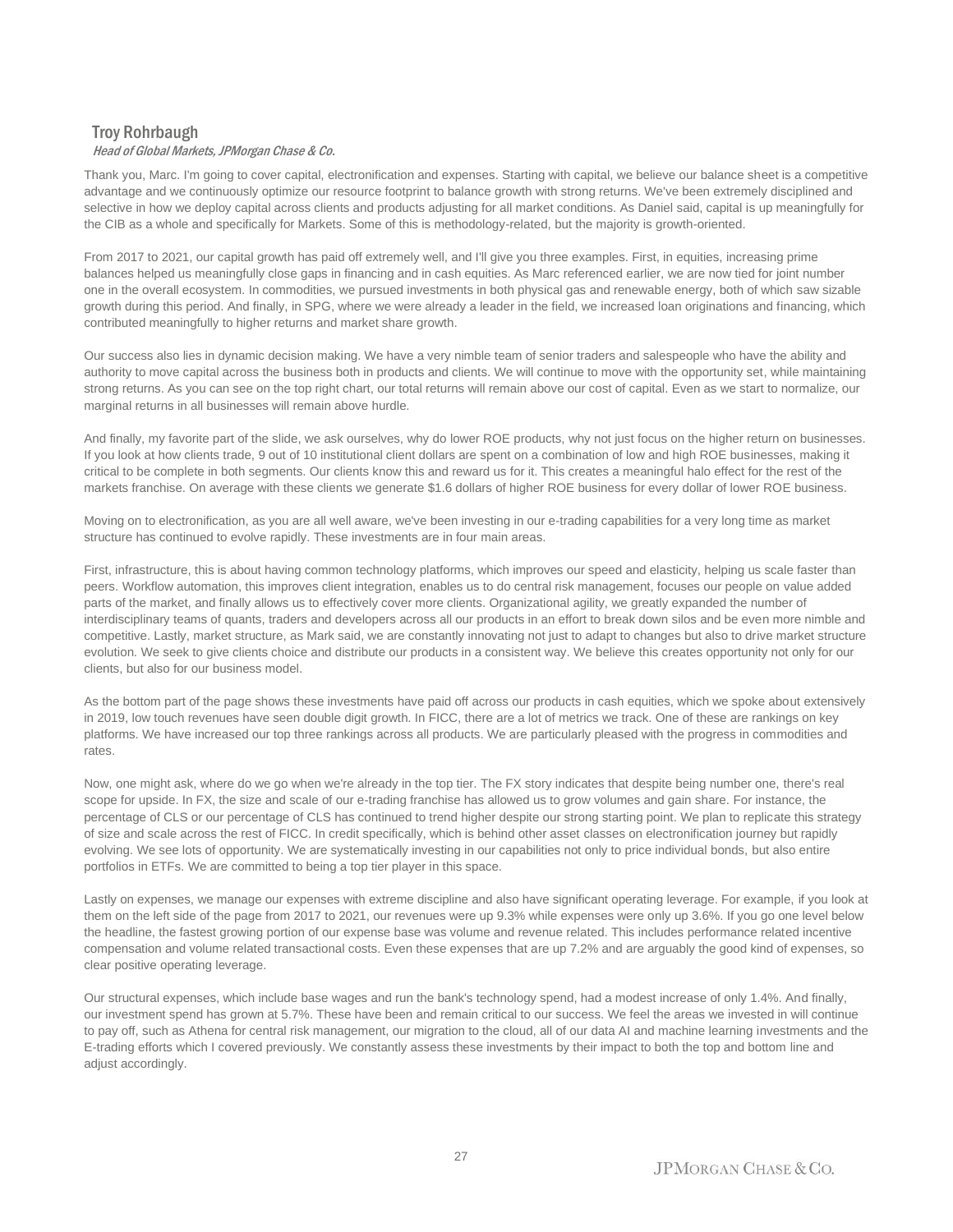Going forward, as Daniel referenced, we expect to see increased pressure on structural costs from wage inflation and normalization of T&E. We will also continue to invest in technology as we identify business accretive opportunities. Nonetheless, Mark and I are committed to maintaining expense discipline while pursuing growth.

Finally, our strategy remains the same. It has one clear goal, to remain the leading markets franchise regardless of the macro environment. We achieve -- we plan to achieve this by doubling down on our already strong client relationships, capturing secular world, such as large clients getting larger, concentration in the wallet and investing in new asset classes such as private alternatives, continuing to dynamically allocate capital to effectively balance growth and returns, investing and innovating as market structure rapidly evolves. And lastly, remaining laser focus on expense discipline.

Now I know all of this is easier said than done, but Mark, myself and the management team have a strong track record on all these fronts. We remain completely committed to delivering results.

......................................................................................................................................................................................................................................................

Thank you. And now on to Takis

#### Takis Georgakopoulos

Global Head of Payments- Corporate & Investment Bank, JPMorgan Chase & Co.

Okay. Hi, everyone. We're going to spend the next 20 minutes or so talking about JPMorgan Payments. And I hope by the time I'm done, you will all agree that this is one of the most exciting areas in growth opportunities for the bank. Let me start with a little bit of a level set on the business. As we typically reported partly in the CIB and partly in the Commercial Bank, everything I'm going to show is from a firmwide lens.

For the bank, JPMorgan Payments generated \$10 billion dollars of revenue, with a roughly even split between NII and fees. We covered 29,000 clients in the CIB and the Commercial Bank and another more than 300,000 small businesses. We generated \$800 billion of deposits and \$3.4 billion in pre-tax income. In terms of client segments, 60% of the business is corporates and ecommerce, 35% financial institutions, and 4% acquiring for small businesses. In terms of product, the bulk of the business 84% treasury services, 12% net revenues in merchant services, and the remainder trade finance. And in terms of businesses, 60% of the revenues are generated by clients of the CIB and the remaining 40% with clients in the Commercial Bank.

In this business, we compete with both banks and fintechs. And by the way, both banks and fintechs are also some of our largest clients. Banks tend to have scale, access to local payment systems and tend to focus on treasury services and trade finance. FinTechs, on the other hand, tend to focus on merchant acquiring and tend to innovate, providing great customer experience and new products, but have to rely on banks and others for access to payment rates. We believe that JPMorgan Payments can combine the best of both and at the same time bring three unique advantages.

Number one, tremendous scale, which allows us to create efficiencies with on-us transactions, but also the ability to feed our AI and ML models with data that allows us to keep our customers safe and provide value added services, whether it is fraud or whether it's account validation, etc. Second, we are the only bank that combines acquiring and treasury services together, which we use as a starting point to build solutions and ecosystems for our clients. And then third, we are part of JPMorgan, which means that all of our clients are also working with the largest investment bank in the world, the largest markets business in the world, the largest retail bank in the US, and one of the largest commercial banks in the US.

Daniel already mentioned that our revenues went from \$9 billion in 2017 to \$10 billion in 2021. But that hides three very different stories. First, there is a big success story of treasury services where we grew our revenues adjusted for rates by \$3.5 billion, which is a more than 40% revenue increase off of the back of 80% higher balances. And the market share that went from 5.4% to 7.2%, creating a gap between us and our largest competitor of \$1 billion dollars. Merchant Services is the second story and it was flat. We grew our volume and you can see our US merchant acquiring volume. We grew our volume on the right, we grew our volume a lot, but that volume growth was offset by margin compression.

We maintained our e-commerce market share, we didn't grow revenues. That's because of three things. One, low – sorry, two things. One, low penetration in some of the more profitable and fast-growing segments of the market. Small businesses, fast growing tech. Second, we don't have the same breadth of value-added services as some of our fintech competitors, and changing that picture is a big story behind our investments.

I also want to highlight two more pictures on the right – two more – sorry figures on the right. First, our Net Promoter Score among our largest clients, which at 57 is far above any one of our competitors and much higher than we historically had. Also, trade finance. We've said before that in trade we don't aspire to be number one because of the challenging returns in that business. But we do like structured trade and we've been investing in that. And you can see the result on that page, doubling our market share in supply chain finance to 10%. The expense side of the story is the following, between 2019 and this year, we grew our expenses at an average pace of 8% per year, or about \$1.5 billion dollars overall.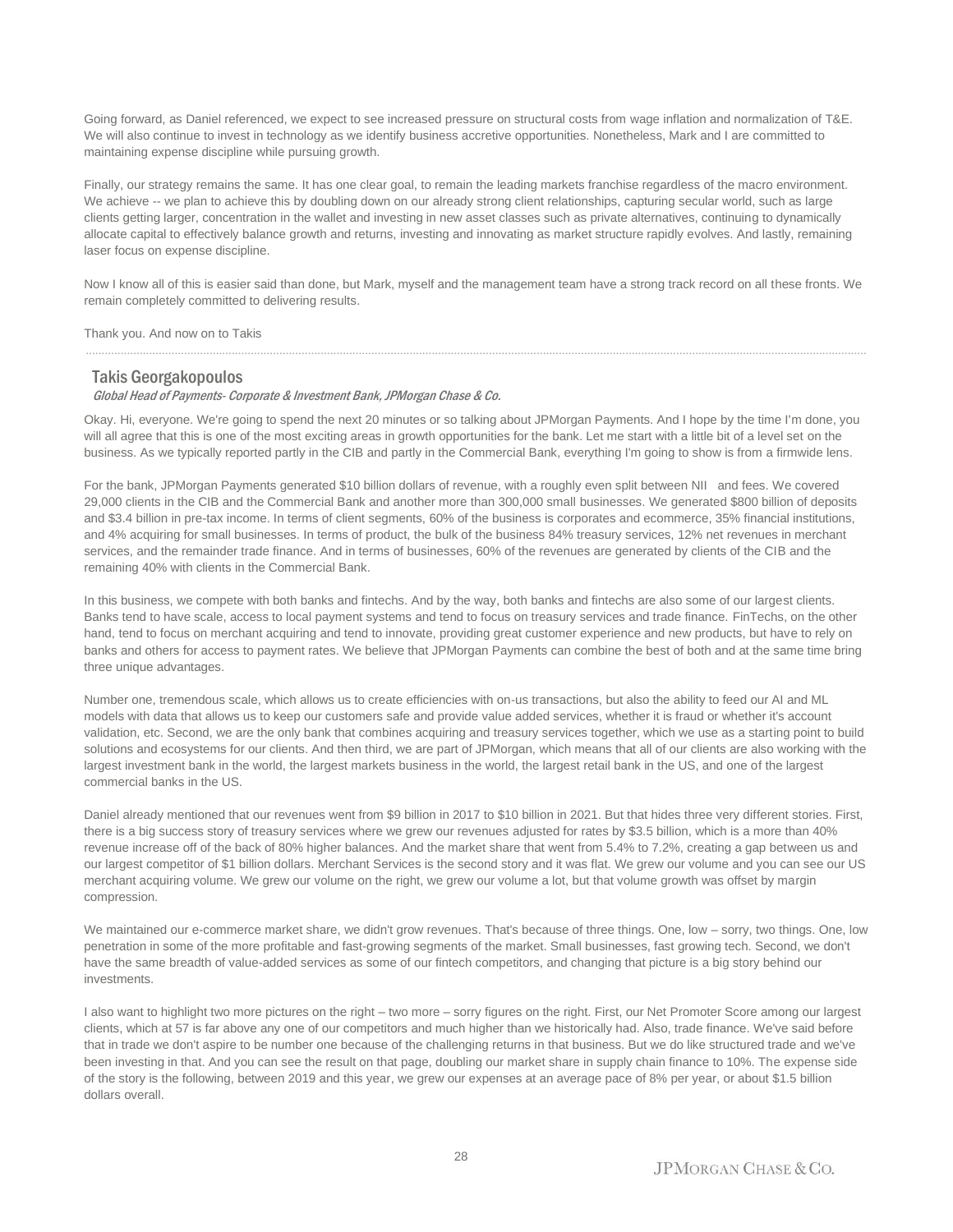Less than half of that expense growth is structural volume driven, the majority is investments in new products, new platforms and modernization. We have today 2,000 more engineers than we did in 2019. But importantly, because of our modernization work that Laurie mentioned, each engineer today is 20% more efficient than they were in 2019. And going forward, we expect our expense growth to significantly moderate to the low single digits, not because we will be investing less. We will continue our investments, but because our new platform development, which has been going on for a number of years now, is nearing completion and speak for most of our investments and because the modernization work, while it will continue, is fully staffed and at scale.

Before I talk about our platforms, let me just give a quick snapshot of how we are thinking about our technology. We have a very clear point of view of how our technology infrastructure needs to look like and how the components fit together. At the top is our client interaction layer, our single API and our digital channels. Underneath is an orchestration layer that configures the products or the microservices that we deliver, either built in house or through the more than 60 fintech partnerships that we have. Behind that are our core processing engines that are at scale and at various stages of migration to the cloud that connect us to all of the payment systems around the world. And then at the bottom, trust and safety are scale and operational excellence that provides validation, fraud, sanctions, KYC, et cetera services to keep our bank and our customers safe, but increasingly also being offered as a service, as a product to our clients.

Let's talk about our platform investments. We have four major platforms investments in that business. The first three are in Treasury Services and the last one in Merchant Services – Helix. As you can see, we started the journey in Treasury Services in 2017 and our platforms are now well advanced. The Merchant Services platform is coming a couple of years behind. As you can see in all of them we are either at the pace of investment that we need or the investment will start coming down. There are two ways to think about return on investment in our platforms. The first is based on the cost benefit and scale benefits that you get in a cloud native environment once you've decommissioned the legacy and as you can see we are still a couple of years away from being able to see that. But the second way to look at return on investment is based on new growth and new opportunities that these platforms enable. And we have two examples on the right from the two platforms that are nearest to completion. On the top, Graphite Express, our global real-time payments platform, our cumulative investment from 2019 including this year is \$90 million dollars. We are live in every major market around the world and this year we will generate close to \$40 million dollars of revenues with an exit rate, exit growth rate of about 50%, and that's on the back of a 75% market share in the US which is a testament to the importance of investing early and building a first mover advantage.

At the bottom is Glass our new liquidity platform with a cumulative investment since '19 of \$115 million or since inception about \$150 million. That platform allows us to compete more effectively for liquidity deals. I give an example here of 2021. In 2021 we competed in a little bit north of 200 competitive bids or RFPs for liquidity around the world. More than half of them were with companies that were not payments clients. We won 177 out of them or 85%. That's an incredible win ratio when you think about how competitive this industry is. And that includes 61 out of 71 that included a virtual account management component. The cumulative value of just those deals annually once ramped up is \$150 million equal to the cumulative investment over six years on Glass.

Let's talk now more broadly about going forward. We see opportunities in all of our customer segments. In FIG we are the leader but we want to continue to extend our gap and our leadership to the competition by bringing more innovation and more efficiency to the corresponding market as the largest correspondent bank in the world. We also want to continue our trajectory with corporates growing further our treasury services FX, and supply chain finance market share with larger and smaller corporates. And we still have a gap outside the US to best in class of \$1 billion. There are two other ways to approach the market. The first is thinking about industry vertical solutions.

The second is focusing on e-commerce and delivering end to end solutions about e-commerce. And I'm going to talk about both of those, too, a little bit more. But when you think about e-commerce, there are two clients. There is the Marketplaces operator, which is typically a CIB or CB client. And then there are the small businesses that operate in that marketplace. And as we built a value proposition for those small businesses, we don't just think about e-commerce. We also think about brick and mortar. Jen mentioned our analytics and data that we provide to small businesses to understand their clients while we bring together, issuing and acquiring data so that we can provide real granular and real insightful information to our small businesses.

We are also launching our smart terminals and we are working to launch a tap on phone on both Android and iOS before the end of this year. But the opportunity is nowhere bigger than the \$3.5 million business banking customers that bank with Chase today. And that's why we work very closely with CCB to deliver that value proposition to our clients. When it comes to industrialized solutions, we are thinking about that for all industries from energy to gaming. But here I'm going to focus on two use cases, healthcare and connected cars, because these are the areas where we've made acquisitions recently. In healthcare, Instamed digitizes the interaction between payer, provider and patient, covers today almost 60% of all US healthcare providers.

And since the acquisition, we've grown our revenues by 90%. We see similar opportunities, but at an earlier stage with mobility. This is, of course, a fast-evolving space, which impacts not just the auto industry, but also energy, utilities and commerce. We think that in the future, cars are going to be smart payments devices and commerce platforms. And we believe that VW Pay, which we acquired for a very modest investment, together with our partnership with the VW Group and other automakers will help us shape that future. E-commerce as I said is one of the biggest areas of opportunity, but also of investment for us. Marketplaces need if you look on the left side of the page, we think of kind of seven services that Marketplaces are looking – marketplaces are looking for.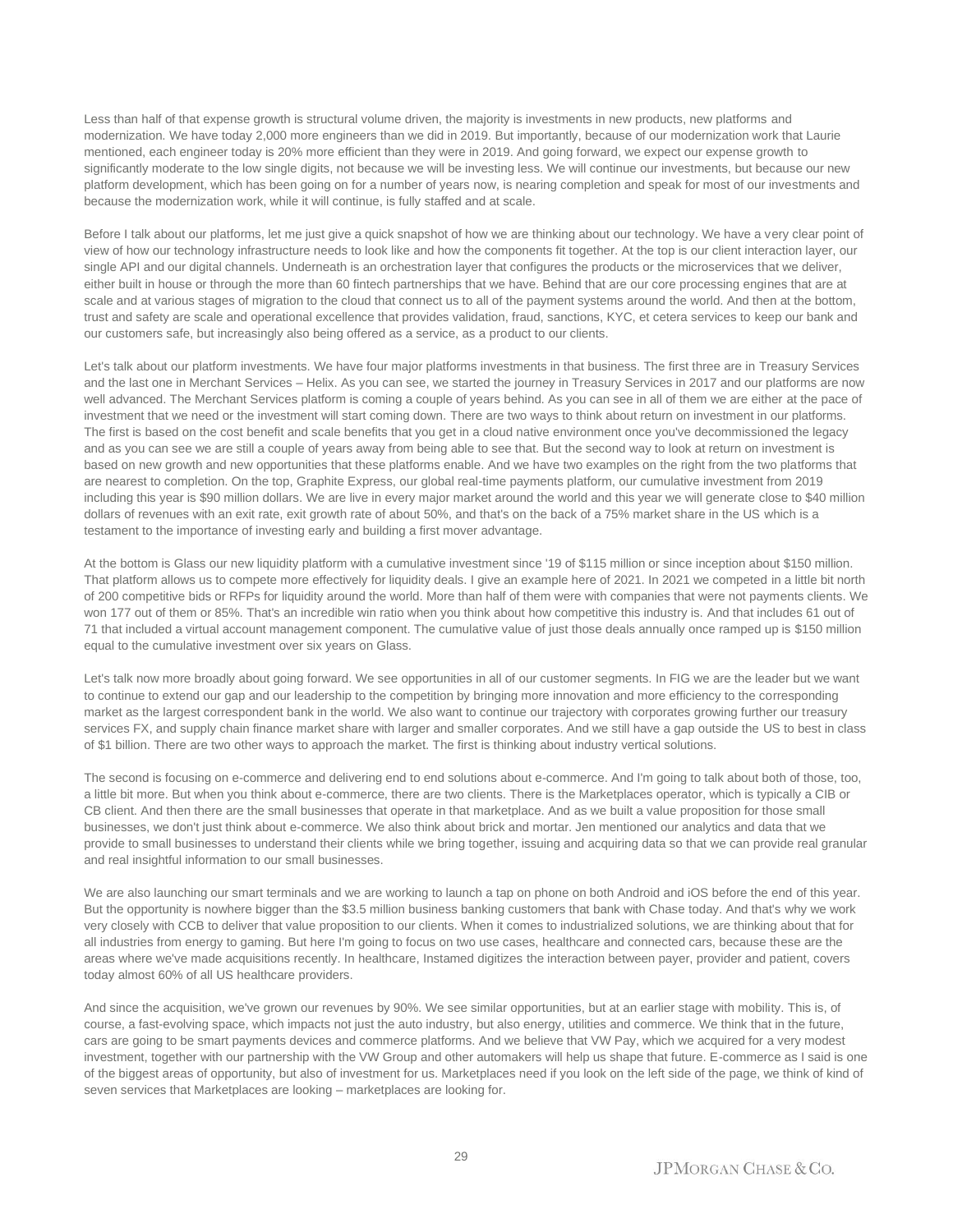One, the ability to accept payments, not just cards, but also wallets, BNPL, et cetera. Second, the ability to set up a compelling checkout experience easily. Third, the ability to provide financing to buyers and sellers. Fourth, the ability to manage the liquidity across multiple currencies that comes in. Fifth, the ability to split those payments into wallets either virtual or actual accounts by seller and then pay out those to the country, the currency and the method of payment that the sellers want. And then finally adding more value to their ecosystem by providing ancillary services. Banks typically focus on liquidity and payouts, and they've ceded the rest of the space to fintechs. We are the only bank that can address all seven of those needs, and we have a very compelling value proposition and a very concrete roadmap to deliver over the next couple of years. There are a lot of bullet points on this page because there are a lot of things that we do. But I thought it's better to actually show you a video with what we tell our clients and then what our clients are telling us.

My favorite part of this video is all of these orange dots, which is all of the business momentum that we've had over the last few years, but also all of the white dots, which is still the opportunity that's in front of us. And that list that you saw was the 25 largest tech, fintech and commerce companies in the world. An example of what gives us confidence that we can deliver against our roadmap, but also a great example of where treasury services and merchant services come together is embedded banking. Embedded banking offers the ability to sellers for sellers in the Marketplaces to get paid, and settle those payments instantly in a bank account, but in a way that's integrated, co-branded and embedded in the marketplace in which they do business.

It also allows the Marketplaces operators to not have to stay in the fund flow and all of the regulatory complexity that comes with that, while at the same time add value to the marketplace and deepen seller relationships, because that product was about reconfiguring existing micro services in TS and MS, we were able to go from idea to MVP in a matter of months and we are now getting ready to go live with FreshBooks whose our first development partner.

We see similar opportunities in Europe with the additional complexity of the national idiosyncrasies of every country in the European Union, different payment rules, different KYC requirements, different local banking rules, et cetera. And that's what we like about Viva Wallet. They offer localized issuing acquiring and banking in every country of the European Union plus the UK and Eastern Europe. They have strong both e-commerce and point of sale capabilities, including tap on phone. And they have a great mobile app, customer experience and instant onboarding. And importantly, when we think about our clients whether it is marketplaces or retailers, they often operate on both sides of the Atlantic. And we also feel very comfortable with the structure and the multiple at which we made that investment even in today's environment. We will have more to say about Viva, for now we are focused on getting the right regulatory approval so that we can close the transaction before the end of the year.

To sum it all up, we see a \$5 billion opportunity in front of us. The first component of that is rate normalization. You saw in the first waterfall the minus \$2.8 billion in rates. We expect that to largely reverse even as we anticipate some modest deposit attrition in the short term, especially from non-operating deposits that may be more price sensitive offset by continued organic growth. More importantly, if you look at the fee side, which are the next three bars, we expect to see over time double digit fee growth in each and every one of our products representing and north of \$500 million revenue increase per year in fees.

And that comes with a high operating leverage. As we discussed our expenses will moderate. That translates into a more than 10% annual revenue growth and a more than 20% annual pre-tax income growth. Obviously when you project far out into the future, a lot of things can happen and you see some of the tailwinds and headwinds on the right side of the page that may skew the numbers higher or lower. So this is the future and the plan as we see it now. But we also recognize that the future may look very different. We need to be prepared for a world in which CBDCs, digital currencies, blockchain technology, et cetera may change the way in which payments and information are made and that's why we created Onyx, which is a business unit within JPMorgan Payments, that supports these activities across the whole bank.

I have yet another video which is my last, I promise, where we are going to talk about Onyx. But before I play that, just a reminder that everything that we do in our business is for real use cases with institutional clients, and you can see some of them at the bottom of the page, with the controls and the scalability, the same way as with everything else that we do. So let's look at Onyx.

#### [Video Presentation]

In case you didn't recognize me, that was my avatar in the Metaverse. So, in conclusion, double-digit growth with high operating leverage, consistent market share gains, we've seen them in TS in the past, we will continue in the future, but we will also see the same in Merchant Services. Proven ability to execute complex technology transformation, unique e-commerce solutions with additional roadmap and best-inclass capabilities coming in the next couple of years and future proof with Onyx.

And with that, I'm going to turn it over to Daniel. Thank you.

### Daniel E. Pinto

#### President & Chief Operating Officer, JPMorgan Chase & Co.& Chief Executive Officer of Corporate & Investment Bank, JPMorgan

So, before we wrap up, I want to give you a bit of color about the second quarter and how is it going. Clearly started when banking you saw that is a very, very challenging environment for banking with a substantial reduction of market share of wallet. So we think that this quarter, banking fees year-on-year will be down around 45%. A very different story for Markets. We saw a very good momentum in the first quarter and

......................................................................................................................................................................................................................................................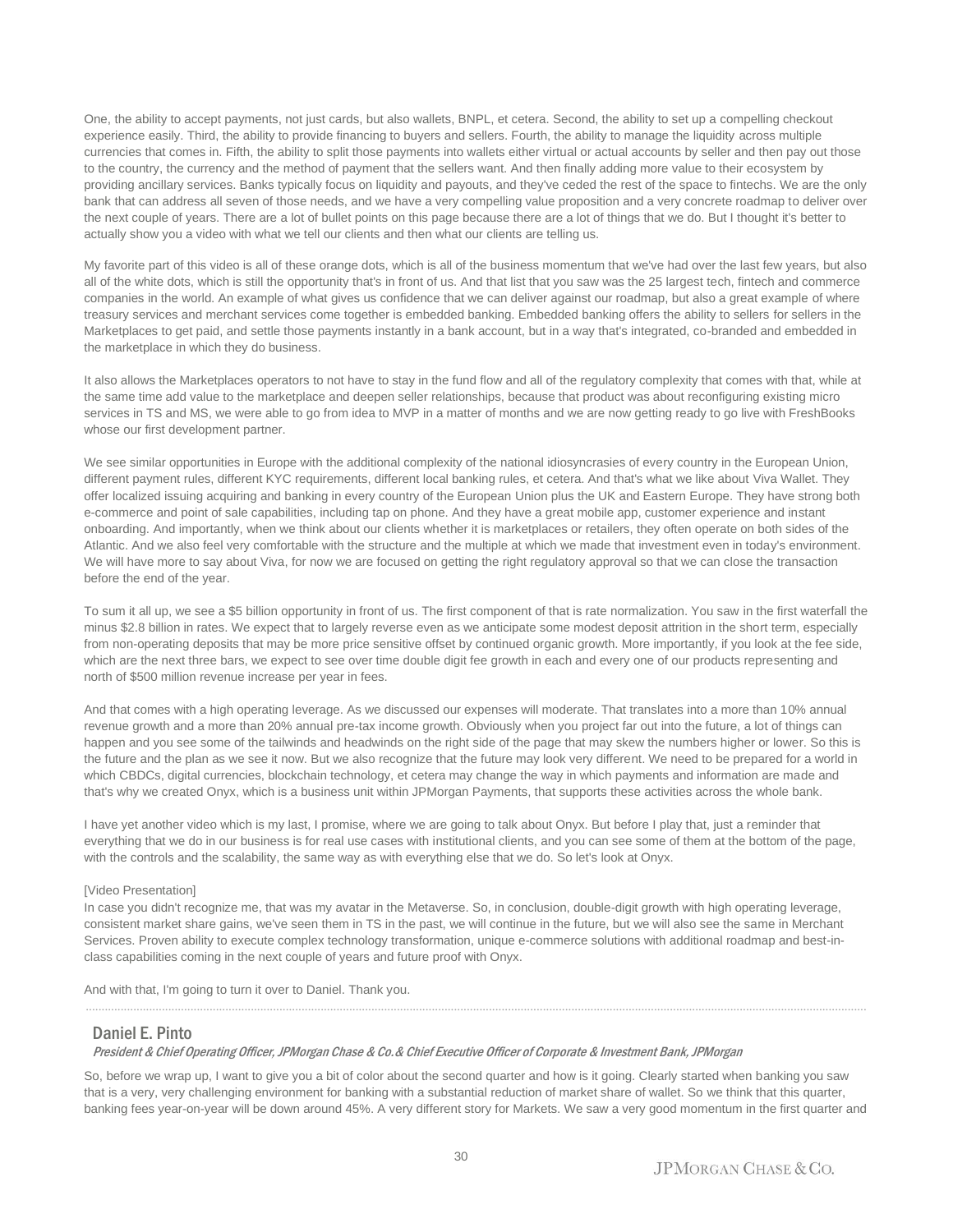that momentum continue into the second quarter. So, normally, we see a deceleration of market activity towards the end of the quarter after the Memorial Day all included, we think that Markets will be up between in the range of 15% to 20% year-on-year as compared with the second quarter of last year.

And then in wrapping up, so clearly the business has been doing and is doing very well. So we are in a very– in a very challenging environment. So the macro environment is uncertain. We are navigating things that we haven't seen in a long, long time as inflation rate and geopolitics. The structures of the markets are changed in ESG, how digital is taking place and we are seeing competition very, very strong. We do believe that a strategy of being global, complete, diversified and at scale that plays out very well will continue to play in the future. We are very focused in maintaining our day-to-day discipline of how we run our business in terms of managing the market risk and credit risk and how we manage our expenses, while investing, we have plenty to do in optimizing what we are doing today. There are when you go down the big number ones, there is plenty of areas of improvement and close and to close certain addressable gaps and we need to make sure that we invest for the future. That is about modernizing our platform, is about investing in new technologies. So with all of that, how with the discipline management of expenses of investments, making sure that the organization doesn't become complacent and bureaucratic, making sure that we essentially leverage all our partners across the company to deliver more and more to our clients. We feel very confident that a 16% return on equity over the cycle is achievable, even with an increase in capital.

......................................................................................................................................................................................................................................................

......................................................................................................................................................................................................................................................

So thank you and I will pass it to the Doug Petno.

**Operator:** Please welcome to the stage, Doug Petno, CEO of Commercial Banking

#### Douglas B. Petno

#### Chief Executive Officer-Commercial Banking, JPMorgan Chase & Co.

Good morning, I just want to add all my thanks to all of you for joining us today. It's great to see everybody in person. And I'm thrilled to have the opportunity to update you on commercial banking. And since our last Investor Day, we've continued to execute against our strategic priorities. And we've made fantastic progress with investing in the franchise, keeping our focus on acquiring great clients and building deep, enduring relationships. We've hired more bankers and we've moved into more high potential markets. We're actively calling on over 47,000 prospective clients. Last year, we added over 2,500 new clients. That's twice as many as we added just three years ago.

So the business continues to perform extremely well in a complex, competitive environment. And in 2021 commercial banking generated record revenue of \$10 billion, net income of \$5.2 billion, and a return on equity of 21%. As this year unfolds, we're fully engaged with our clients. We're seeing momentum across our entire business. Our credit portfolio remains resilient in the face of a volatile market, and we're staying disciplined and we're ready for whatever economic scenario develops.

As all of you know, we don't measure our success in quarterly or even annual increments. We take a long-term through the cycle view. So if you look back over the last 10 years, you can clearly see the outcome of our strategy. We have gained share across our business. We've delivered high-quality loan and core operating deposit growth. We've seen steady growth in payments revenues, tremendous results in investment banking, revenue is up over three times, net income has more than doubled over this timeframe. And importantly, we did all of that while maintaining our risk discipline and client selection.

As proud as we are of this performance we're taking none of it for granted. And we're completely focused on the enormous opportunities we have ahead as well as the potential threats to our franchise in the coming 10 years. Our strategy is anchored on being the most important financial partner to our clients. And as a part of JPMorgan Chase, we have real competitive advantages. Throughout today I hope you can see the strong points of connectivity between our four lines of business. We face our clients as one institution with unmatched capabilities to serve them. And we have real economies of scale and we benefit from shared strategies and investments.

Knit tightly together as one company and delivered locally, we're working every day with the investment bank and the private bank to best cover both businesses and business owners. Our middle market team is marching right behind our consumer branch expansion, benefiting from their tremendous small business franchise and their powerful community presence. And another great example of the power of our partnership is our ability to deliver the world's leading investment bank to commercial banking clients.

JPMorgan's global investment bank is a key differentiator for us. It deepens the strategic relationships that we have with our clients. And last year's results highlight the incredible value and the absolute potential of this partnership. Investment Banking revenues for us have grown every single year since the time of the Bank One merger in 2004 and in 2021, we set a new record with \$5.1 billion in revenues, up 52% yearover-year. Our 2,200 commercial bankers in over 170 local markets give our investment bankers tremendous reach. It is a powerful combination, and we aren't standing still. And as you heard from Daniel, we're expanding our regional coverage, we're putting more bankers in front of middle market clients, and we're allocating more resources to high potential sectors like the green economy and private capital.

Another key competitive advantage is our unique set of payments solutions. So, the investments and the innovation that Takis just spoke to allow us to deliver an unmatched suite of capabilities to our clients, including integrated payments, liquidity management, commercial card,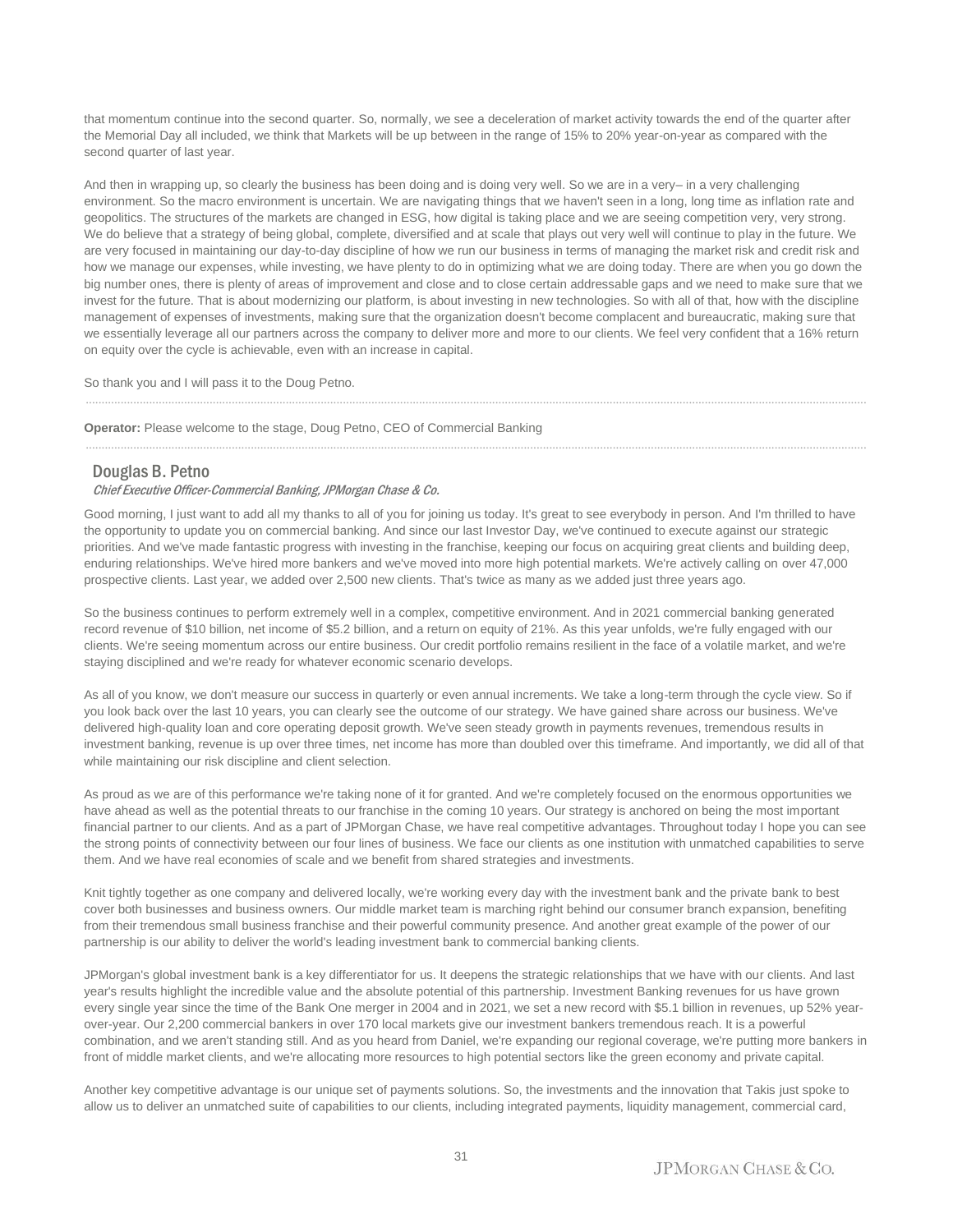merchant services and cross-border solutions. So when you knit those together seamlessly these capabilities help our clients improve their working capital, streamline their payments channels, reduce their operating costs and safeguard their business. They also allow us to build deep enduring relationships and they're the foundation for us to gather and retain core, stable, long term operating deposits. And while elevated market liquidity has been a factor in our deposit growth over the last two years, we have at the very same time seen meaningful growth come from the organic expansion of our client franchise. And as the overwhelming majority of our deposits are tied to these core operating accounts, we expect substantial revenue upside as interest rates continue to increase.

So let's turn to loan growth. So we saw a meaningful increase in loans during 2020 related to the pandemic, related to PPP and other factors. And all of that started to normalize as we headed into 2021. And with the economy stabilizing throughout last year, we saw steady loan growth throughout the year. And as you saw in our first quarter, loans were up 5% year over year excluding PPP with significantly higher revolver utilization.

In C&I right now we are seeing very healthy loan growth. Clients have become much more active. They're beginning to build inventory in part because of supply chain disruption but in large part because of higher economic activity. They're also putting more capital back into their businesses. In commercial real estate, core purchase activity remained strong, but we have seen reduced refinancing activity just given what's happened with interest rates. As always credit discipline for us remains core to our culture and core to our strategy and it starts with picking the best clients in industries we know and understand.

Our credit portfolio overall remains strong, our C&Cs are only about 3.8% of the portfolio. And as you saw in our first quarter, our net chargeoffs were just 1 basis point. And while our credit metrics are stable, we continuously challenge ourselves to identify any emerging risks. So with this in mind, we regularly stress the portfolio for impacts from risks from things like rising rates, inflation, supply chain, recession and stagflation. And our stress analysis confirms the strength of our portfolio, and it supports our growth strategy across C&I and commercial real estate. If you look at C&I, notwithstanding the broader market uncertainty, we feel very good about our current exposure. It's well diversified across geography and industry, high quality and granular and well structured, 87% of our non-investment grade risk is secured.

Likewise in commercial real estate, we remain confident in the quality of our underwriting and our portfolio. So remember, we intentionally target lending against lower volatility asset classes in the most cycle-resistant markets. And as you can see, the majority of our portfolio is in our commercial term lending business where the overall apartment market fundamentals are very, very strong. It's about 70% in multifamily with high quality developers and investors. Our loans are secured by stabilized properties with low leverage and it's quite a granular portfolio where the average loan size is about \$2 million.

So outside multifamily right now we're most focused on office and retail exposure, especially in certain urban dense markets. And this is just given the obvious supply and demand uncertainties coming through the pandemic. But for us, here, we are lending against newer Class A buildings with strong underlying cash flow, low leverage, and they're supported by the best developers and investors in the market. Overall, across both portfolios, we remain disciplined and very well reserved to manage a full range of economic scenarios.

As the franchise grows, we apply the same focus and discipline to our operating efficiency and investment governance. That's why, as you know, our overhead ratio is consistently one of the best among our peers. And you've just heard my partners detail the work they're doing across technology and payments. So leveraging these global capabilities allows us to make significant investments in our franchise while maintaining strong margins and strong returns.

If you look at the volume and revenue-related and structural costs for the business, they're continuing to grow in line with the expansion of our business and the strong momentum we have across our franchise. The biggest year-over-year increase in our expenses relates to investments we're making across five strategic initiatives. So the strong results I referenced earlier were driven by the sustained investments we've made over the last decade. In the very same way, the investments we're currently making will defend our franchise and best position us to capture the enormous opportunities we have ahead. Across each of these initiatives, we're diligently tracking our progress and we're measuring tangible outcomes.

Now, let me walk you through each of the five starting with client coverage. So banker hiring is among the best investments we can make with break evens for us typically occurring in less than two years. Since 2011 we've added over 1,000 bankers. These bankers are helping to deliver our entire firm, covering more and more great companies and building deep enduring relationships. If you look at our national middlemarket franchise you can see the tremendous potential we have across this business and why we are so confident in the investments we're making to expand client coverage. So nationally, we're in 75 of the top 100 MSAs and we're calling on over 44,000 prospective clients.

Over half of these clients sit in our expansion markets where we've been executing a data-driven organic growth strategy. Since 2008, we've moved into 50 new high potential MSAs, adding locations in 22 new states, essentially doubling our footprint across the country. This investment has given us bankers in front of 28,000 new prospective clients. Since 2016, we've doubled banker head count, revenue has tripled, and we now have 6,300 clients, over \$19 billion in loans and almost \$35 billion in deposits, all grown organically.

When we started this expansion effort, we set an ambitious \$1 billion revenue target. We hit that target this past year with \$1.2 billion in revenue and it feels like we're just getting started. This year we'll enter seven new markets and we'll hire more great bankers. Momentum is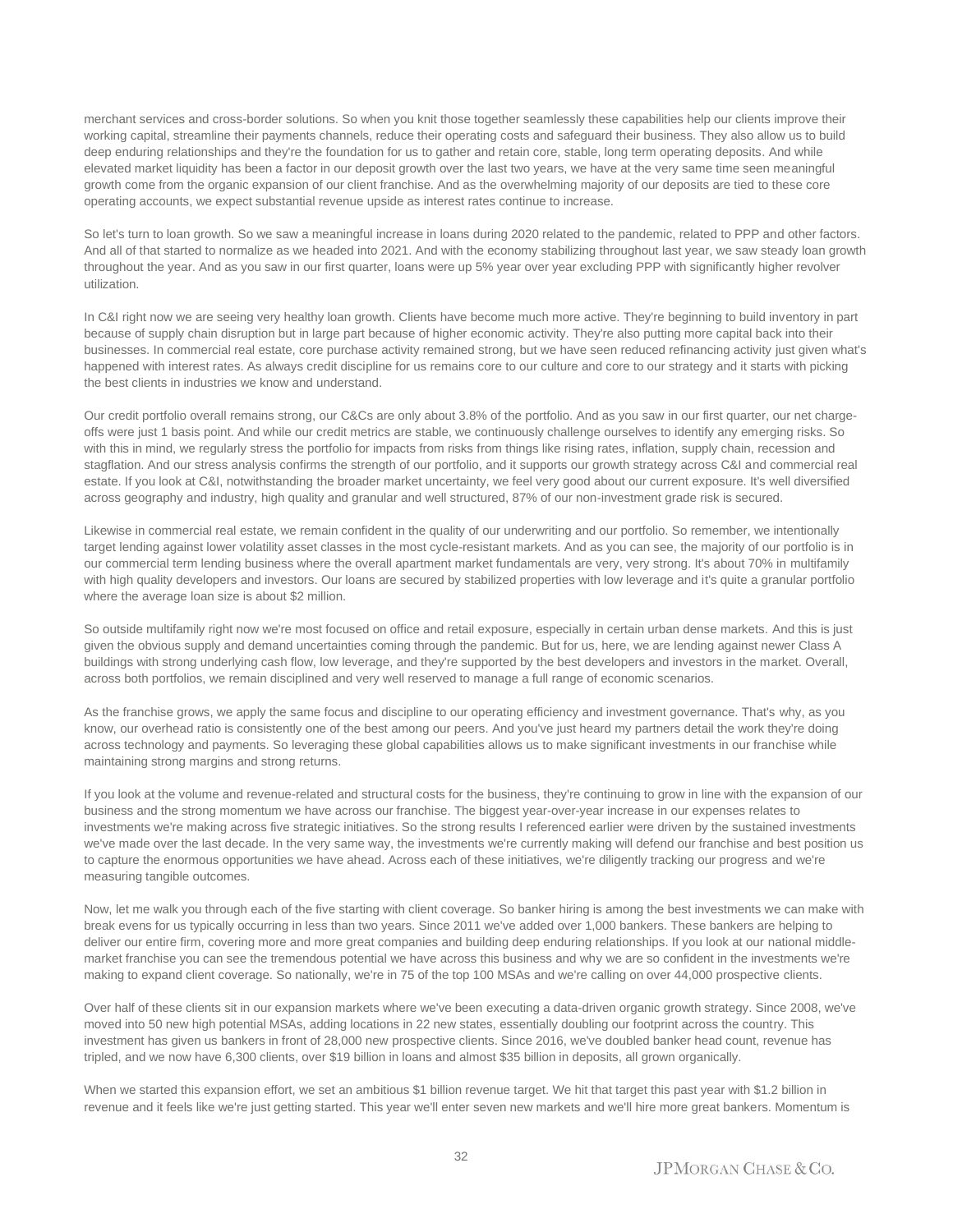building and given this potential we're increasing our revenue target to \$2 billion for these expansion markets. And it's important to note when we enter these new markets, we become deeply active in our communities and we invest for the long-term. And so, the foundational investments for these newer markets are largely in place. So over time as we grow we'll achieve significant operating leverage.

Following the same data-driven approach, we've also been investing to build an international commercial bank. This is a very significant longterm market opportunity supported by strong macro fundamentals. There's \$5 trillion in foreign direct investment in the United States, about \$150 trillion in wholesale cross-border payments annually and we estimate that the total wholesale payments wallet outside of the United States is approximately \$800 billion per year. For us, this is an opportunity to fill in market share gaps in foreign exchange, payments and investment banking in some very important geographies and it is simply a natural extension of what we're already doing across the United States and it builds upon our existing in-country capabilities and JPMorgan Chase's global platform.

We are being highly selective. We're focused on large and mid-corporate companies with global needs that match our competitive strengths. For some of these companies, we've had a relationship with the US operating subsidiary for decades and now have the opportunity to support their headquarters overseas.

Since our launch in 2019, we've added over 100 bankers. We're already doing business in 20 countries. The early results are exciting. Momentum is building, and this is another great example of identifying a market opportunity, investing in dedicated coverage, and taking a long-term approach.

So, in addition to being local, clients expect us to deeply understand their business and their industry. That is why over the last several years, we've established 18 specialized banking teams focused on important sectors like technology, healthcare and government. Almost 60% of our clients are covered by these specialized bankers, and these teams are delivering industry-specific expertise as well as customized Treasury solutions.

Today, I want to highlight two high potential sectors in particular. The first is the innovation economy, where we've markedly increased our focus on serving clients in the life sciences, technology and disruptive commerce sectors. We've significantly expanded coverage. We're investing in new digital solutions and tools, specifically for our startup clients, we have dedicated bankers covering select venture capital firms, and we're working hand in hand with the investment bank and private bank to best cover the entire venture capital ecosystem.

From a standing start in 2015, revenues from this team passed \$500 million last year. And we're mindful that this can be a boom-and-bust type of market, but we think there's much, much more value that we can bring to this important part of the economy. In addition, we launched our newest industry vertical in 2021 to cover clients in the green economy. This is a strategically important initiative for us, given our focus on climate change and energy transition. We've invested in dedicated bankers and underwriters covering renewable energy, energy efficiency, sustainable finance and food and ag technology. We are incredibly excited about this new team, just given the absolute potential and need for capital and advice in the coming years.

Another market opportunity and perhaps one of the biggest forces impacting our business is private equity. There continues to be an absolute explosion in private equity activity. Right now, there is \$1.3 trillion of dry powder globally with a massive secular shift of private equity acquiring middle-market businesses. So in lockstep with the CIB, we're investing to become even more strategic to our clients and their sponsor owners. We are expanding our dedicated coverage for private equity firms and we've also added banking and markets teams to deliver unitranche lending solutions. So this lets us now provide a complete, comprehensive set of funding alternatives, and we're focused on doing this in a highly selective, disciplined manner.

Private equity is a substantial and growing market opportunity, and we believe the steps we're taking will position us to be the complete provider for capital and best-in-class commercial banking and investment banking solutions.

So, beyond expanding our client coverage, we've also been investing in significant resources in design, data, digital and payments. And these teams are focused on four key strategic initiatives; first is empowering and enabling our bankers; the second is building a truly data-driven business; third, innovating to deliver even more value and capabilities to our clients; and lastly, optimizing the client experience across their entire journey with us.

Let's go through each. So simply having more bankers and more locations isn't our only objective. We have a clear strategic priority to cover our clients in a highly differentiated manner. To do that, we're working to ensure that our team is comprehensively trained across the full range of solutions, that they're CRM and data-enabled, and equipped with high impact digital tools. Our bankers are delivering a growing range of solutions and solving complex, technical problems for clients. They are interfacing with CIOs and CTOs as often as they are CEOs and CFOs.

So to execute against all of this, we have dedicated sales enablement, data and training teams to empower and enable what we expect will be the best bankers in the industry. This focus and investment is paying off. We're seeing real productivity gains with smaller client teams, shorter sales cycles, and much higher banker productivity. In middle market, for instance, our productivity for our bankers has increased by a third since 2019.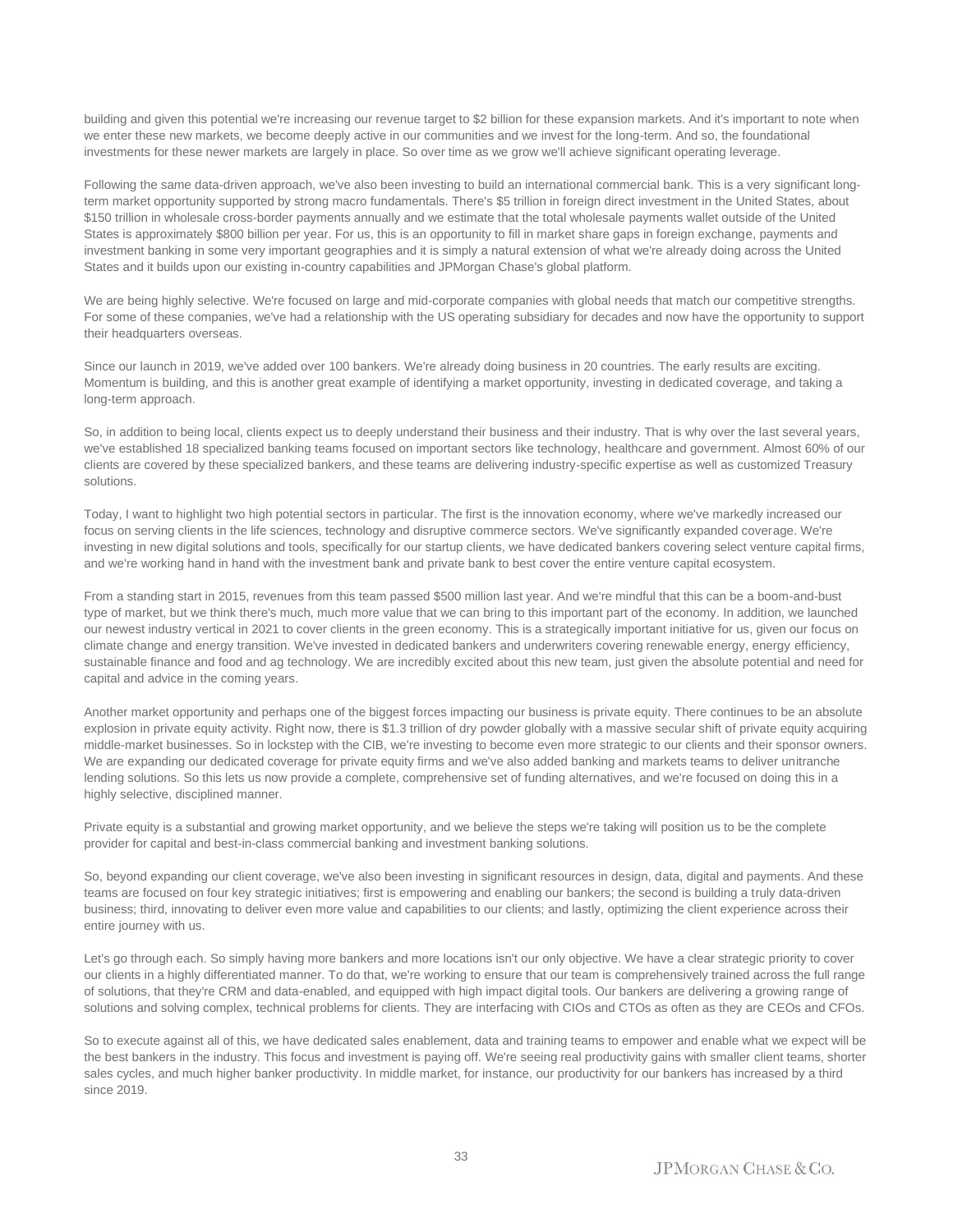None of this would be possible without the incredible data assets we have across our company. So over the past few years, we've been investing to build a modern cloud-based data platform, and we've made a tremendous amount of progress. We've combined our existing data together with multiple third-party data sources into a single scalable data resource. This capability is powering our business with advanced client-centric analytics, and we now have dedicated teams working to use this data to give value back to our clients through unique insights, predictive analytics, cash flow forecasting and benchmarking.

We're enabling our bankers with market and pricing analytics. We're enhancing our risk decisioning and dynamically managing our portfolios and increasing speed and automation to optimize our operations. This is an exciting capability and we're only just beginning to capture the potential value from this investment and these incredible data assets.

As we consider our value proposition, there are always new competitors, always new technologies and constantly evolving client expectations. So to best compete over the long-term we are making significant investments to drive real research and development and product innovation, to create better solutions, to deliver even more value, and to innovate to add new capabilities and revenue opportunities across our enormous incumbent client franchise.

Our work in commercial real estate is an excellent example of taking a design-led approach and using our advanced data capabilities to drive client value with new innovative solutions. While we have a market-leading real estate franchise, including being the number one multifamily lender with almost 30,000 clients, this has essentially been a loan-only business for us. So over the last several years, we've been investing to build comprehensive payments and rent solutions capabilities specifically for our multifamily clients. These capabilities let us solve real pain points for clients and allow us to build even deeper, even more valuable relationships. Rent, while being one of the largest consumer payments, is among the least digitized. Our plan is to change that and we hope to capture a significant portion of the almost \$0.5 trillion annual consumer rental volume.

In doing this, we hope to create an entirely new and substantial revenue opportunity for our business. And importantly, the effort also lets us acquire incredibly valuable data that will enhance our lending activities, as well as open the door for us to deliver value back to our clients through value-added services and incremental analytics.

So another area of significant focus and investment is our work to optimize our clients' journey with us across every touchpoint. Some of our legacy processes can create our biggest vulnerabilities, especially to certain fintech alternatives. So we are challenging our existing operating models to drive more innovative, simple, streamlined and digital experiences across KYC, onboarding, service, billing, pricing, as well as credit delivery.

And beyond a meaningful improvement in client experience, our work is creating measurable benefits across these critical operating functions. For example, since 2020 within middle market, we have cut client onboarding time down by half. We've reduced the cost of a service inquiry by 20%, and the cost to perform KYC for a new middle market client has come down by 75%.

So looking forward and benefiting from these investments, we continue to make steady progress against our financial targets. For investment banking given last year's exceptional level of activity, for the first time ever, we expect our investment banking revenues to be down in 2022, but much more in line with prior years more like 2019 and 2020. This is after being up 52% last year. So, therefore, we're going to keep our \$4 billion investment banking – \$4 billion revenue target for investment banking.

Highlighting the diverse mix of our revenue base we are adding a new payments fee revenue target of \$3 billion. This implies over 60% upside from our 2021 results, and our target is based on the accelerating growth in our client franchise as well as the investments we're making in our capabilities. For our middle market expansion as I mentioned, we're increasing our revenue target to \$2 billion. And given the trends we are seeing in these markets, we expect to hit this second billion much much faster than it took us to hit the first.

Our international platform remains a key differentiator for our business and we continue to work towards our \$1 billion revenue target. Remember this target includes our US headquartered clients' international payments activities, as well as the revenues related to the international expansion efforts that I spoke to a moment ago.

And finally, for the Commercial Bank overall, and as you've heard today, even while we're increasing our investments, we're maintaining our overhead ratio target of 40%, and we will continue to target an 18% return on equity through the cycle. So to wrap up, I hope you can tell why we're incredibly proud of our business and excited about the opportunities we have ahead.

Commercial Banking is an outstanding and growing client franchise with incredible capabilities to support our clients. We have a real competitive advantage by being a part of JPMorgan Chase. We have actionable growth opportunities across every part of our business. And as you can tell from our new financial targets, we have tremendous runway. But what is perhaps most exciting and one of the biggest takeaways for you is that we're absolutely not standing still. We are making the strategic investments you would want us to make to ensure that we're doing everything we need to, to best serve our clients and compete in the future. So, thank you again for being here and we look forward to catching up over lunch.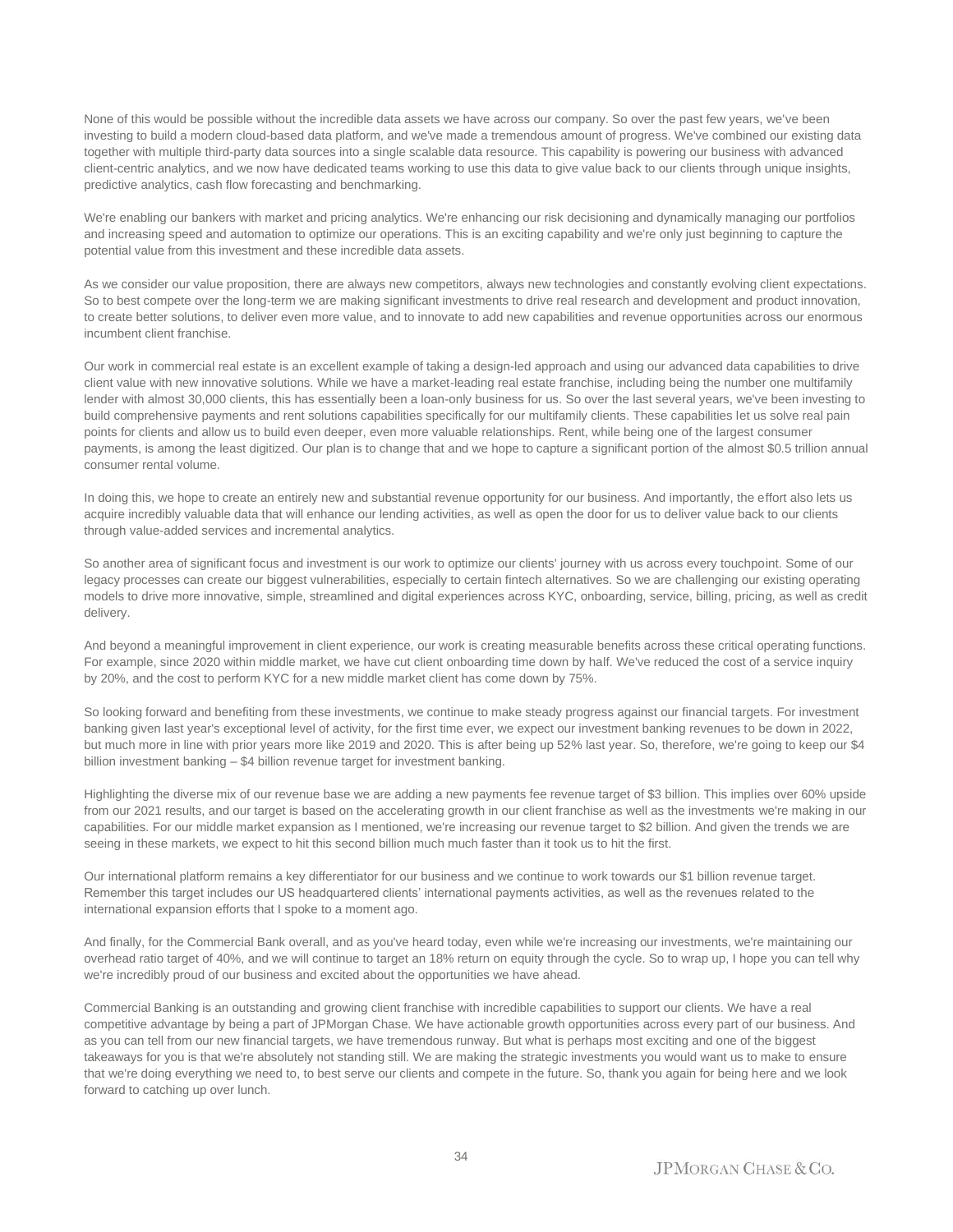Thank you all.

**Operator:** Please welcome to the stage Mary Callahan Erdoes, CEO of Asset and Wealth Management.

#### Mary Callahan Erdoes

#### Chief Executive Officer-Asset & Wealth Management, JPMorgan Chase & Co.

Welcome back, everybody. Thank you all for staying this afternoon and it was a nice and enjoyable lunch upstairs, I really appreciate it. For those of you who I don't know, I'm Mary Erdoes, I'm CEO of the Asset and Wealth Management business and the best part about this business is it's near and dear to everyone in this room's heart, because most of you are in that business as analysts or portfolio managers yourself.

......................................................................................................................................................................................................................................................

......................................................................................................................................................................................................................................................

So we may not be the biggest line of business that's going to drive your models and your forecasting, but I think this presentation is going to do two things that hopefully you will find helpful. One, I think just the fact that a \$4 trillion asset and wealth management business is not one of the biggest in this company and is sort of tucked inside of this firm, gives you a perspective of the size and the scope and the power of what you've just heard all morning long. And the second is that in many ways the Asset & Wealth Management business is really a microcosm of this whole firm. And so, we're going to walk through how we continuously invest, but also how we continuously drive out the inefficiencies at the same time, and we remain a consistent, high margin, high ROE business. So let's go through the first page.

Who are we? We oversee a \$4 trillion client business. It's split pretty much evenly between a global asset management business and a very special global private banking business. We're proud stewards of wealth over the past 100-plus years, and we also have track records that are that long. What are the key drivers of a business like this?

First and foremost is delivering alpha. It is our North Star every single day, all day long. Second, we never stop investing. Yesterday's mutual funds are tomorrow's personalized SMAs, and we're leaning heavily into that. Third, we are always investing in our people and the technology to empower them. And we're doing that at the same time that we're disrupting the things that aren't going to work in the future. And with that consistency, just like Jenn said in her presentation, we're really hard to replicate. 95% of our top talent isn't leaving. They've stayed, and they're very proud to have their career here.

In fact, it might surprise you with this statistic I'm going to tell you, 60% of the \$2 trillion that we manage on the asset management business is managed by diverse managers. That means we had to have started that process long before other people thought that that might be an important thing to do. And we're also known for our gold standard, a collection of clients that we have. During the pandemic, we actually saw more \$100-million-plus clients consolidate their assets here at J.P. Morgan than ever before.

And finally, with this global franchise and everything that you've heard from this morning, to be part of it is really just priceless. And so, I'm going to walk you through the ingredients as to why I think this asset and wealth management business continues to grow so consistently. The long-term results really speak for themselves, the number \$17 billion at the end there for revenues growing at about a 6% CAGR over the past decade, and very importantly, on the far-right side, 73% of those revenues are recurring revenues. \$6.3 billion in pre-tax compounding at a 9% rate shows good operating leverage and a healthy margin and ROE last year, 37% and 33% respectively.

And AUS which is also growing at about a 9% CAGR through positive investment performance and flows equally across both bars, asset management and wealth management. And the reason that this last set of bars, the assets under supervision, are – is an important metric is it should be a preview of coming attractions for what's going to happen on revenues and pre-tax in the ensuing years. And by the way, remember, this asset under supervision line also includes banking. And the Private Bank, as a reminder, is also a bank. And so our NII is about 25% of our business and will be a contributor to the numbers that Jeremy went through earlier this morning. And the remarkable thing about all three of those measures is really just how consistent they are and they're that consistent because they come from such a diversified set of sources of our KPIs, which I want to walk you through on the next page.

These are the same measures that we've shown you at all the past investor days, and it's important that we repeat them for consistency sake to see how we fared. So, I want to just pick a few because there's so many. On the top left is our active equity platform. That's the platform run by Paul Quinsee, who I saw earlier in the back of the room. Paul's been a partner of mine for 25 years. Paul has this way about him which he has this incredibly calm and stable sense of how to manage his portfolio managers and analysts through good times and through bad and if you look at those numbers, that's the reason that these equity performance numbers have just shown through these highly volatile times from \$438 billion in assets under management to over 700 up 50% in the past two years, and he's still receiving inflows year to date.

All of these asset classes have grown because of their strong performance but also because of the relentless sales management. I saw Andrea Lisher here earlier. She's responsible for all of the distribution across the Americas and you can see her success in that line that says the global active long term market share and she continues to gain market share. And if you look at the right-hand side, the Global Private Banking business has exactly the same sets of measures.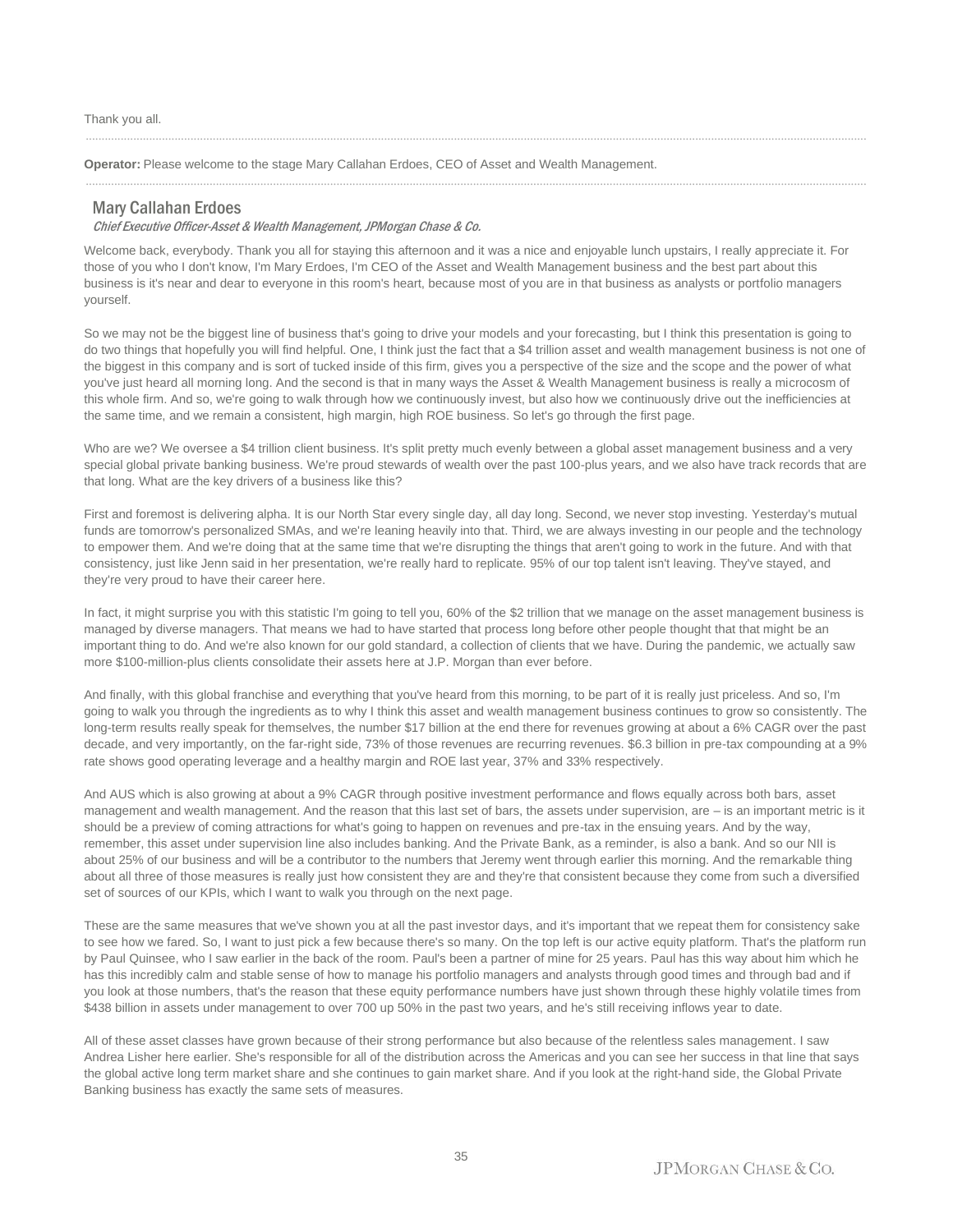Look at loans for just one second, we had a lot of conversation last two years ago and at Investor Day and also at our lunch just moments ago where they were asking, could you keep growing our loan book without sacrificing the risk profile that you have. And these last two years have actually been quite a painful reminder to clients not at J.P. Morgan why you don't want lending to be a transactional commodity. You don't want to find yourself in March 2020 or in May of 2022 just like you did in 2008, where you have a relationship where it's one way out.

Both the bank and the client should want a balance sheet relationship where no one is reliant on just one way out. And that's what we do. And that's why our net charge-off ratios on the prior page have run at such a low rate. And Vince La Padula, who I see in the back, and Gregg Gunselman and Ashley Bacon, for those of you who haven't met, who runs our global risk team, always keep on the forefront of their mind the fortress balance sheet. And that's how we grow this business. It's really remarkable about both sets of numbers here on this page is that volumes are up, hiring is up, and the technological advancements in all of that caused those two bottom line numbers to also be up. Productivity continues to increase even with all those numbers.

So let's see how we're going to keep that growth going in the future. At Investor Day in 2020, I laid out these same five drivers that I thought was going to drive future growth for the next decade. And the good news is, two years later, they haven't changed. And we're delivering on each of the five. If you look at the first two columns, the growth is coming from having more advisors in the wealth management space, who can bring in more clients and have the technology to empower them. And Dave Frame, who's here, and Martin Marron, who run our US and international private banking business, they've grown a world-class team of advisors to have this massive opportunity that they can attack in the \$50 trillion wealth management business.

Their partner, Mike Camacho, who is also right up here, he oversees the investment engine that powers this very high-end private bank. And what he does is he takes all of those solutions that we provide for the ultra-high net worth client, he curates them and he packages them for Kristin Lemkau's wealth management business. And that's where we can provide to the person first walking into one of the 4,200 – or 4,800 I think she said earlier, Chase branches their first investment. And that's a really, really exciting thing for us and I'm particularly proud that we're the investment engine that is powering all of that.

If you look in the middle, scale is more important than ever before in asset management and many of you have been writing about that. We are now the third largest manager by active AUM and the sixth largest manager overall. George Gatch, who is also here, who's CEO of our asset management business, he's been responsible for both the investments and the distribution engines and pulling them together to be able to capture the increase in flows across the industry. We are number three in active long-term fund flows and we're number one in active longterm ETF flows. And in such a fragmented \$100 trillion market space, we should be able to have much, much more room to grow.

Alternatives everyone has spoken about today. They're of equal focus as our investors have been shifting into these markets in the past and – and since the past Investor Day, by the way, we have grown that asset class by around \$100 trillion – \$100 billion, excuse me. And that's really put us on the map as being one of the top providers in the alternative space. But perhaps the most exciting is the fifth column there. We've been really busy. I told you in 2020 you should expect our increased focus on M&A. I told you this intentionally, so if you had any great ideas that you would call, and that happened. And we had the opportunity to lean into the areas of focus for us, personalization at scale, ESG and adjacent capabilities.

And Ben Hesse and his team have been very successful and negotiated four different transactions, which I'm going to double click on in a minute. But before I do, if you just look across all five of those areas, those are exactly what you would expect us to be investing in, in a business like this. And I'm happy to say that it's working, but now you want to see where that money is going. Let's look into the expense walk that you've seen from the other lines of business. My partners have all gone through how they invest in good times and in bad. And I want to take you through a couple points. Ground yourself first at that \$9.7 billion expense line for 2019, that number generated \$13.6 billion in revenues and a 28% margin that are not on the page.

Since 2019, we've continued to invest in the areas that are highlighted on the far-right side of the page that I had just walked through. I'm going to go through each of those five areas in just a minute here. But I want you to know two things about these expenses. The first thing and you've heard this consistently throughout the whole day. Every single dollar of investment spend is tracked religiously in this place. It's against very specific breakevens and ROI hurdles and today in our business, many of them are actually hurdling much faster than we had originally planned. And that's helping our strong momentum in this business.

You should expect those investment expenses basically to grow in line with revenues of the Asset & Wealth Management business. The volume-related and the structural improvement expenses that you see on the page those really grow as our assets and our volumes increase, and together these two buckets they should generally grow typically less than revenue growth as we continue to deliver the efficiencies and the operating leverage that I had pointed out.

And before I leave this page, I just want to note that the structural number that has a little uptick there, I think of those as numbers that are growth that you want to see. That's when our advisors, after their first three years, become highly productive and their increase in compensation moves into the structural bucket from the investments bucket. So let's double click on the first one, which is advisor growth. It's our biggest investment across Asset & Wealth Management. We've had a step function in the way that we've increased hiring on the front line. Marianne had referred to those investments earlier as offense investments.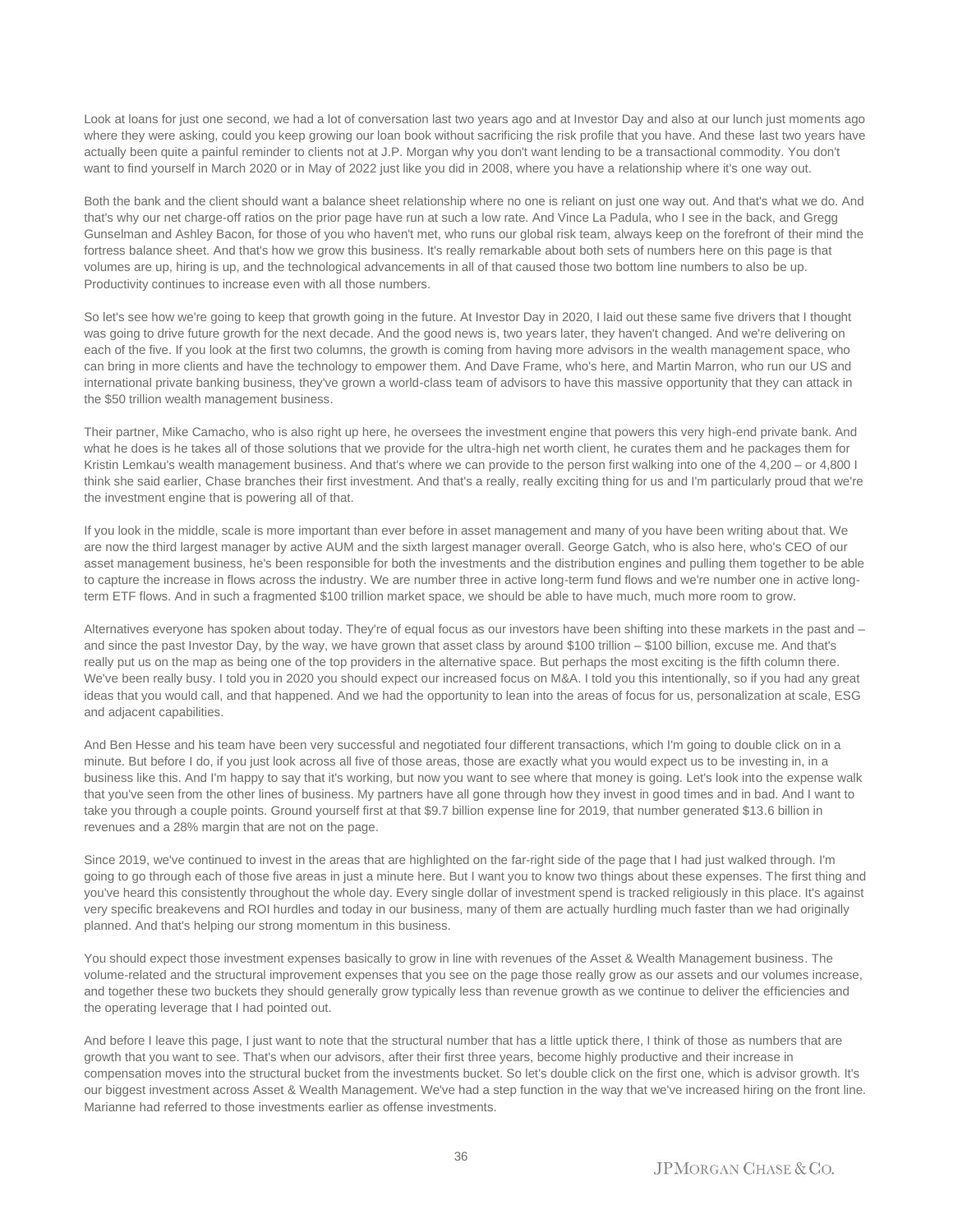Why have we doubled the hiring? Because we have a very fine-tuned proven model where we recruit, we hire, we retain our talent. We train them constantly. And very importantly, we talked about this at lunch. This isn't the brokerage business model that you know of in some of the outside competitors and wirehouses. This is really an apprenticeship model business. This is where we don't buy books of business. We seed books of business. And then, we put them on teams where we hope that they can thrive.

Actually, nearly half of our new advisors are homegrown. Jeremy Geller and his team have run a really special program in conjunction with Robin Leopold, who runs a great HR Group, and Lauren Tyler across all the training that we do. J.P. Morgan is quite famous for its analyst and associate training. We are now extending that to all of our mid-career hires where we "J.P. Morganize" them, which we think is a very important thing in order to continue to run a first-class business in a first-class way, in the way that all of us have grown up. And the results you can see people are becoming productive faster and in fact, their productivity doubles after they've been here for a year. And even though that hiring is at twice the rate, our breakevens are still in year three or earlier and our paybacks are in year five. So it's a really fine-tuned machine and it keeps us on a steady course for being able to double our advisors over the next five years.

If you go to the asset management business, you also, as I noted, said that asset managers need to scale two years ago. We talked about income as one of those places. And so these first three examples here, they are examples of what we've done in the income space. We were ready and able to complete the full spectrum of asset gathering. The first one is JPST, it was \$10 billion pre-COVID at the end of 2019. It's now \$18 billion. It's one of the top five long-term ETFs by flows in the marketplace. Our income mutual fund, run by Bob Michele, who's here with us today, who has a leading fixed income franchise run for us, it was \$5 billion with 100 basis points of alpha back before COVID. And today it's double the size and it's got 200 basis points of alpha, it's top three in its category of flows. JEPI, is an options overlay ETF that we launched out of the equities group and it surprisingly has a yield that is higher than 95% of all mutual funds or ETFs in existence in the United States of America.

I'm really proud to say that those first three are representative of our entire income platform, and that grew \$140 billion since we last saw you at Investor Day 2 years ago, 2.5 years ago. And it's not just about income. The last one is an example of clients who have really trusted us on the emerging markets side. China A-Shares, we are the number one in inflows there. And actually just this morning, George called me and said that we received the Z-Ben rating, which is the rating as the number one foreign asset manager in China, which we're very proud of. And a lot of clients are still giving us sizable investments for that.

So these are just some of the strategies we have. Actually, in the past two years, we launched 637 new strategies, while at the same time we closed over 100 strategies that we didn't think were going to have the alpha that we needed to deliver over the coming years. You should think about a new launch, generally speaking, as having a payback of about four years, although some of them recently have had an increasingly fast payback of under two years.

Alternatives is the third of the five areas Marc Badrichani talked about it, Doug Petno talked about it. Everyone talked about alternatives being a place that's growing very fast across equities and fixed income. The growth on the left-hand side shows about \$100 billion worth of new flows over the past two years, causing us to be one of these leading alternative franchises. They're going into very highly scalable areas. The middle there is our Asset Management Infrastructure Fund, one of the many funds and they do have huge size and scope run by Anton Pil, who runs our Global Alternatives franchise. It's now \$20 billion at the end of the year. It's actually \$24 billion I checked last night, so it continues to gather assets at a pretty quick clip.

And on the private banking side, it's a little bit of a different model. We have formed a series of strategic partnerships with some of the world's best managers. And despite COVID, we've had some fundraises that I was talking about at lunch that have been both the fastest and the largest ever in our history during those months of lockdown, they may be the fastest in the industry. So while I am super proud of all of those investment teams, I am equally proud of all the things that get done behind the scenes to drive efficiencies, which many of you have been asking about and all of us have been talking about.

So I just wanted to bring a little bit of this to life here. Again, this is like a microcosm of a lot of the things that were said today. Lori went through exactly how we spend money on technology. So our technology is \$1 billion in total spend and grows but it is continuously decreasing as a percentage of revenue as we continue to be more efficient.

But this page is really about how tech and ops Mike Urciuoli and Julie Harris who is also with us today, have come together. These stats are just since the last Investor Day, okay. The first chart on the upper left-hand corner is what Lori talked about. We're pretty advanced in our modernization journey in asset and wealth management and we've been very fast. We have 80% and more above that in the cloud. And that actually helps us to run everything agile, not just tech. So that's why technology agility is really important. We run these fully agile triads and that means that you have to have product management, scrum teams that can work in an agile way along with the front lines. I actually see Rohan and Ms. Beer sitting up here. They were really instrumental in helping the whole firm think about how to get this product management all through what we do. And you can see that that just causes a doubling of the rate of how fast we can give solutions to the front line to get rid of the gunk that is manual in nature.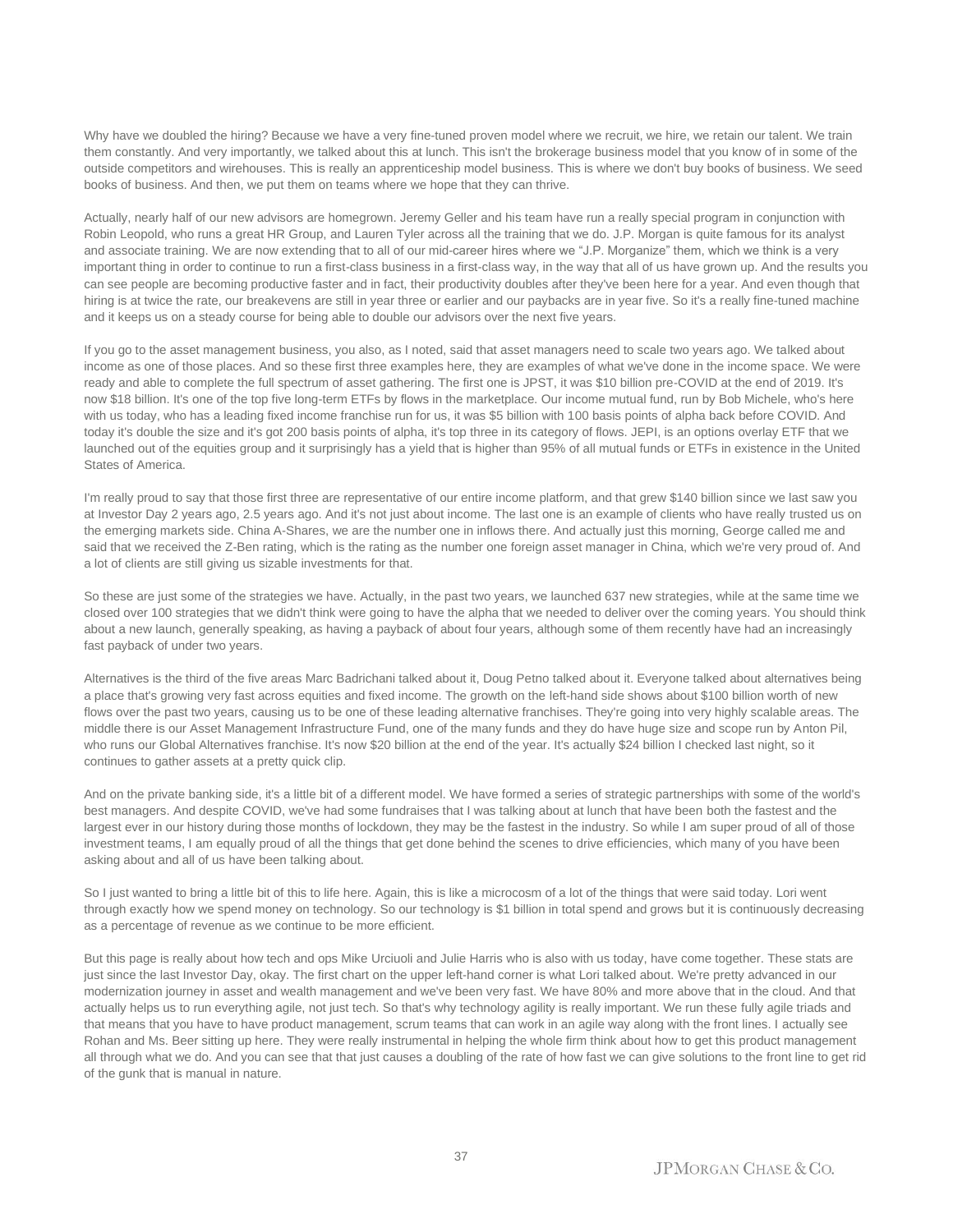Account opening is actually a great example of that. Doug had one of those in his presentation. We had to come together when so many people were consolidating accounts, as we went into lockdown and COVID with J.P. Morgan, that our account opening was sort of overwhelmed. And we all sat and we totally rewired the whole place. Stacey Friedman, who runs one of the best legal and compliance franchises around. Her whole team sat and just relentlessly went through what are the things that we don't need to do in the sequence that we're doing which is causing it to be so painful for people to onboard. And in fact that was a reduction of 70% of the time that it took us through these agile innovations.

Mortgage refinancing, we talked a lot about that. That had a whole re-engineering. But one of the things that you may not know is because of that re-engineering and because of the increased volume that we've been able to do with refis but also with mortgage originations, is that the private bank unto itself is now the number one originator of jumbo mortgages \$3 million and up for wealthy clients in the country. So very, very impressive. And when you add that to the home lending stats that Jenn and Marianne went through it's just the power of the firm and the learnings are so powerful here.

And the last chart I want to make a different point here. Okay. This isn't about what we've done inside. This is a really important part of the work that Lori and team do to protect this firm with cyber. That knowledge is invaluable to our clients. Our clients now turn to us to help them when they have problems. And you can see here that the fraud attempts on our clients, while a whole bunch of bad actors had a lot of extra time on their hands, went up 3.5 fold, okay, during this time period. And they don't know how to solve it. They turn to us. We learn from bad actors all the time, and we've helped them to recover or thwart 97% of those attempts that are increasingly sophisticated.

So these are just examples of all the great things that we do to work together. All of that drops straight right to the bottom line. But really importantly, it sets us up for the last two points, which is that inorganic growth, we can't handle inorganic growth until you have the volumes ready to be able to absorb with organic growth. And that's what this has set us up to do, which is takes us to this M&A page. We were able to do lots of things during the last two years. And Ben Hesse and his team have been working around the clock to uncover these opportunities.

And thanks to Daniel's investment banking teams that helped us close these four transactions, we were able to do it in the areas that we care most about – personalization at scale, ESG and then other adjacencies. The first two are helping us to create what I think is going to be the industry's leading personalized investment engine. We took two companies, 55ip and OpenInvest. We work with Mike Camacho and then also Jed Laskowitz (they both run the two solutions sides of our business). And we said, how do we get two fintechs and attach them to what we do in SMAs that we already have and make it a killer app? And we did.

And we've just launched J.P. Morgan Custom Invest. What does J.P. Morgan Custom Invest do? It allows any individual to toggle things you care about, things that are personal to you from a tax standpoint, all of your preferences, all of your values, all of your causes, you can have your own SMA and all of your preferences will be there for you to steer as you go forward. Also on the ESG front, Ben and Anton worked on buying Campbell Global, it's a leader in forest investing, just as the interest in this asset class has skyrocketed. And then the most recent announcement is Global Shares.

So you can see there that's a really exciting deal that we did across the Investment Bank and Asset and Wealth Management. Carlos Hernandez and I did that together across the firm, so that it also can help the Commercial Bank and CCB, it gives us adjacent capabilities. All four of these together, we spent a little over \$1 billion on. Our cumulative payback is estimated at seven years, although the early read of what's happening this year is it looks like that's also going to be much sooner than we had anticipated.

Now let's just spend an extra minute on this last one, because I think it's worth it. Just a quick look on what it means for the firm. Global Shares is an Ireland-based fintech. It's both a share plan administrator for established companies, and it's a cap table manager for emerging companies. When we combine that technology with our distribution around the world, with our four lines of business, we think we can grow our Global Shares really dramatically. But equally important, we think Global Shares can grow us.

And so when you look at their value proposition and everything that they handle from a private company to a public company, you don't have to leave our ecosystem once you're in Global Shares. That's not the same as all cap table managers out there that we compete with. There is just a gold mine of information. You see that there's 650,000 plan participants somewhere on that page, and they are all individual prospects, their prospects for Sanoke's business. When you talked about Nutmeg, C6 and the like, all the way to Kristin's business and then to the global private banking business; and that is not even to mention all the opportunities from a capital raising standpoint from the commercial bank and the investment bank. So it's going to be a really exciting opportunity for us, and it's a great example of how we work together, which is why it ties into this page next that you saw a similar version of this when Doug went through it earlier before lunch.

So there's a lot of numbers on this page. Asset & Wealth Management alone, I think, it had 3,000 referrals last year. Those 3,000 referrals to and from the different lines of business, for what we track, that alone caused an extra \$500 million in revenues that we probably wouldn't have already had. And all lines of business get – I mean, all these different firms, they get up here and they show you this cross line of business synergies and they tell you all these great things. But I got to tell you, like the truth is, there's no one investment banker in the world that wants to introduce a private banker to the middle of a transaction that they're trying to close. It just doesn't happen. It doesn't happen, because you might goof it up for me, okay? That's the reality of what we live in.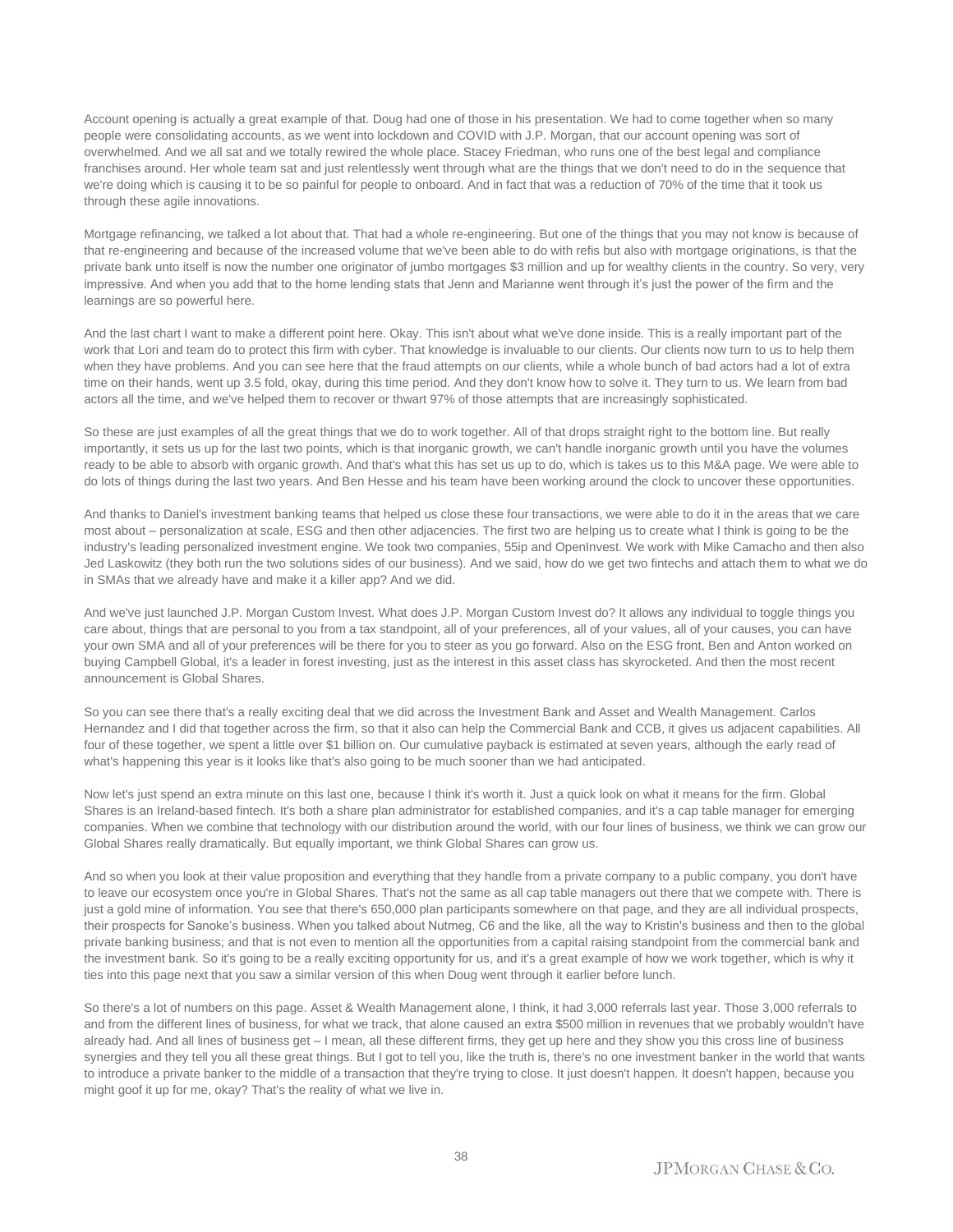What I need to explain to you is that is not how it works at J.P. Morgan today. It is how it used to work at J.P. Morgan many, many years ago. Today, I think it may just be the fact that all of us have been working together for so long. Most of the people you've seen up here on stage and everybody that I'm looking out in the field we've all worked together for at least a decade, maybe two. And we are all incented to deliver to you, the shareholders, the right thing for J.P. Morgan, not for a particular line of business. And in fact, when we go through all of these referrals back and forth from one another, one of the first things Jamie did when he came in the company, he said, if I ever see bean counting of credits going from one line of business to another on a particular client, we're going to end up having accounting departments inside just counting those beans. We cannot have it. And in fact we don't.

And so you get these things that are just very natural. This weekend I was talking to Larry Feinsmith, who works for Lori. And there is this company we've been working on since last summer. And this is like the ecosystem of the firm. He's responsible for onboarding vendors that we use in the technology space. There's a high tech company, very small, and we had onboarded it and onboarded it and that's a pretty painful process if you want to be a vendor of J.P. Morgan. And once they made it through, Daniel's group went and made a seed investment in the company because we were so excited about what we saw.

And after he did that, Doug Petno's team, Carlos Hernandez's team and my team, all started to get to know the CEO and the CFO for whatever might come about. Because when you go through that rigor and we know what you're like as a company, you have great opportunities to succeed in the future, we think. And so with that we actually did a raise that Asset & Wealth Management clients invested in a round that this company did at the end of the fall. But the reason I was talking to Larry this weekend is now it looks like that they're having a liquidity event.

And so naturally, Doug's team, my team, Carlos' team were all going to do a joint pitch. But they asked if we could bring the Chase wealth management team because they have a really broad management team that needs all of these services to think about basic cash management. How do I do my first investment all the way through to the pre-IPO planning? And it just like encapsulates everything we do in one example. And never once was there a conversation about who gets the credit. And I think that's the most important sort of fabric of this firm.

So with the power of all that – imagine, by the way, when we add Global Shares to that equation of the prospects that come through this company. So it's super exciting. So let's bring it all together here in these last couple of slides.

These are the four ingredients that I personally believe are the most critical to grow any Asset & Wealth Management company. The first thing is you have to be focused on alpha generation. If you don't have alpha, your clients won't stay with you. If you have alpha, you can do lots of great things. But if you have alpha alone, you need a distribution unit that is going to hustle for you in good times and in bad. And that's exactly what we've created across the private bank and all that George Gatch has created in the asset management world.

And the combination of the alpha generators and the distribution will bring you new clients. And when you bring in new clients and they experience what we do in J.P. Morgan, they will eventually bring you new flows if you're doing all of those right things. And that's what you continue to see here in this equation, and that's why we have had positive net inflows into this business every single year that we can track going back, every single year. And so let's just wrap up on these last two pages. You can see that that comes because we're highly diversified. It doesn't come from any one region, one product. We're not singularly focused on anything. But that diversification is landing us as one of the best in the industry from flows.

We've been outperforming most of our peers from a public standpoint. But we're never complacent with those. And the reason we're never complacent is if you just look at the bottom right-hand corner of those charts there, this is such a fragmented market. Look at that teeny, little market share that we have on these two sides of the business with all that I just went through with those huge flows and those massive opportunities, it's still so much room to grow. And that's why Jamie is always challenging us like never, never stop investing in this business, but make sure you're getting those efficiencies to be able to do it.

And so that's my last page here is that I am just reaffirming the targets that I have laid out for you. I'm super proud of the fact that we laid out the targets for long-term asset flows, revenue growth, pre-tax margin and ROE and in the last two years since we've been gone, we have delivered on each and every one of those. And that's why one of you in this room wrote a really special research report that called us a special gem inside of this company and we wholeheartedly concur with you.

So we thank you for the time that you gave to this nice little business tucked inside of the firm. And with that, I'm going to bring Jamie up and we're going to do Q&A. ......................................................................................................................................................................................................................................................

......................................................................................................................................................................................................................................................

**Operator:** Please welcome back to the stage, Jamie Dimon, Chairman and CEO of JPMorgan Chase & Co.

Jamie Dimon Chairman & Chief Executive Officer, JPMorgan Chase & Co.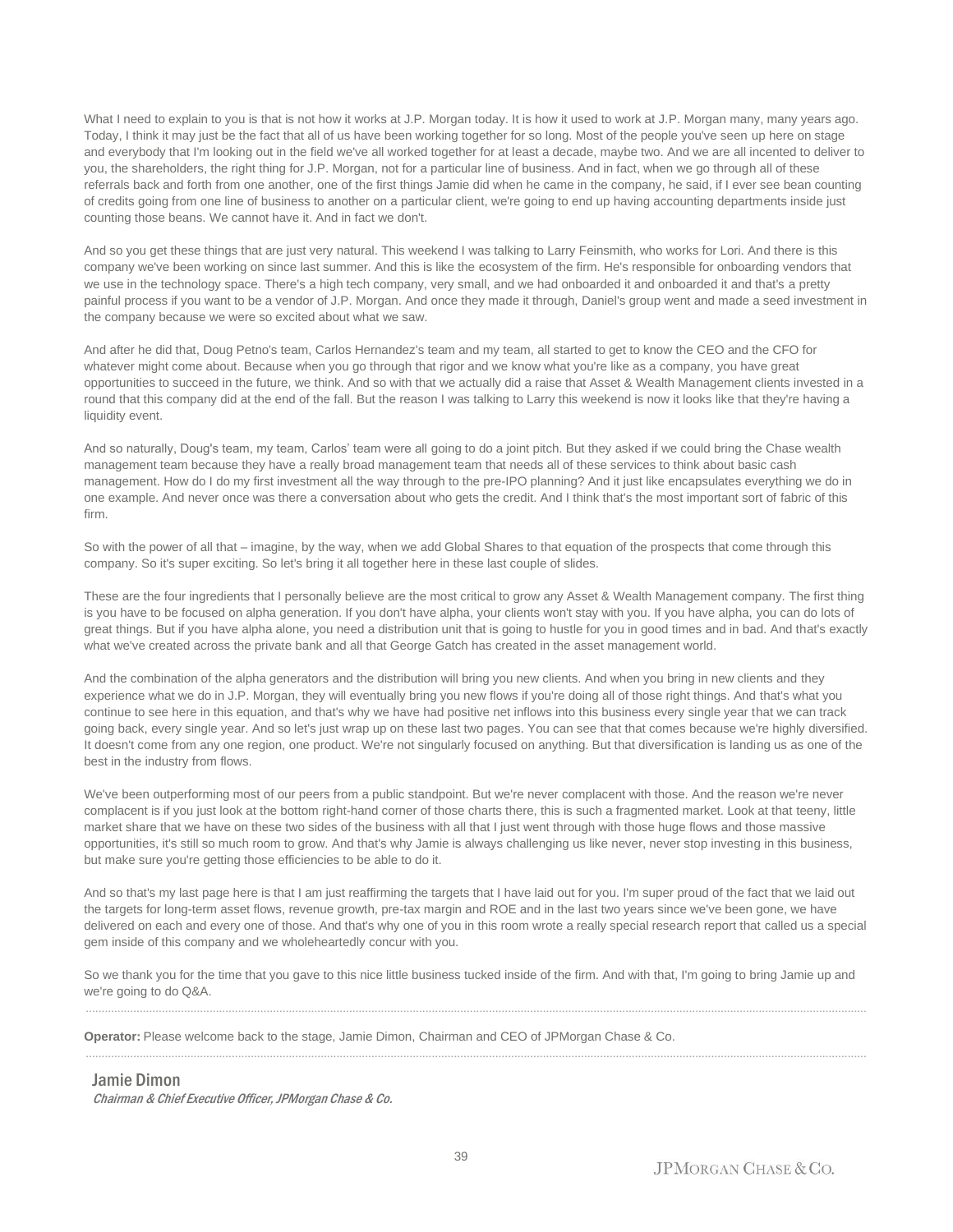We could do this again tomorrow. You don't have to keep on changing these into the same bottle over and over. Save a few bucks, okay.

......................................................................................................................................................................................................................................................

# **QUESTION AND ANSWER SECTION**

# Mikael Grubb

Head of Investor Relations, JPMorgan Chase & Co.

Before we get going here, just a few rules. We do have mic handlers spread out across the room. So if you do want to ask a question, please put your hand up and we will find you. When you do ask the question, please make sure you speak clearly into the mic so that everybody on the webcast can hear you as well and before you ask a question, please state your name and your firm. All right, Glenn.

......................................................................................................................................................................................................................................................

# Glenn Schorr

# **Glenn Schorr**<br>Analyst, Evercore ISI

Thank you. All right. That's great. Appreciate it. Hello. It's Glenn Schorr, Evercore ISI. How are you? So a few years ago, I think we all felt JPMorgan had lots of excess capital along with a bunch of your peers now. You had a lot of success. You gained a lot of share, your G-SIB buffers moved up, rates come and they bring in AOCI hit, I know it's just accounting, don't get started. So here we are and you have less excess than you had before. So the question is, would you let the G-SIB hang out here grow, how do you view that from the capital charge when there might be an opportunity that this is the one point in time where nobody has excess capital and it might be the one time where you actually have pricing power to grow. So how do you balance that capital position?

......................................................................................................................................................................................................................................................

# Jamie Dimon

### Chairman & Chief Executive Officer, JPMorgan Chase & Co. **A**

I'm not exactly sure what your question is. First of all, G-SIFI is supposed to be adjusted for size of the economy, for size of banking economy, and it hasn't been. And so we're not relying on it. We're not complaining about it, we're just planning for it to go to 4%, 4.5%. We can manage the hell out of risk weighted assets over time. I mean, much more than people think, even though it's not as easy as people think. But – and we have the wherewithal to do what we need and we have to retain capital for the next year or two to build up the buffer a little bit. But I don't know what your real question was.

# Glenn Schorr **Glenn Schorr**<br>Analyst, Evercore ISI

Do you feel like you have enough excess capital to grow? And are you willing to let the buffer run higher if that's what you got to do to service clients? ......................................................................................................................................................................................................................................................

......................................................................................................................................................................................................................................................

......................................................................................................................................................................................................................................................

40

# Jamie Dimon

Chairman & Chief Executive Officer, JPMorgan Chase & Co. **A**

Yes. Are you picking the people? Or do you want me to pick them?

# Mikael Grubb

Head of Investor Relations, JPMorgan Chase & Co.

### I'll.

# Jamie Dimon

Chairman & Chief Executive Officer, JPMorgan Chase & Co. **A**

All right, do it quickly then, okay.

# Matt O'Connor

Analyst, Deutsche Bank Securities, Inc. **Q**







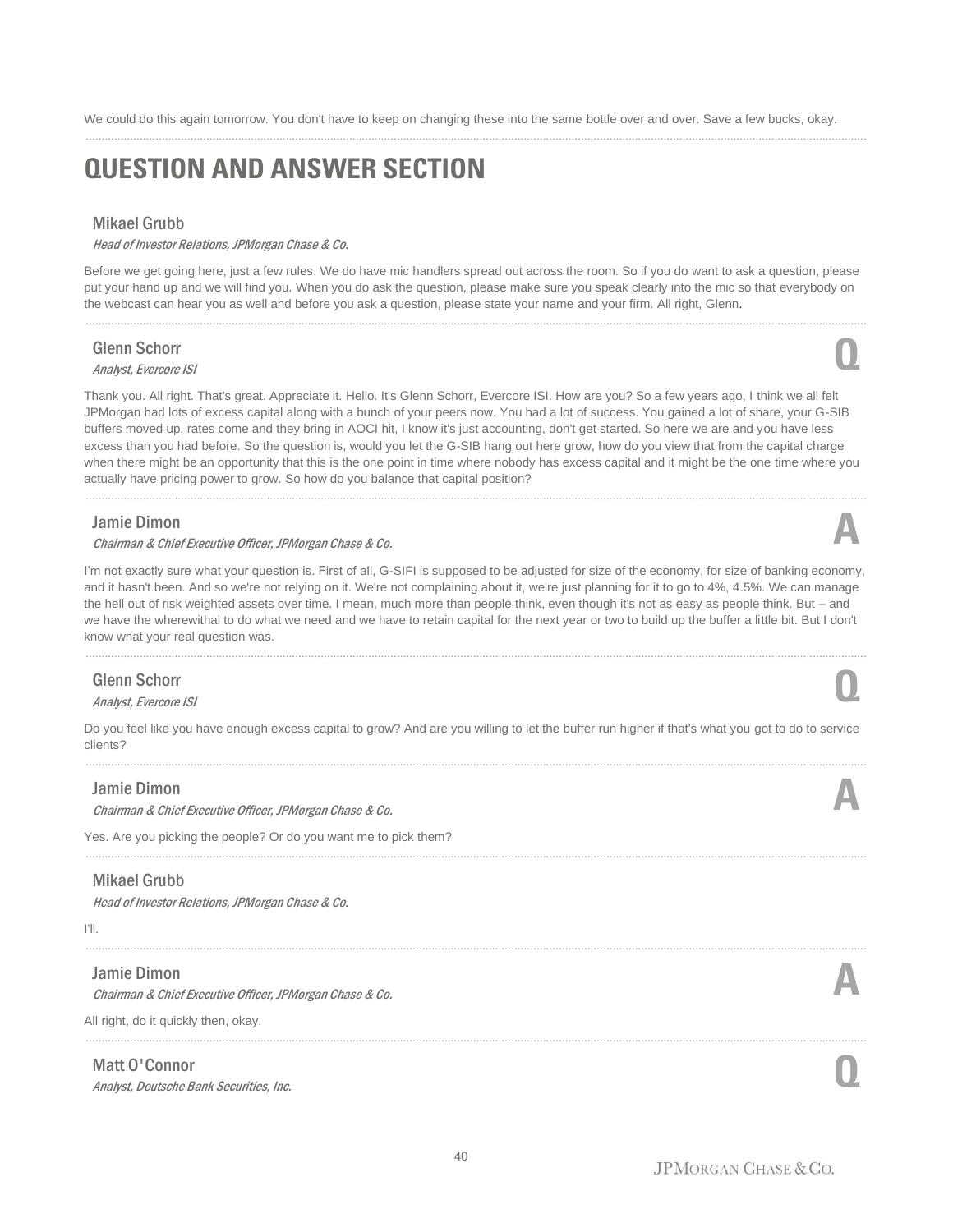Matt O'Connor, Deutsche Bank. So lots of detail on expenses, which I think we all appreciate. But the bottom line is you're still spending a lot of money this year. I think your comments suggest mid-single digit expense growth next year. So I guess the question is, are you kind of doing too much all at once? There's a lot of investments you kind of walked through. Is it just so much opportunity now that it makes sense? You got the net interest income to spend? Or is there such a need to or why so much all at once?

......................................................................................................................................................................................................................................................

......................................................................................................................................................................................................................................................

## Jamie Dimon

#### Chairman & Chief Executive Officer, JPMorgan Chase & Co. **A**

God, we just spent the whole day trying to answer that question. So – I am literally not going to answer it. I mean, we showed you the opportunity. We think we have huge opportunities, and we try to grasp them, which is what we think you want us to do.

# Mikael Grubb

Head of Investor Relations, JPMorgan Chase & Co.

Mike Mayo down there.

### Mike Mayo

# Analyst, Wells Fargo Securities LLC **Q**

It's Mike Mayo, Wells Fargo Securities. Maybe this is for you, Jamie, and maybe for the Heads of the four business lines and Lori. But with this huge increase in tech spending, why didn't you spend this earlier? Is it just cleaning up some legacy technical debt later than you should have? Or are there just such great new opportunities that you feel need to spend a lot more now? I know you went through this, but highlight one thing – that you're cleaning up and one thing that you see as a new opportunity and what's changed? Thanks.

......................................................................................................................................................................................................................................................

## Jamie Dimon

Chairman & Chief Executive Officer, JPMorgan Chase & Co. **A**

So, you are talking about tech spending alone?

# Mike Mayo

Analyst, Wells Fargo Securities LLC **Q**

Yes, tech spending specifically, but investment spending overall.

### Jamie Dimon

Chairman & Chief Executive Officer, JPMorgan Chase & Co. **A**

So, you know some of that you saw is steady – branches, bankers, managers. marketing – that could turn up and down almost at will. So that's almost a separate decision. The tech thing is a whole bunch of different stuff. And sometimes it comes in waves and sometimes you could have done it earlier. Sometimes you could have done it later. I want to get the modernization done. It's a lot of work. Some of it you don't see the benefit immediately. If I could do more of it quicker, we probably would. But then a lot of the innovation you see today probably couldn't happen because the same people are working on problems, stuff like that.

......................................................................................................................................................................................................................................................

So I think Lori pointed out some of those expenses. I always hate talking about bubble expenses in technology because you almost never see tech go down. Remember Y2K? They didn't go down and people isolate all the expenses that were unique to Y2K. My view there will be a \$1.5 billion of savings. It'll probably be redeployed for good reason. If not, it will go to the bottom line. The data centers, that eventually there'll be a \$2 or \$300 million run off of expenses as the old datacenters run-off. That's a couple of years out, but there's no reason to talk about that specifically.

......................................................................................................................................................................................................................................................

......................................................................................................................................................................................................................................................

Betsy L. Graseck **Betsy L. Graseck**<br>Analyst, Morgan Stanley & Co. LLC

Jamie. Can you hear me?





......................................................................................................................................................................................................................................................



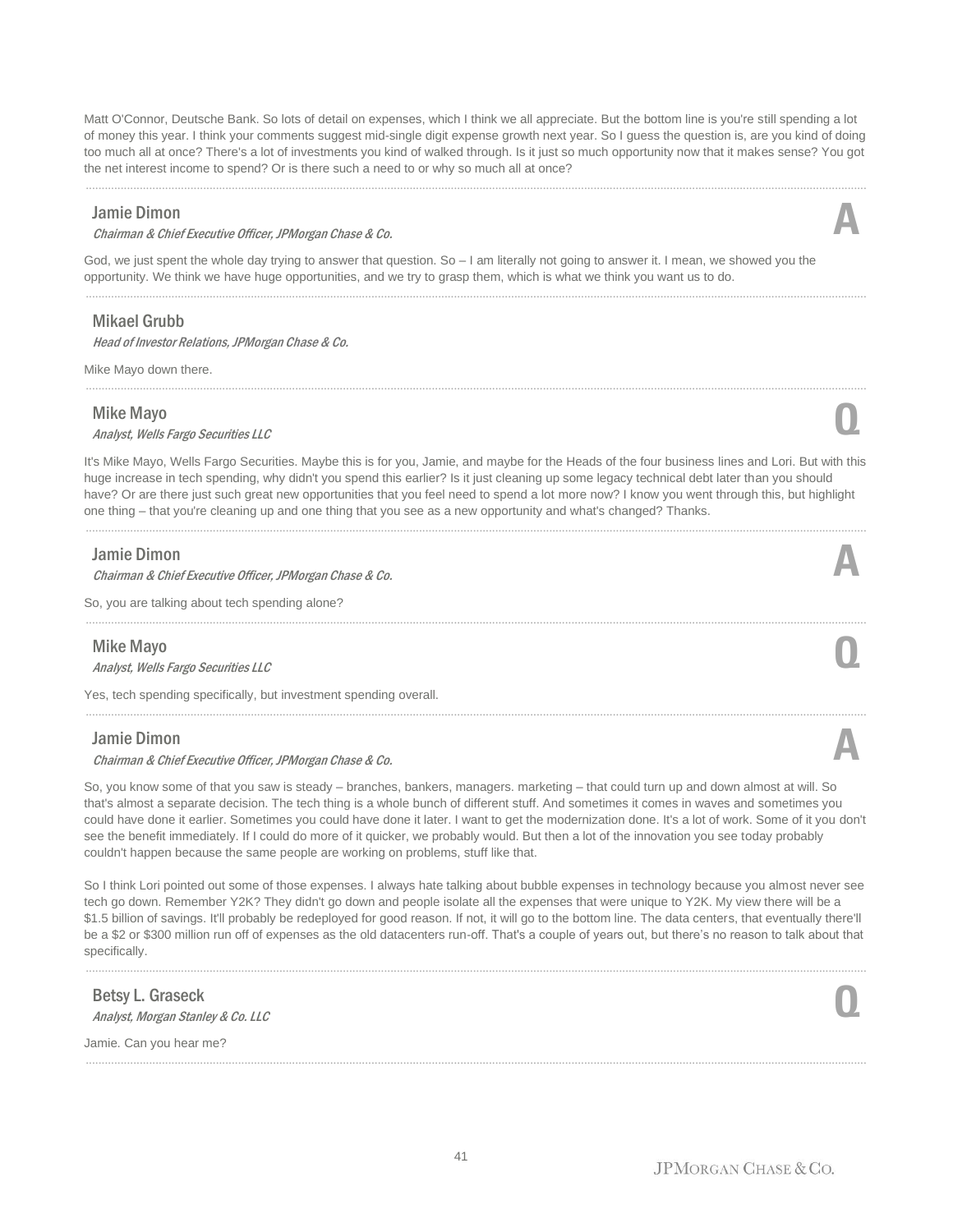# Jamie Dimon

Chairman & Chief Executive Officer, JPMorgan Chase & Co. **A**

Yeah.

## Betsy L. Graseck

Betsy L. Graseck<br>Analyst, Morgan Stanley & Co. LLC

Okay. Hi. Betsy Graseck, Morgan Stanley. Just a couple of questions. One on loans and one on deposits, so, kind of drilling into the banking side of this. ......................................................................................................................................................................................................................................................

......................................................................................................................................................................................................................................................

# Jamie Dimon

Chairman & Chief Executive Officer, JPMorgan Chase & Co. **A**

Okay.

# Betsy L. Graseck

Betsy L. Graseck<br>Analyst, Morgan Stanley & Co. LLC

On the loan side, the question is, how do you think about the opportunity in home equity? I know it kind of reminds us maybe of a little bit of a prior decade, but there's so much home equity out there?

......................................................................................................................................................................................................................................................

# Marianne Lake

#### Co-Chief Executive Officer-Consumer & Community Banking, JPMorgan Chase & Co.

Yes. So okay, and Mark is over there. I can see him over there so he can add some comments. He runs our mortgage company. So during the beginning of the pandemic, we pulled back and actually shut down our home equity offering given that we were concentrating on cash out refi with our existing customers. And so we haven't opened that back out yet. It is obviously a product that is gaining appeal right now, and so we're working on that. But remember that home equity was also a huge piece of the problem in the last crisis and generated a significant amount of our losses. And so, we just worked through all of that. So we're working on it, it's definitely appealing in this rate environment and we do not have it on offer yet.

......................................................................................................................................................................................................................................................

# Betsy L. Graseck

Betsy L. Graseck<br>Analyst, Morgan Stanley & Co. LLC

At the beginning you mentioned Jamie, that you that the Fed has this challenge of inflation and QT. Could you help us understand how you're thinking about how this circle's are going to get squared? Because I don't understand how we're going to do QT successfully and effectively when we got inflation driving up demand for loans. How are you going to work through that?

# Jamie Dimon

#### Chairman & Chief Executive Officer, JPMorgan Chase & Co. **A**

It's not me working through it, it's the Fed working through it. It's an issue, they have – my view is they want to raise rates and do QT to slow down the strength of this economy and start driving inflation down. So they have to meet this thing head on. I don't know how they're going to do it. They're going to raise rates and they can do QT, we don't know if they're going to do \$3 trillion in QT eventually. They may have to start it and stop it and start it and stop it if they see too much volatility in the marketplace. We don't know what's going to come out of deposits or RRP or wholesale deposits, my guess is it will come out of deposits first. But they almost have to do it. This is not like it was last time. They almost have to do it. There's too much liquidity out there. The RRP facility is now \$1.9 trillion. And so this could be a volatile market and I don't know exactly how to do it - that's their job.

......................................................................................................................................................................................................................................................

### Betsy L. Graseck

# **Betsy L. Graseck**<br>Analyst, Morgan Stanley & Co. LLC

A part of it is getting executed through the banking system, which includes you, right? So I'm sure you've done the bottoms up work around how much deposits you think will flow out of JP. I don't know if you could share that thoughts? ......................................................................................................................................................................................................................................................



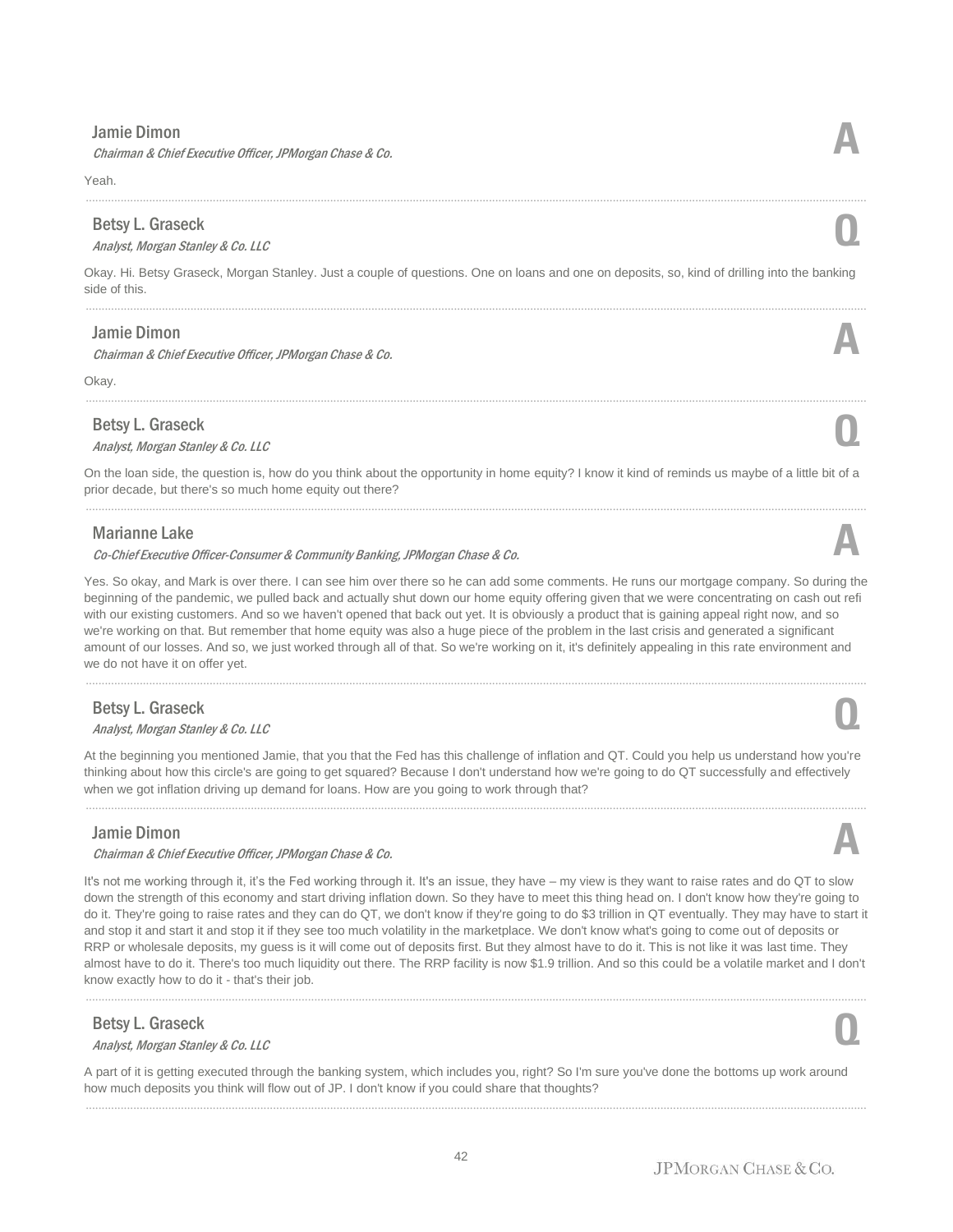# Jamie Dimon

#### Chairman & Chief Executive Officer, JPMorgan Chase & Co. **A**

Yeah, it's– it was embedded in everything that folks said today. So you can go through business-by-business. But our folks in – we look at a lot of different things we think that for us, there's probably a \$400 billion swing depending how it comes out. Also, remember when they did QE the first time, it showed up in wholesale deposits the first time, but it leaked into consumer over time. So it may do the opposite here may start in one place and leak into another place over a couple of years. It is one of the reasons we have so much liquidity, by the way. Just being a little cautious about that, a little careful.

# Gerard Cassidy

# Analyst, RBC Capital Markets LLC **Q**

Gerard Cassidy at the RBC Capital Markets. Jamie, you gave us great detail on the CET1 ratio, Jeremy did in his opening remarks. Can you give us some color on the supplementary leverage ratio, how you guys are approaching it, what is the binding constraint for you folks? And what do you think the outlook might be with the new regulators coming in about maybe modifying the SLR program?

......................................................................................................................................................................................................................................................

# Jamie Dimon

#### Chairman & Chief Executive Officer, JPMorgan Chase & Co. **A**

Yeah. So I think it's like 5.2% today. It's not binding. We're completely fine. We didn't put it up there. It's not really an issue. My own view is there's a very good chance that they will take central bank reserves out of the calculation. And if they took all the Central Bank reserves out, it might be something like 75 basis points to 100 basis points. If they took out just US Central Bank Reserves. I think we have \$400 billion today at the Central Bank. It would probably be 40 basis points to 50 basis points.

On the other hand, they may change what they want you to hold, and we just don't know. When they came up with the temporary solution, I don't think those work. I mean, it's very hard to say to someone, you can use this temporarily, but it ends on a cliff date in March. And so I do think they should change it, whether they do or not, I don't know. Either way, we're prepared as a company.

......................................................................................................................................................................................................................................................

# Brent Erensel

# Analyst, Portales Partners **Q**

Hi. Brent Erensel from Portales Partners. To follow up on Gerard's question. What do you think is the temperature of the regulatory environment? Is it getting better or worse? We're getting conflicting signals. I would just hope to hear your point of view?

# Jamie Dimon

#### Chairman & Chief Executive Officer, JPMorgan Chase & Co. **A**

Listen, we work very hard with the regulators. They – we work hard with them for the last 20 years. And we're going to continue to do that, I think what you saw us put up today, we're not assuming there is going to be relief in G-SIFI. We're not assuming that there is going to be relief in SLR. Jeremy put up the number that the SCB could get worse. I don't think it should, but it could get worse. And we still have basically Basel IV, there are a lot of other adjustments coming. Whatever they are, we will navigate that ourselves and we work with the regulators. His slide and my first statement was our number one job is to protect the company for technology, risk and controls and all the regulatory things. That is our number one job. All other things are secondary after that, even though we exist for consumers.

......................................................................................................................................................................................................................................................

# Chris Kotowski

Analyst, Oppenheimer & Co., Inc. **Q**

Chris Kotowski from Oppenheimer. Just wondering on your ambitions on the Global International Consumer Bank and Growth Initiatives. And what we saw today seemed mainly aimed at the deposit side. ......................................................................................................................................................................................................................................................

......................................................................................................................................................................................................................................................

# Jamie Dimon

Chairman & Chief Executive Officer, JPMorgan Chase & Co. **A**

Yeah.















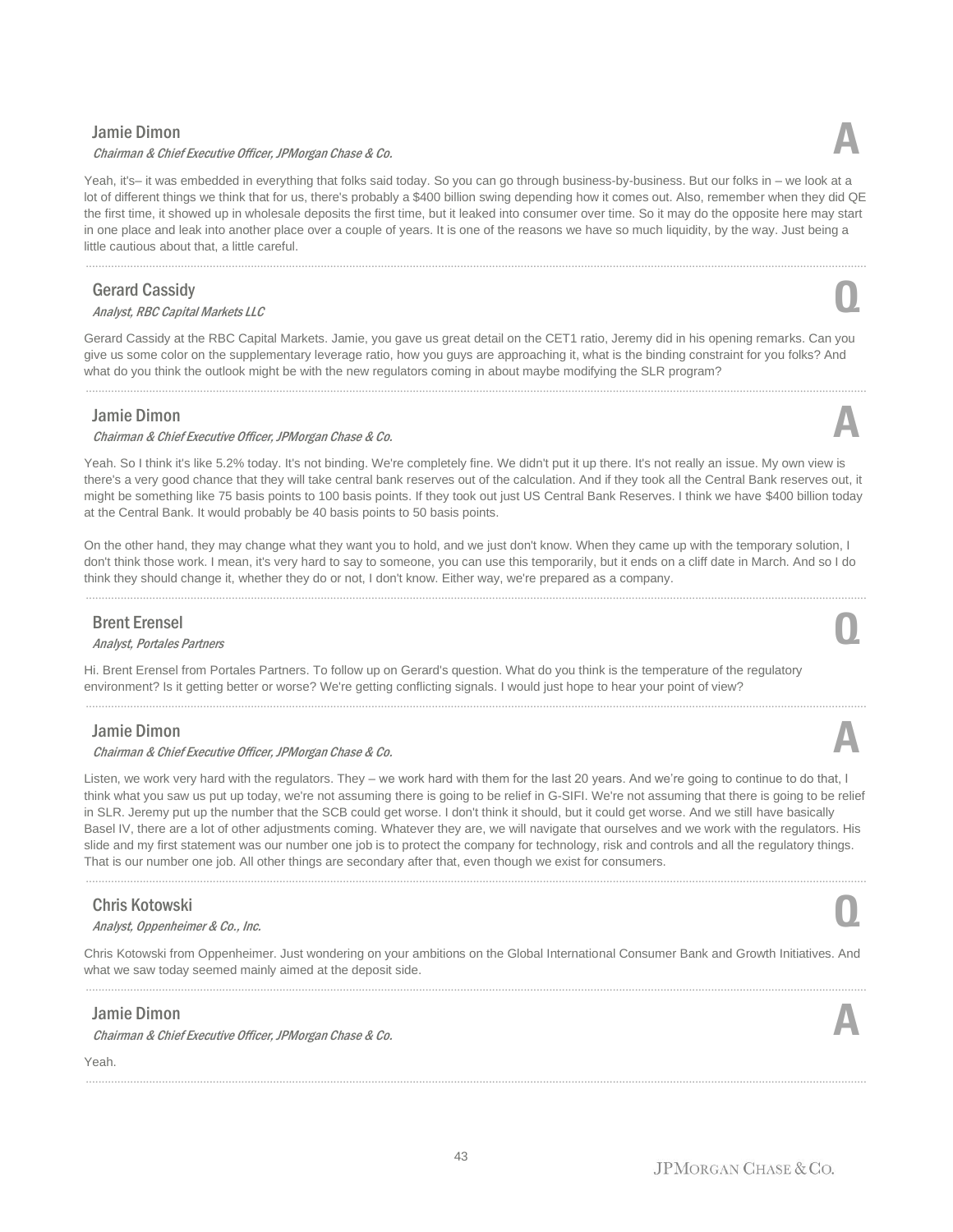# Chris Kotowski

# Analyst, Oppenheimer & Co., Inc. **Q**

And I guess I'm curious kind of both near-term plans to what do you do with those– how do you deploy that on the asset side and what are the long-term ambitions to deploy on the asset side for international? ......................................................................................................................................................................................................................................................

# Jamie Dimon

#### Chairman & Chief Executive Officer, JPMorgan Chase & Co. **A**

So this came up at my lunch too. So we had said clearly we weren't going to do retail and we were talking about physical and that there's no chance at JPMorgan to put 100 branches in Mumbai or Hong Kong or London or anywhere and actually compete. Because remember here we built 100 branches. We have just the four-wall costs, which I think average about \$2 million. We don't add risk, legal, compliance, products, services, data centers or anything. If we did it overseas, we'd have to add all of that. We'd have to effectively build a headquarters. We'd probably have to buy outside services like Fiserv or something like that. Our brand wouldn't be well known. And there's no reason for people to change their account from where they have it to where we are because the other people would be improving their services, while we are just building ours.

I think digital made it very, very different and we can always add, you know I've always said to Sanoke - I don't know if he's here - we could always add a branch or two if he wanted to somewhere to have a flagship or something like that. Digital makes it different and I think my – our own view and I am not going to say all our secrets, we will over time add countries and products. JPMorgan Chase, if you put Sanoke over here for a second, we have all the asset management products in the world. We have international private banking. We're hooked into every exchange there is. So we can do investments. Nutmeg is a beginning. We can add small business products, we can add credit card. We can add whatever we want. He's got plans and he's going to roll them out slowly over time. And I think we have real staying power, too. This is going to be a battle, but I think JPMorgan Chase is a good reason to win this one.

......................................................................................................................................................................................................................................................

# John E. McDonald

# **John E. McDonald**<br>Analyst, Autonomous Research **Q**

Hi. John McDonald from Autonomous Research. I wanted to ask Jeremy if you could just follow-up on the comment about the buyback capacity that the street has. You mentioned, the acquisitions that you are doing might need to eat into some of that. Could you clarify that?

......................................................................................................................................................................................................................................................

# Jamie Dimon

#### Chairman & Chief Executive Officer, JPMorgan Chase & Co. **A**

You - just given him the numbers. You have \$5 billion of buyback this year. He's got to use some of that to do the cash acquisitions. So it was roughly accurate, but we have to do some cash acquisitions that we can manage – we make or manage RWA otherwise. But that's what it was.

......................................................................................................................................................................................................................................................

......................................................................................................................................................................................................................................................

......................................................................................................................................................................................................................................................

......................................................................................................................................................................................................................................................

# John E. McDonald

# **John E. McDonald**<br>Analyst, Autonomous Research **Q**

Okay. So that's a good measure of capacity, but you can use some of it for acquisitions?

### Jamie Dimon

Chairman & Chief Executive Officer, JPMorgan Chase & Co. **A**

That's correct.

# John E. McDonald **John E. McDonald**<br>Analyst, Autonomous Research **Q**

Okay. I could follow-up with Daniel...

#### Jamie Dimon

Chairman & Chief Executive Officer, JPMorgan Chase & Co. **A**

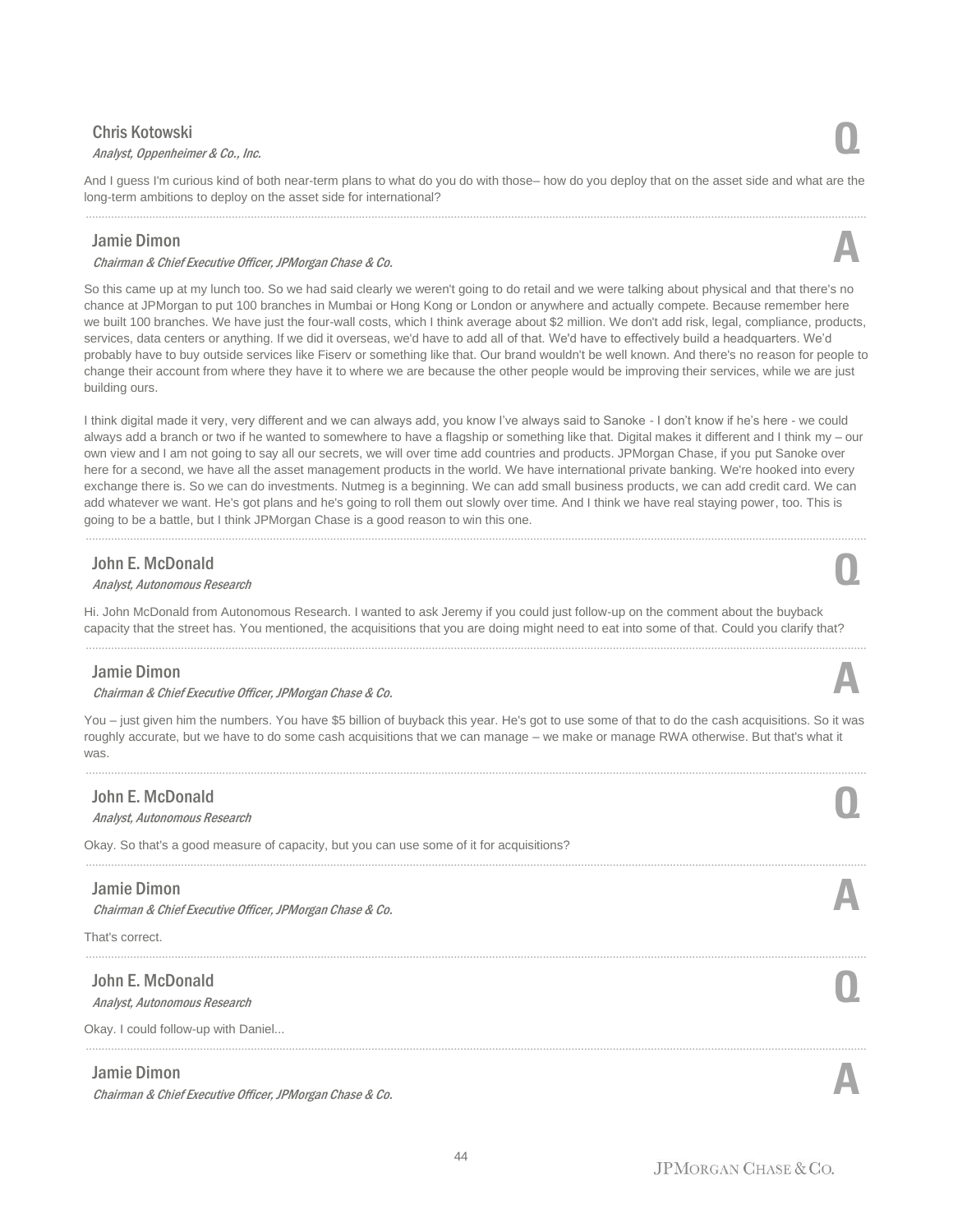## John E. McDonald

# **John E. McDonald**<br>Analyst, Autonomous Research **Q**

Okay. Is there any more color you can give on what you're seeing this quarter? It sounds like you're having some good volatility. Is there any comment you can give on FICC versus equities and what's driving some of the strength that you talked about?

......................................................................................................................................................................................................................................................

# Daniel E. Pinto

President & Chief Operating Officer, JPMorgan Chase & Co.& Chief Executive Officer of Corporate & Investment Bank, JPMorgan **A**

Well, I think that is – it is all across. I think that the market's operation in an environment of functioning markets at high volatility, it is a sweet spot for us and everyone else. So from that point of view, that's why I'm quite confident that what we saw that we had the excess revenues in 2020 and 2021. So the market looks to be normalizing at a, by far higher level than I thought it was normalizing. So fixed income has normalized the bulk of it, equities still elevated. And I think that with this level of volatility and opportunity we'll continue to do so.

......................................................................................................................................................................................................................................................

## Jamie Dimon

#### Chairman & Chief Executive Officer, JPMorgan Chase & Co. **A**

Chris. Go ahead.

# Chris Kotowski Analyst, Oppenheimer & Co., Inc. **Q**

Hey, Jamie. At lunch today, we talked about two different areas of risk that I'd love your thoughts on. And one was the growth of asset managers, ETFs, but all sorts of asset managers, relative to the constriction of the liquidity providers and market makers, the ability to deploy capital, how you think that sort of unfolds? And then, unrelated, but just thinking about commercial real estate generally and the idea of whether as leases roll over, whether you could get something that's sort of nationwide rather than regional in terms of office space capacity and generally commercial real estate. And whether there were some seeds of credit issues that could be spread out there in unexpected ways.

......................................................................................................................................................................................................................................................

# Jamie Dimon

#### Chairman & Chief Executive Officer, JPMorgan Chase & Co. **A**

All right. So you have seen in several times the last couple of years, kind of market dislocations driven by different things for different reasons, stuff like that. In my view, there's no question that ETFs, the size of the funds, the chance of people selling things creates more of that and is hurt by the fact that banks can't intermediate like they used to. And so when we talk about the regulators possibly changing SLR that can help a little bit. But all these other things hurt too they create all these little cliff effects. Once you get up close to LCR, you can have, \$800 billion of liquid assets, you cannot use to intermediate, even though it can be done very safely, fully margin and whether we'll ever recalibrate that, I don't know. But I think you should count on it happening one day.

There will be volatility and there will be moments like that that will make people nervous. And I think the best way to look at real estate first of all it's regional, regional, regional. And I think it's always a mistake to just lump it all together, except when we had the mortgage crisis in 2008, that was \$1 trillion of losses that were embedded in the system. When people found out they were embedded in the system, there was panic because this is everywhere, it's in insurance companies, it's in banks and it was in broker dealers, it was in mortgage brokers, et cetera. This one, I think if you look at certain cities, they will have an issue because you look at vacancies and as, we call the shadow vacancies. These are renewals that won't take place or they'll be 50%, and that probably doubles the vacancies in New York.

So I think you'll see cities like New York, Chicago, San Francisco, Portland, Seattle have problems, but other cities are booming. And it's hard to imagine that in Austin, Nashville, Orlando, Tampa, Houston, Dallas, you can have the same kind of issues. They may be there a little bit, but they won't be the same. I should point out almost all of our commercial real estate office buildings is A., they're not B, C, D type of properties. And for the first time, I think like in 10 years, we saw someone hand back a building to their bank. A building right down here, I think on Broadway, yeah.

......................................................................................................................................................................................................................................................

# Mike Mayo Analyst, Wells Fargo Securities LLC **Q**

JPMORGAN CHASE & CO.





# ......................................................................................................................................................................................................................................................

......................................................................................................................................................................................................................................................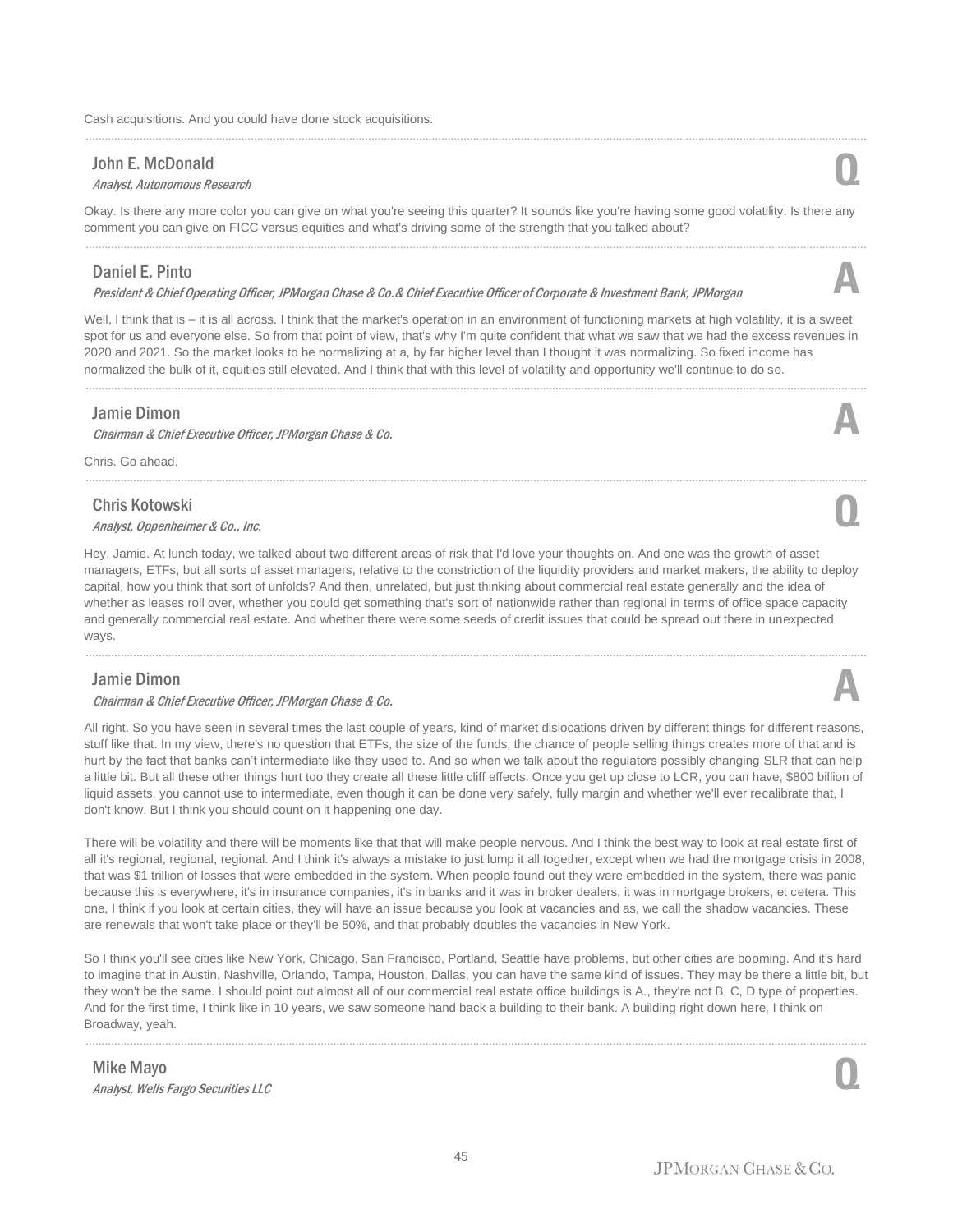It's Mike Mayo. It's either for you or for Lori. I think, your CEO Letter said you have 5,000 apps and today you said 6,400 apps. But my general question is, it's hard for us from the outside to know – you're building kind of Star Wars or Lamborghini in terms of technology, but it's hard for us to tell how much of your back office is in the Stone Age. So we look at the apps, we look at the data centers. And so if you could just review once again what you're doing with the apps, is that a fair measure for how much...

......................................................................................................................................................................................................................................................

# Jamie Dimon

#### Chairman & Chief Executive Officer, JPMorgan Chase & Co. **A**

So the apps, I think, there are apps which are not ours and then there are apps which are ours. So that's one difference. Yeah, go ahead.

# Lori A. Beer

#### Global Chief Information Officer, JPMorgan Chase & Co. **A**

Yeah. So the difference on that one is just vendor-based apps, where we don't build and develop the software, Mike, but they're part of our critical business processes. And the other measures, I think the way to look at maturity are a couple of things I've talked to. The ability for us to get unit cost leverage at the infrastructure level shows the modernization and the journey from things like – when things ran on independent infrastructure to virtual servers, now into the cloud, that's one measure. And so we're trying to show you a little bit of that journey and speed of delivery. Speed of delivery doesn't matter on everything, though, so you have to be careful. We have regulated vendor type applications that get refreshed once a year. On the digital channels we refresh frequently and Athena, we refresh daily. So we're watching that speed of delivery where it matters and the unit cost and the maturing into the modern infrastructure. Those are some of the ways of maturing.

......................................................................................................................................................................................................................................................

### Jamie Dimon

#### Chairman & Chief Executive Officer, JPMorgan Chase & Co. **A**

I think what you're also referring to is that some companies they are so busy building the front end that they leave the middle office and the back office in bad shape, we don't do that.

......................................................................................................................................................................................................................................................

......................................................................................................................................................................................................................................................

### Lori A. Beer

Global Chief Information Officer, JPMorgan Chase & Co.

Yeah.

### Jamie Dimon

#### Chairman & Chief Executive Officer, JPMorgan Chase & Co. **A**

We simply look at those things, that's what Jeremy spoke about topside decisions. So Athena is basically back office, the derivatives, risk calculator, stuff like that. I think a lot of the stuff people show up here was back office and you showed – kind of mentioned wholesale loan services, our service levels, things like that, those are middle office, back office type things because I think you're right, if you don't do those, you'll end up with an antiquated, very antiquated system.

......................................................................................................................................................................................................................................................

## Lori A. Beer

#### Global Chief Information Officer, JPMorgan Chase & Co.

Which is why we pointed that out too, Mike, because some people, when they talk about their modernization and items on cloud, they don't put their core banking in that equation. We count all of it.

### Jamie Dimon

Chairman & Chief Executive Officer, JPMorgan Chase & Co. **A**

There's someone right behind you whose hand is up.

# Steven Chubak

Steven Chubak<br>Analyst, Wolfe Research LLC

All right. Thanks. Steve Chubak, Wolfe Research. Maybe a question for Daniel. I was hoping to get some perspective on how to think about the IB fee pool trajectory, as well as the markets fee pool trajectory. A lot of folks have been thinking that we could see a reversion to 2019 or

......................................................................................................................................................................................................................................................





# ......................................................................................................................................................................................................................................................

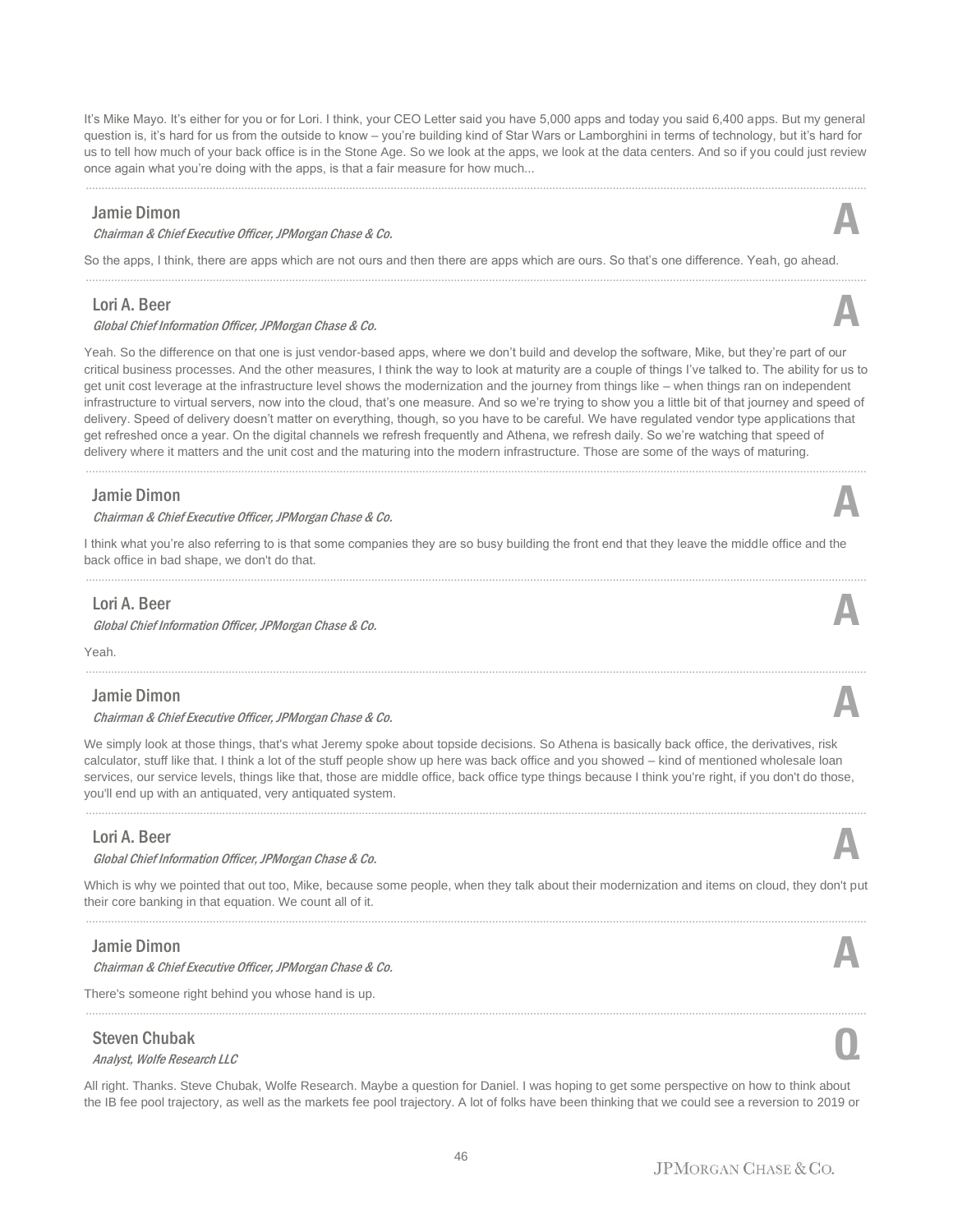pre-pandemic levels in terms of people. And based on your comments, it suggested that we should potentially see a step function higher relative to pre-pandemic. I was hoping to get some perspective on how we should think about the fee pool trajectory from here.

......................................................................................................................................................................................................................................................

| <b>Jamie Dimon</b><br>Chairman & Chief Executive Officer, JPMorgan Chase & Co.                                                                                                                                                                            |  |
|-----------------------------------------------------------------------------------------------------------------------------------------------------------------------------------------------------------------------------------------------------------|--|
| You got that? Fee pool – investment banking fee pool and then trading fee pool.                                                                                                                                                                           |  |
| Daniel E. Pinto<br>President, Chief Operating Officer & Chief Executive Officer-Corporate & Investment Bank, JPMorgan, JPMorgan Chase & Co.                                                                                                               |  |
| Trajectory meaning? I don't understand.                                                                                                                                                                                                                   |  |
| <b>Jamie Dimon</b><br>Chairman & Chief Executive Officer, JPMorgan Chase & Co.                                                                                                                                                                            |  |
| I think you said obviously 2021 was not the norm. And you said, look at 2020                                                                                                                                                                              |  |
| <b>Steven Chubak</b><br>Analyst, Wolfe Research LLC                                                                                                                                                                                                       |  |
| No. I was talking about wallet.                                                                                                                                                                                                                           |  |
| <b>Jamie Dimon</b><br>Chairman & Chief Executive Officer, JPMorgan Chase & Co.                                                                                                                                                                            |  |
| Wallet, I think                                                                                                                                                                                                                                           |  |
| <b>Steven Chubak</b><br>Analyst, Wolfe Research LLC                                                                                                                                                                                                       |  |
| Yeah, the overall industry fee pool wallet, most people seem to be benchmarking growth versus 2019 or pre-pandemic.                                                                                                                                       |  |
| Daniel E. Pinto<br>President & Chief Operating Officer, JPMorgan Chase & Co. & Chief Executive Officer of Corporate & Investment Bank, JPMorgan                                                                                                           |  |
| Yeah.                                                                                                                                                                                                                                                     |  |
| <b>Steven Chubak</b><br>Analyst, Wolfe Research LLC                                                                                                                                                                                                       |  |
| Your tone was much more constructive and wanted to get a sense as to how we should think about the right jumping off point, because your<br>comment suggested it should be a step function higher from here relative to what we were seeing pre-pandemic? |  |
| <b>Daniel E. Pinto</b>                                                                                                                                                                                                                                    |  |

President & Chief Operating Officer, JPMorgan Chase & Co.& Chief Executive Officer of Corporate & Investment Bank, JPMorgan **A**

Yeah, I do believe that 2020 is the place to anchor growth from the future, excluding this year. I think that once the situation normalize and market reprices and normalizes again, I think that the economic activity and growth and all that would justify that level of wallet for Investment Banking. So, the way that we're thinking about is recalibrating the business toward that wallet and not the one that we have seen last year.

And then for Markets, I think that, as I said, that we have pretty much, in my view, normalized. I think that in the next couple of years, two things will happen. The level of volatility will remain high. That is good news for Markets. The other good news is that though it is true that Jamie was talking about the liquidity in the market and the gap between risky assets being accumulated and capital available to facilitate intermediation is a big gap that closes with volatility.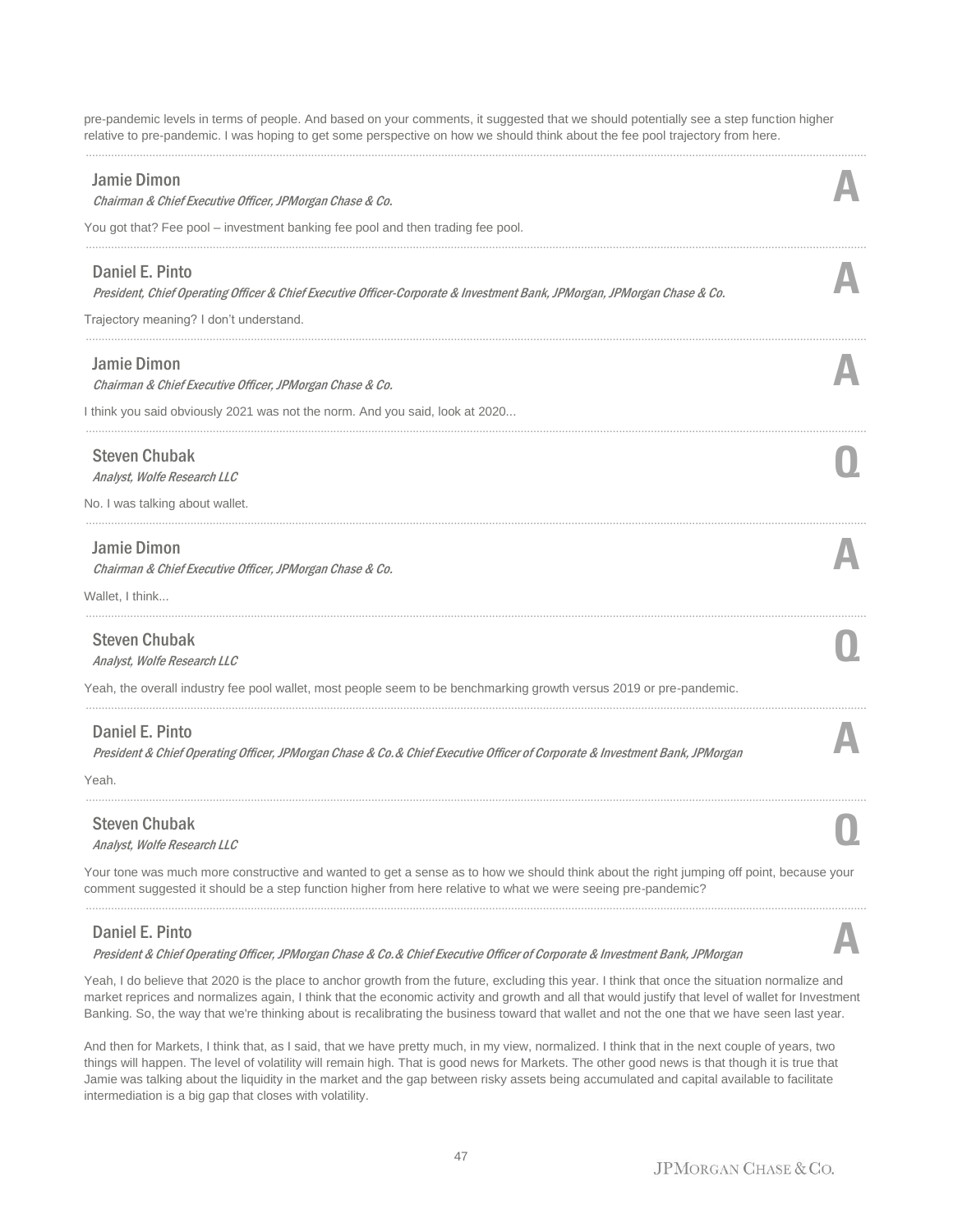And the last two big market correction, we have a very substantial Central Bank intervention to allow markets to function. The good news in my view now is that the correction is taking place over time with the market functioning properly. So, it may be some level of volatility. That is really bad news. But overall, I feel better from that. So, I see that in the next couple of years, this level of volatility can justify the current level of revenues in banking.

The other issue is that in – when markets become more complex and more volatile, normally the big players, including us, we tend to increase our market share because the marginal players tend to withdraw. So, that's why I think overall to consider the current levels of markets as the kind of the more normalized level and over time will grow. I think there is a reasonable assumption clearly market dependent.

......................................................................................................................................................................................................................................................

### Ken Usdin

Analyst, Jefferies & Company **Q**

Hi. It's Ken Usdin from Jefferies. Just regards to the M&A strategy, obviously, since we were here in 2020, company's done a lot of acquisitions and all talked about in their respective line of businesses. And just wondering if you could just talk us through top down, what do you see out there? What is most important for the company to continue to do? And then how do you compare ROI on the deals you've done, the deals you look at versus the obvious many organic opportunities that you've laid out today.

......................................................................................................................................................................................................................................................

## Jamie Dimon

#### Chairman & Chief Executive Officer, JPMorgan Chase & Co. **A**

So, first of all, I think number one, discipline is organic. Organic growth is hard. A lot of companies don't do very well at it. It's often hard because salespeople don't like it. Management teams don't like it. It's hard to do. It's hard to get going to open branches. It's not you just open a branch. You need people to sign leases and build out the space and things like that. So, organic… M&A should never be an excuse for not doing organic. And I think you saw every single person up here talking about things to do to grow organically.

Years ago, we said we want to make sure we're thinking about inorganic, capital-light kind of but inorganic. So, we really just wanted people to open their eyes. And for every deal we did, we probably looked at 5 or 10. In just doing that, you get smarter and smarter and smarter about what you can do. And we didn't mention a lot here. We probably made, in the last 10 years, partial investments in 100 different companies, companies we're either partnering with or in some cases you just love them, we just thought they were excellent or something like that. It also helped Mary build a whole another asset management business – a whole another asset management fintech and healthcare and something like that. So, it had a lot of spin-offs, just getting smarter and faster. So, we don't have a hard and fast rule. We want people to tee it up. The whole operating committee tends to look at them and talk about it and things like that, and we're still open to them.

Should I point out the one where global shares came from? So, global shares, I think we were at an analyst call. I mentioned not all the good ideas – and our Investment Bank has done a great job for us. But I did say that not all of the best ideas come only from Investment Bank, so when someone else brings a good idea, we'll obviously think about that and they should get paid for it. And Mary, you brought the check personally? She brought a check personally over to Lazard because Lazard, they, not the banker, it was a finder's fee, called us up and said if you really mean it, we have an idea for you, Global Shares. And so that came from somebody else. So, if you have any great ideas, give us a call.

......................................................................................................................................................................................................................................................

# Betsy L. Graseck

#### Analyst, Morgan Stanley & Co. LLC

Hi. Just bringing back to credit again a little bit, obviously things are great right now, but maybe if you could give us a sense as to how you're thinking, how nimble you can be when you start to see credit deterioration pick up. And is it any different between either different parts of consumer, commercial real estate, how you're flexing your risk appetite?

......................................................................................................................................................................................................................................................

### Jamie Dimon

#### Chairman & Chief Executive Officer, JPMorgan Chase & Co. **A**

Yeah. So, I think I started by saying the first thing you do is, and Doug said it, we've all said it, it's all who you bring in as clients, like make sure you got to do it right up front, so our Card business is prime, mortgage is super prime. That protects you right from the start.

Our real estate business is well underwritten. It's Class A buildings. It's no spec buildings. Doug mentioned several things in there, which are a little competitive to how we look at underwriting, commercial term lending, commercial multifamily and things like that. So, every single – I mentioned early on that the bridge book half what it was, right, something like half what it was just a mere two months ago. And we are very conscious. And we can turn some on very quick. The marketing for card, if we thought we're going to recession, she can turn it off on right away.

**Q**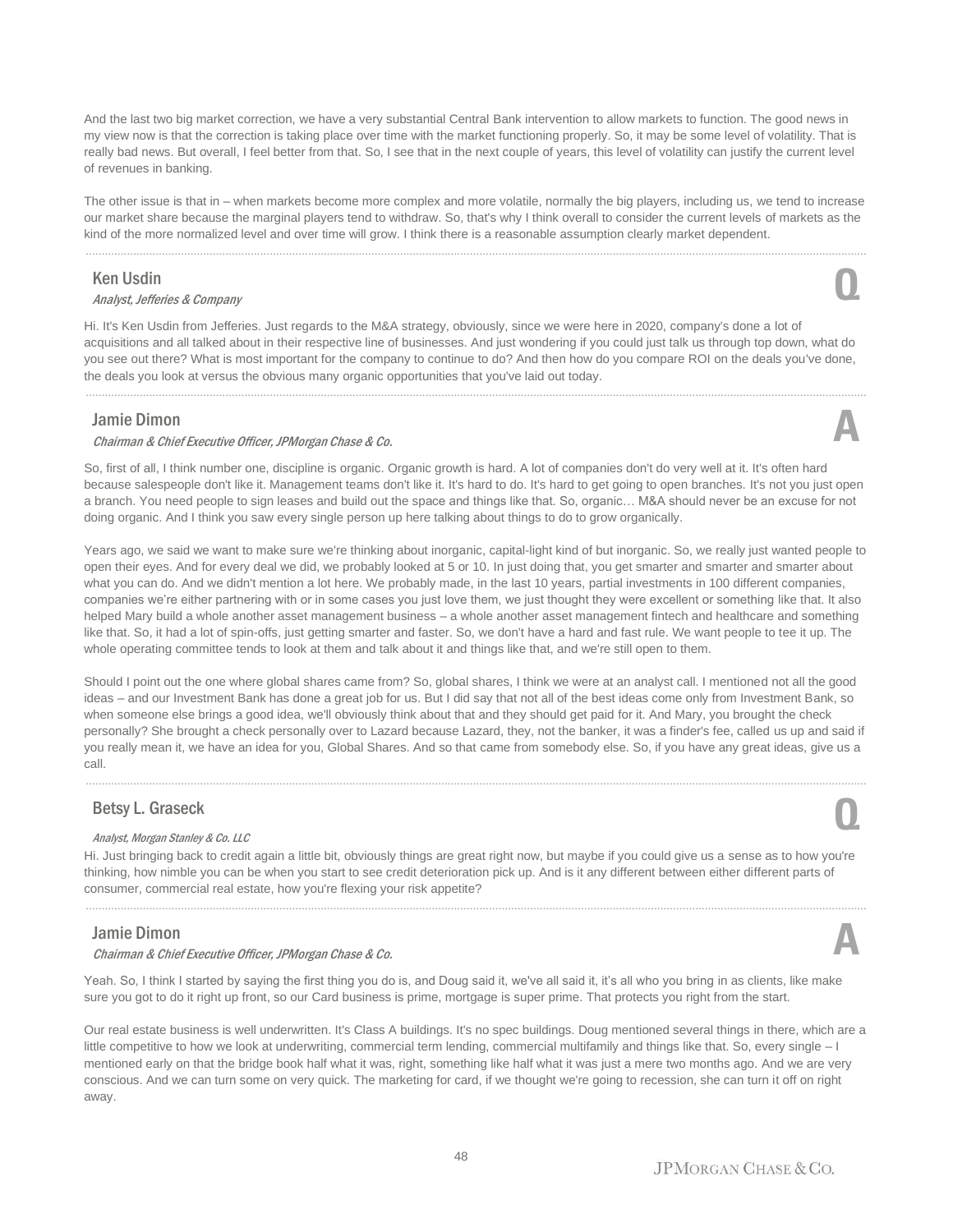And then we also we analyze these investments. We also analyze investments as if the cycle got worse, too, sometimes. So, we want to make investments in Card, where even if cycle goes bad, that super prime book of business will still be good. Whereas, more subprime piece of business won't be good. So, we can turn some on, turn some off and you can see we did very well through the cycles. We expect to do better than most during the next cycle too. I would say it's a very, very risk conscious company. And actually, if you look at our SCB, while we are a big company, it actually performs quite well because of the diversification of risk and the margins we have.

......................................................................................................................................................................................................................................................

# Pablo Canavati Pablo Canavati<br>Analyst, CQX Global. **QQX**

Hello. Pablo Canavati from CQX Global. I think we're all excited to be here. Have you thought about maybe eliminating the quarterly calls and guidance, I don't want to panic anybody here but maybe focusing that time and effort which I know was a lot in growing the business and maybe even cater to longer-term shareholders?

### Jamie Dimon

#### Chairman & Chief Executive Officer, JPMorgan Chase & Co. **A**

Okay. The only one who really suffers on the quarterly stuff is Jeremy and no one else spends that much time and effort on it as the folks in Investor Relations and Jeremy does. One of the great things about doing Investor Day, it actually makes the quarterly ones much easier because it's just updates. And I think one of the mistakes we made is we did nine quarterly calls through very serious events, lots of mergers, lots of things going on, big credit cycles and didn't really give people the big picture of the things we're doing.

So, we're going to do the quarterlies. I think it's a good discipline for us too – basically very efficient. I think people would be upset if we didn't do it. But we don't run the company for that. We've never run the company to try to meet quarterly objectives or earnings or expenses, et cetera.

......................................................................................................................................................................................................................................................

## Mike Mayo

# Analyst, Wells Fargo Securities LLC **Q**

We have 25 more minutes here. I'm setting you up with this question because either way, it's not a good answer. But have you tightened underwriting standards? And if you say you haven't, then the bears are going to say, aha, you're going to go into recession and lose a lot of money and if you say you have tightened underwriting standards, they're going to say, aha, the recession is coming. So, have you tightened underwriting standards?

......................................................................................................................................................................................................................................................

### Jamie Dimon

#### Chairman & Chief Executive Officer, JPMorgan Chase & Co. **A**

A little bit. I mentioned the bridge book already. That would probably be one of the most sensitive out there. I don't think we really done it in credit card. But again, we can do some of these things right away.

......................................................................................................................................................................................................................................................

# Daniel E. Pinto

#### President & Chief Operating Officer, JPMorgan Chase & Co.& Chief Executive Officer of Corporate & Investment Bank, JPMorgan **A**

But just to clarify leverage lending, at the beginning of last year, January, we have in our books out of the whole amount that it was underwritten by banks...in leverage lending 21%. So, now we have 6%. So, clearly, and we only do deals that they are in line with what we believe, the market environment is, nothing to do with recession, but clearly the market is adjusting. So, it's a matter of discipline, how you do it, we need to learn the lessons from 2008 and not repeat it.

......................................................................................................................................................................................................................................................

......................................................................................................................................................................................................................................................

# Marianne Lake

Co-Chief Executive Officer-Consumer & Community Banking, JPMorgan Chase & Co.

Jamie?

# Jamie Dimon

Chairman & Chief Executive Officer, JPMorgan Chase & Co. **A**

Yeah.











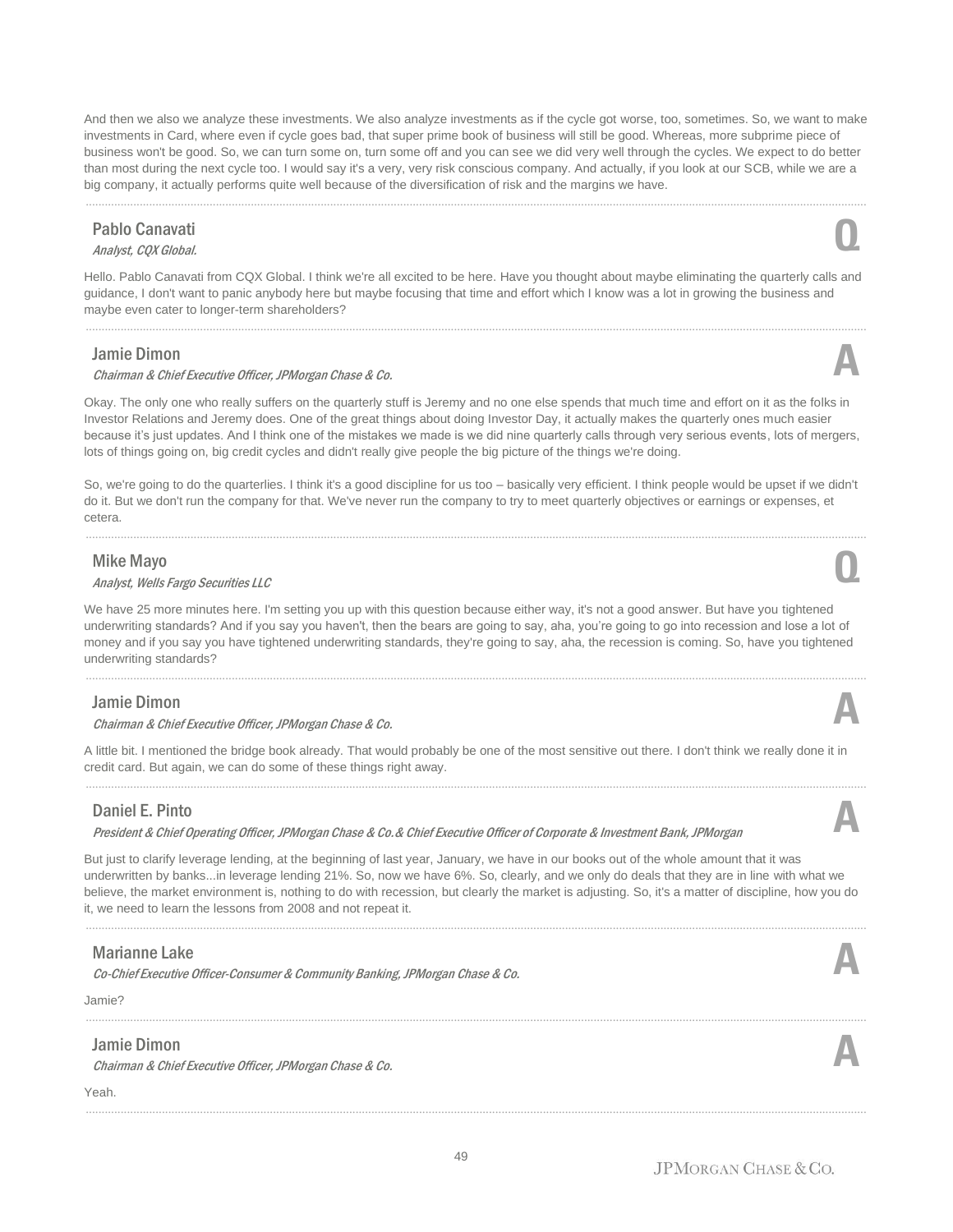## Marianne Lake

Co-Chief Executive Officer-Consumer & Community Banking, JPMorgan Chase & Co.

Can I make a comment?

### Jamie Dimon

Chairman & Chief Executive Officer, JPMorgan Chase & Co. **A**

Yeah.

# Marianne Lake

Co-Chief Executive Officer-Consumer & Community Banking, JPMorgan Chase & Co.

So, we didn't loosen our underwriting reflecting the extraordinary credit performance over the last couple of years. So, our buy box is informed by pre-pandemic measures. And we look at all of our credit strategies under stress in the first place. So, it's not necessary for us to tighten at this point. But we constantly look at stress outcomes, both at the point of origination of loans and then post that, too. And then, Betsy, to your point, I think 2020 was an example of how nimble we can be.

......................................................................................................................................................................................................................................................

......................................................................................................................................................................................................................................................

......................................................................................................................................................................................................................................................

## Jamie Dimon

Chairman & Chief Executive Officer, JPMorgan Chase & Co. **A**

Great.

# Jeffery J. Harte

**Analyst, Piper Sandler & Co. Q**<br>Analyst, Piper Sandler & Co. **Q** 

We can't let you get off a half hour early. Jeff Harte, Piper Sandler. Expenses, so a lot of attention has been paid to the big ramp up this year, but you've been investing a lot more than most for a long time. If we look out, we hear a little bit about maybe moderation of the growth rate next year, looking out even further than that, how should we think of it? I'm kind of looking at a big chunk of the spending now is to payments, which is something JPMorgan's really uniquely ahead of the curve. I mean, we're just looking at a higher level of investments because of your diversification or kind of on a longer-term basis.

......................................................................................................................................................................................................................................................

# Jamie Dimon

#### Chairman & Chief Executive Officer, JPMorgan Chase & Co. **A**

Yeah. Again, we don't do it top down. I mean, some of these things are top down like data centers and things like that where we decide we're going to do is good for the company and it has these ongoing ramifications. It's mostly the businesses bottoms up too. What are the opportunities they have, banker's, branches, those really haven't changed very much. Marketing hasn't changed very much. Tech modernization is probably a little bit more. And I think the opportunities will be just as big in the future. I think we should come in front of you and say here are the opportunities, which is why we're doing this. If we didn't have them, we wouldn't do it. If we stood up here, if the management team stood and looked at this \$77 billion like we shouldn't be doing it, we'd get rid of it. You don't have to do it. We're doing it because we think it's the right thing to do.

And then you mentioned a number, which we'd asked about the tech spend as a percent of revenues is 10% roughly, but obviously it bounces around. And I think that's probably a pretty good number for you to think about. AI, digital, cloud, cyber, they are unbelievably powerful and they must be done. And a little bit of that is a race. You know, if you don't do your risk and fraud better, then someone else – then you'll be worse off than the other person. So, we're moving very quickly to do some of the things, we're very comfortable with what we're doing and some of it we want to do faster. I don't know if that answers your question, but...

You know, we're investing in research, too, by the way that should make you feel good. And where is, is Takis still here, he did a very good job. Yeah. We're investing a lot of money in Payments, Takis and we had told Takis to search – Takis is Greek, I don't know if you know that, like I am too. And we asked Takis to search the whole world to look at the best tech companies and he found Viva in Greece. Which he and I visited together as... Yeah.

......................................................................................................................................................................................................................................................





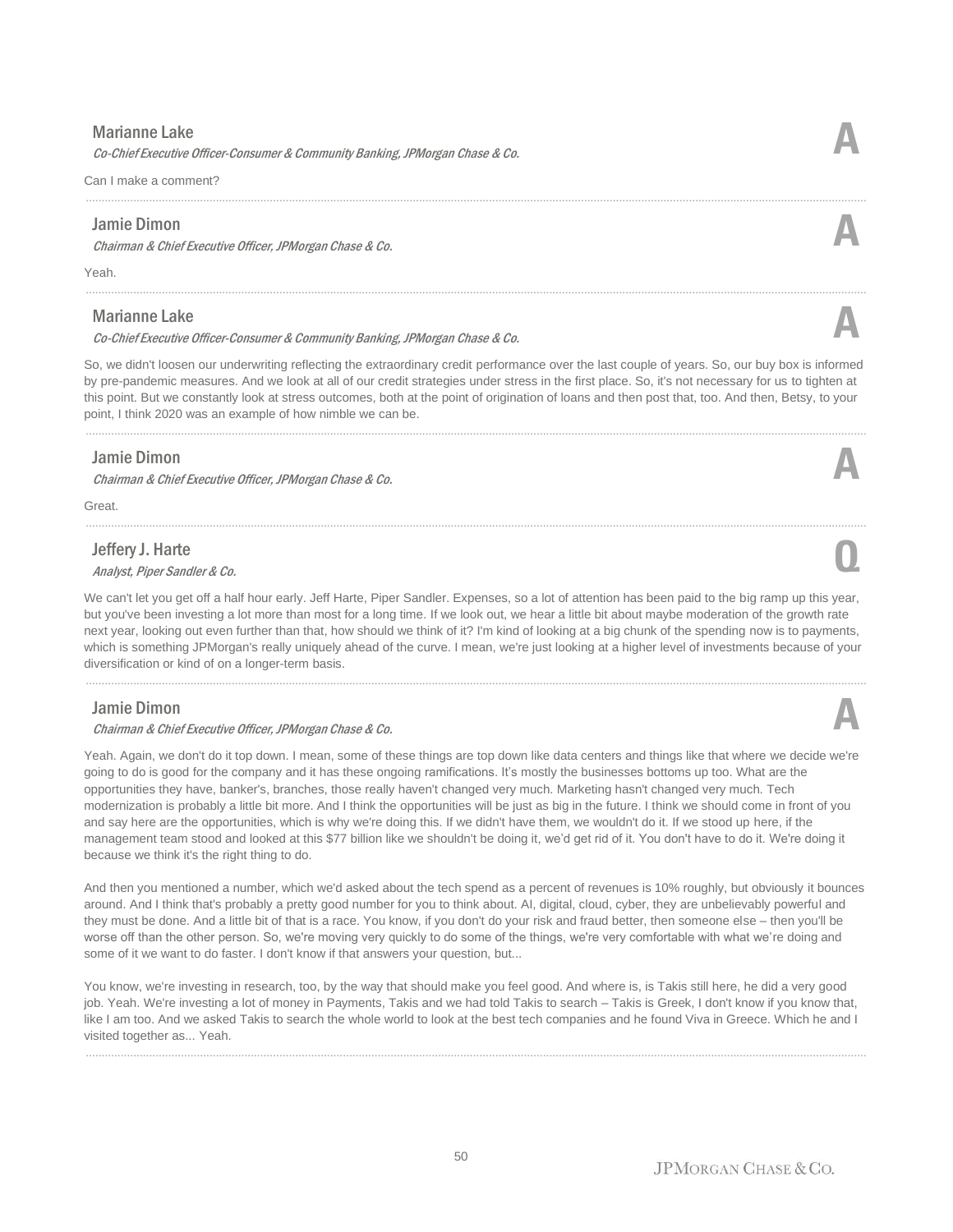# Mikael Grubb

#### Head of Investor Relations, JPMorgan Chase & Co. **Q**

All right. So, we – this is a question from the people listening on the webcast. It relates to the US Wealth Management strategy. Well, it's a two-part question. The first one is what gives you so much confidence given all the competition out there, including wire houses, boutiques and others that you will be able to be successful in the strategy? And the second part of the question is when will all the tools that I saw in the video be available as a customer?

......................................................................................................................................................................................................................................................

......................................................................................................................................................................................................................................................

## Jamie Dimon

Chairman & Chief Executive Officer, JPMorgan Chase & Co. **A**

So, the tools can you answer that question or?

## Jennifer A. Piepszak

Co-Chief Executive Officer-Consumer & Community Banking, JPMorgan Chase & Co.

Yes. So, Wealth Plan, Kristin, keep me honest. Third quarter, fourth quarter? How about third quarter? Fourth quarter for Wealth Plan and Personal Advisors also fourth quarter.

......................................................................................................................................................................................................................................................

# Jamie Dimon

#### Chairman & Chief Executive Officer, JPMorgan Chase & Co. **A**

Yeah. So, if you look at our wealth strategy, first of all we have the best private bank in the United States. It has been growing year after year after year. People need private banking services. People need to have people help their financials, et cetera. And one of our greatest opportunities we have obviously a 10% share roughly in ultra-high net worth in the US. But if you look at high net worth, it's like 2%. If you go from \$100,000 to \$5 million, it's like 2%. I think we can have 10%. We are going to go for 10%. It is a necessary business. People have to do it. It is quite profitable. And I'm going to take this opportunity to mention – we mentioned a lot of time the 4,700 Chase Wealth managers in the branches. We're going to go to 6,000. If you look at these branches, they're much more advice based, small business, wealth management, mortgage loan officers, et cetera, much less operational. But we also rolled out a new strategy, so listen closely to this one – J.P. Morgan advisors. So, we have the highest compensation in the street, we're targeting people who basically do \$1.5 million and more production. They're going to have the best research, the best equity, the best banking, the best fixed income. We're going to treat them unbelievably well. We're giving them concierge services. So, in every branch there's a concierge now to help them with their credit card, their mortgages, if they open banking accounts, et cetera. If we don't really have a lot of their bank accounts, we're going to treat them better than they've ever been treated in the street and we're aiming for a thousand of just the top notch. And there will be two types. There'll be the ones already very successful who will have all those services, including they can bring in middle market clients, they can bring in investment banking clients, et cetera, and they will also be getting leads from the rest of JPMorgan Chase. And then, we call the rising stars. The people we have very high comfort are going to be among the best out there. So, watch out and that business will be very good there, too.

# Jennifer A. Piepszak

Co-Chief Executive Officer-Consumer & Community Banking, JPMorgan Chase & Co.

And if I could, Jamie, the only thing I would just add and then Kristin you go ahead, is that we already have relationships with half the affluent households in the US between our Banking and Card business. So, we already have some. ......................................................................................................................................................................................................................................................

......................................................................................................................................................................................................................................................

# Kristin Lemkau,

#### CEO of US Wealth Management, JPMorgan Chase & Co.

I was just going to answer the first part of that question of why we have confidence in the Full-Service business, which is because the branchbased full-service model has a couple of advantages. One, Jenn mentioned half of the advisors come from the banker system, which is a great organic growth strategy and they onboard 30 clients per year per advisor, and they're getting more productive year-over-year because of the banker referral model.

......................................................................................................................................................................................................................................................

# Gerard Cassidy

# Analyst, RBC Capital Markets LLC **Q**

Question on C&I banking maybe for Mr. Petno. To what extent is this C&I banking energized? It's pretty visible now. How much of that is inventory building, bottleneck resolution, bread-and-butter, stick to your ribs, C&I lending? And how much is late cycle distressed borrowing?





**A**

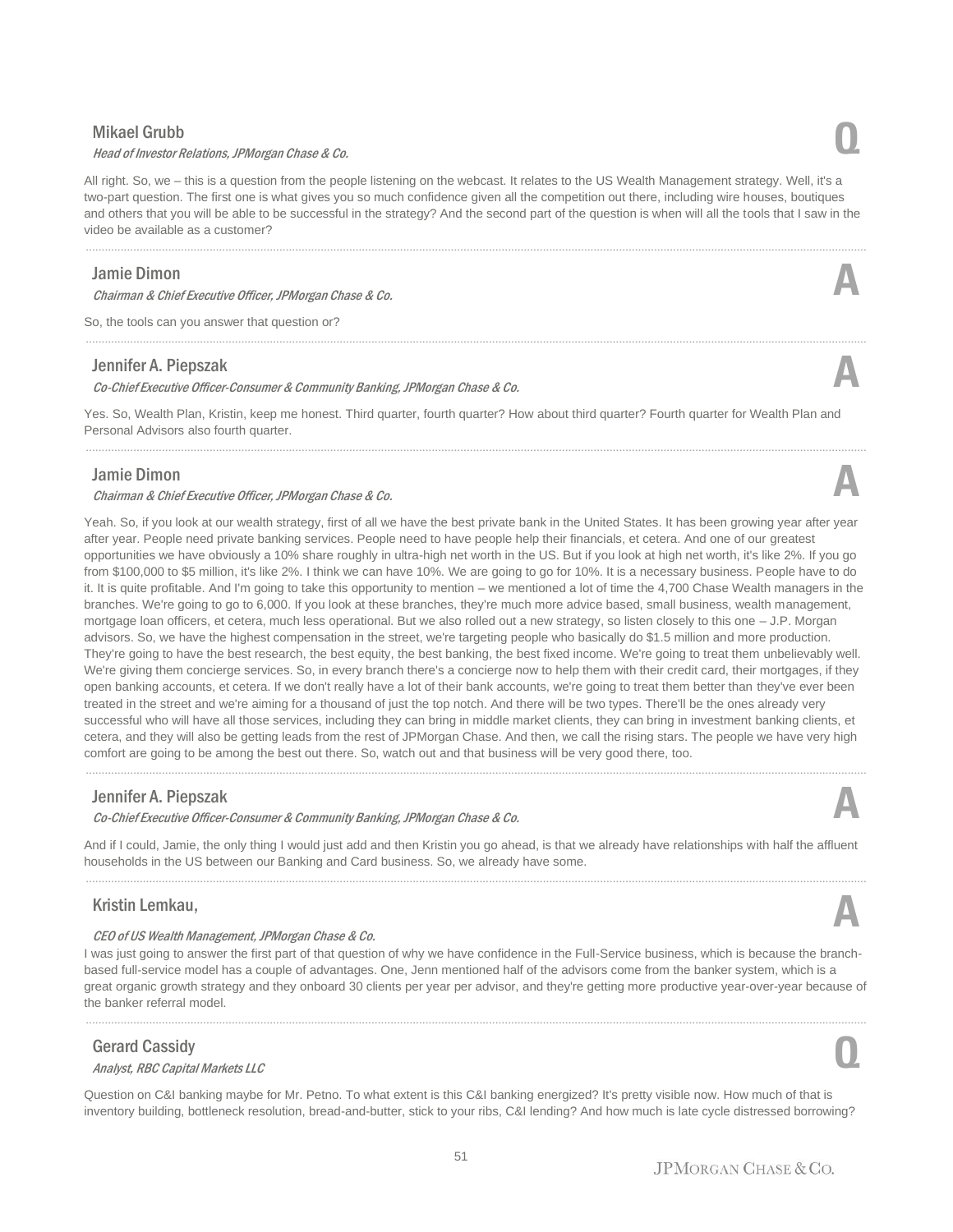### Douglas B. Petno

#### Chief Executive Officer-Commercial Banking, JPMorgan Chase & Co. **A**

Not much of the latter. Yet. And it's all of the above. I mean, we hit an all-time high in revolver utilization right after the pandemic started in April and it rapidly fell to an all-time low in June of last year. And it's been working its way back up to long-term average level. So, we've had like a 20 basis point increase in revolver utilization. That's a nice tailwind in C&I fundings. For us, we're also acquiring a lot of new clients and with that comes smart loans and then you're seeing just good redeployment. Lot of the inventory build is related to supply chain and sort of near shoring and having more stuff on hand because you can't go just in time when the Port of LA has backlog like it is. So – and then there's just been up until in the last several weeks, strong economic activity driving a lot of inventory build and a lot of pent-up CapEx, it didn't happen during the pandemic, a lot of deferred maintenance, money had to put back into the business. In C&I, we have like pretty good medium-term visibility. We're not seeing a lot of stress. We are seeing some idiosyncratic downgrades related to not being able to fully pass on your costs or higher labor costs. But it's certainly not systemic and so far, so good in C&I. Hopefully that answers your question.

......................................................................................................................................................................................................................................................

......................................................................................................................................................................................................................................................

### Jamie Dimon

#### Chairman & Chief Executive Officer, JPMorgan Chase & Co. **A**

And can I also mention just two other things, he had mentioned unitranche lending. So, direct lenders have become very big competitors, particularly in as it relates to leverage lending, middle market size companies. For the quantum of risk in unitranche, you actually get paid more than if a bank does it traditionally split between the A piece, the B piece and subordinated piece. So, I like the fact of being paid more. But in our case, you can not only you can get paid more for the total amount of risk, and then we can participate out or keep it as we see fit. But for the average loan, for every dollar of NII, we're usually earning another dollar of another subscription revenue type thing like cash management. And so, one of the differences in this crisis – when we have a crisis again, a lot of those unitranche lenders won't be there, we will. And one other point I would make out about a recession, recessions are opportunities too and very often you can do some of your best stuff when things are down. I remember coming out of many recessions I've been in - the marketing money is worth three times as much coming out of it as it was going into it. And you might get to buy some companies or their software extremely cheap. So, there will be issues. But hopefully we will be able to take advantage for our shareholders.

# Anonymous Anonymous **Q**<br>Analyst, Firm

I'm thinking about how do you, thinking about risk factors and talk about how you think of the risk factor of rising rates in particular and that if rates rise a whole bunch more than expected. How do you stress test your own balance sheet? Where do you think and what point and what kinds of vulnerabilities to come in? Is it the corporates' ability to pay? Is it that there are funds out there that get upside down with leverage and cause counterparty risk?

......................................................................................................................................................................................................................................................

......................................................................................................................................................................................................................................................

......................................................................................................................................................................................................................................................

......................................................................................................................................................................................................................................................

### Jamie Dimon

Chairman & Chief Executive Officer, JPMorgan Chase & Co. **A**

Yeah.

# Anonymous Analyst, Firm **Q**

What do you see as the key vulnerabilities from greater than expected run rate?

### Jamie Dimon

#### Chairman & Chief Executive Officer, JPMorgan Chase & Co. **A**

Yeah. So, when we look at risk and when I think about risk, I'm not worried about 10-year bond being at 3.75 or 4% or about 5, 6, 7 or 8%. And the fat tail risk for a bank and it's different for every company, all companies have different input and output, pricing and stuff like that. The fat tail risk for bank is stagflation. It's high rates and little growth or a recession. So, right now if we have high rates and good growth like the benign environment – you have higher NII, more volume, low charge-offs, that's not Goldilocks, that's a home run. If you have stagflation, you have the benefit of NII, but you have the offset of lower volumes and higher credit losses. I think we showed you the credit loss. I mentioned the CECL build-up in the first two quarters of 2020 was \$15 billion. The actual losses were zero. Okay? We showed you something about the predictability of CECL. I think we mentioned a bunch of stress losses up there. Right now, we're losing like \$3 billion in charge-offs, a normalization would be \$6 billion or \$7 billion. A recession could be as high as \$12 billion. And I've gone back and looked at prior recession







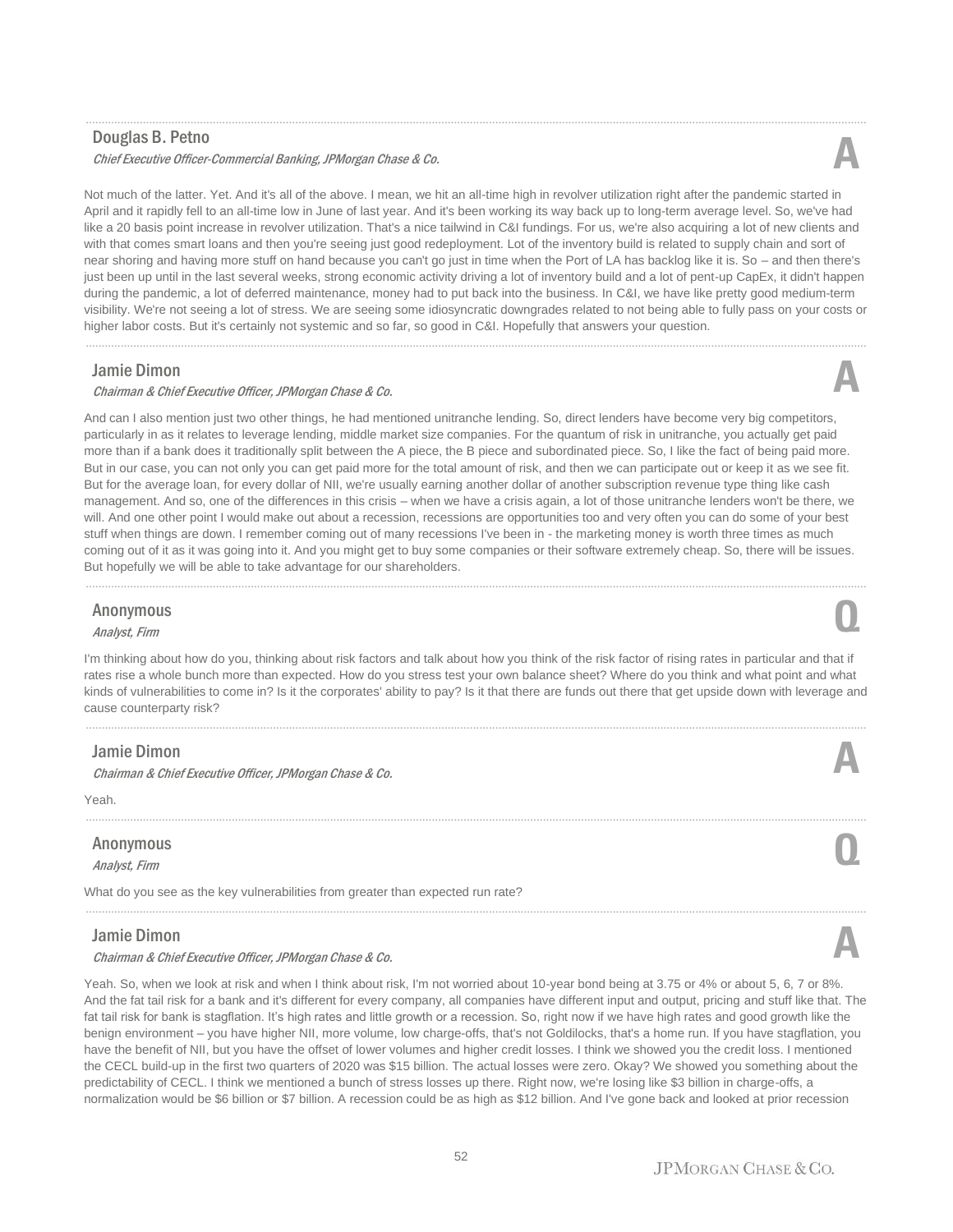like that. And that's how you see it. This company would perform, we're earning \$50 billion PPNR. So we can handle an awful lot of loss and things like that. And what we really want to do is serve the clients through the downturn and we manage the risk pretty extensively. Whether it is loans coming in and we turned off a lot of stuff in March and April of 2020, we've already cut back on the bridge book, we're highly cognizant of commodity risk, we do it country-by-country-by-country.

Our exposure to Russia, we were safe – so far safe people are managing. So but we know you might have a recession one day or stagflation. And that obviously is the bad one.

And I think Bloomberg had a thing there I told you about the storm clouds are going to mitigate. I think are quite clear there are storm clouds and we hope they mitigate. These things that we are seeing are serious as you may see in your lifetime. They may mitigate. As opposed to it's a tsunami, which is not going to mitigate. That was what happened in 2008 that had to work its way through. We knew it was there and it was just going to have to work its way through the system.

Another risk I should point out and you heard just about everyone here mention it - is cyber. Well, we are among the best-in-class in that. That is a risk that we are just totally conscious of particularly because the war in Russia and Ukraine. ......................................................................................................................................................................................................................................................

#### Mike Mayo

# Analyst, Wells Fargo Securities LLC **Q**

Mike Mayo. Europe seems to be in a tough situation. You're expanding Consumer there, you're expanding Commercial there. And you have more European exposure than almost all of your peers, except for one. And then you have the war in Russia. So what's your exposure as it relates to that region?

......................................................................................................................................................................................................................................................

## Jamie Dimon

#### Chairman & Chief Executive Officer, JPMorgan Chase & Co. **A**

Yeah. Well, we figure we've been gaining share in Europe year after year after year in just about everything. Most of the stuff that Doug is doing in the Commercial Bank is very high quality, so you shouldn't worry about it at all. It's very well underwritten when we do it. I think Russia, I mean, Europe, the war in Ukraine could easily push Europe into recession. We understand that. We've been through recessions there, but I think I would put our credit quality as very high and things like the UK Chase Branch, we don't make that decision based upon guessing whether there'll be a recession or not, that's a 10- or 20-year thing.

The Commercial Banking there, I'm not going through the names, they're names you would know. They are quality names, whether they are public or private, they're very high-quality credits. It's not like we're going – we're digging down into bad credits in Europe. ......................................................................................................................................................................................................................................................

### Douglas B. Petno

Chief Executive Officer-Commercial Banking, JPMorgan Chase & Co. **A**

And Mike, it's not – it's not set up as a loan production office. We really haven't lent a material amount of money. It's more payments, foreign exchange, investment banking. The loans we've done as Jamie indicated have been really high-quality companies. ......................................................................................................................................................................................................................................................

### Jamie Dimon

Chairman & Chief Executive Officer, JPMorgan Chase & Co. **A**

I think most of the investment banking is very high-quality companies in Europe.

### Daniel E. Pinto

President & Chief Operating Officer, JPMorgan Chase & Co.& Chief Executive Officer of Corporate & Investment Bank, JPMorgan **A**

Yes, it is. And then going into Russia, in 2014, we had \$8 billion exposure to the country. When the war happened, that number was \$1 billion and now it's few hundred million dollars, – left with roughly no losses at all. ......................................................................................................................................................................................................................................................

### Jamie Dimon

Chairman & Chief Executive Officer, JPMorgan Chase & Co. **A**

Yeah. I think we rushed it. We told you last time we put up \$300 million of reserves that was taken down to \$200 million and we still have exposure there of probably like \$500 million give or take.





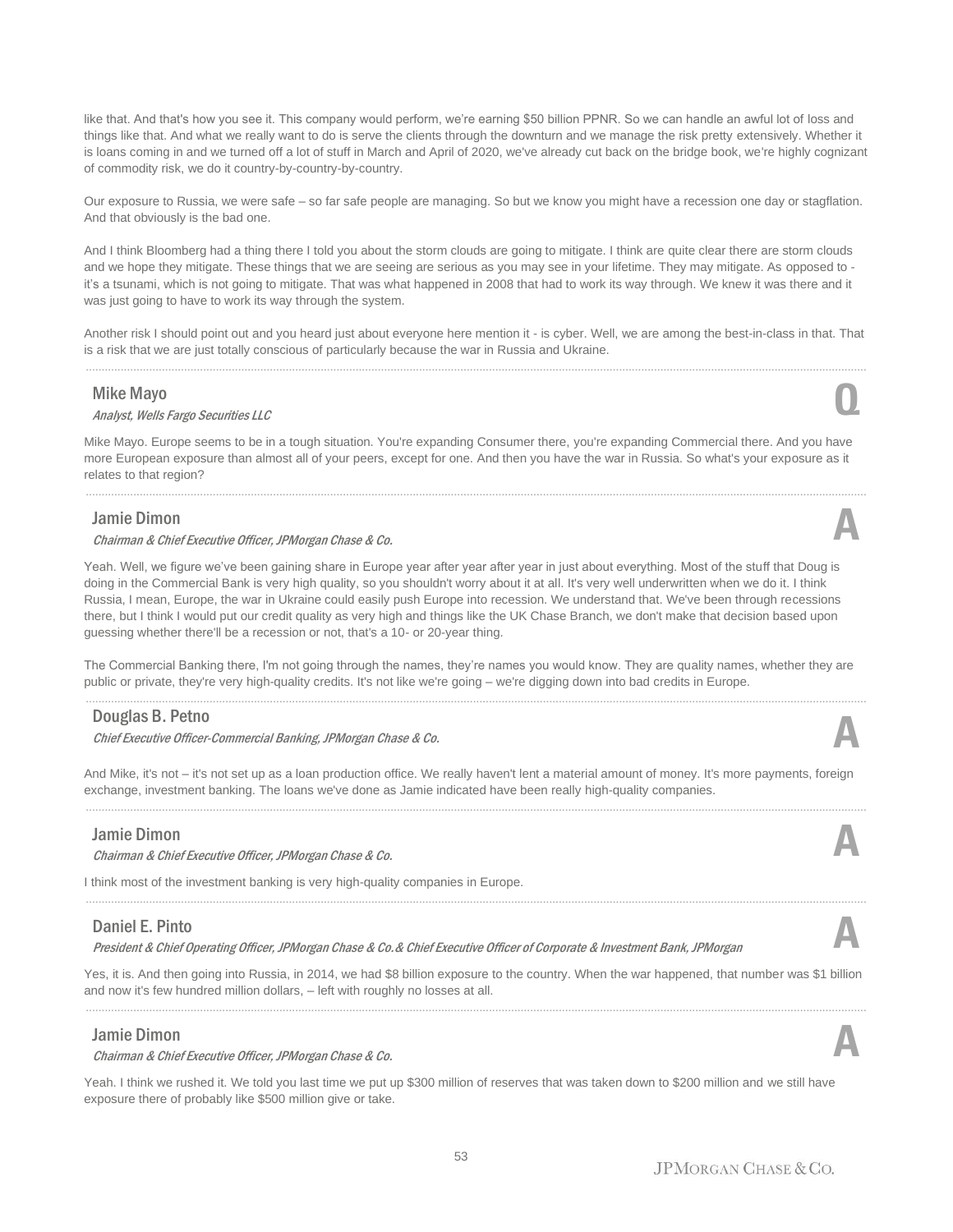# Betsy L. Graseck

# Betsy L. Graseck<br>Analyst, Morgan Stanley & Co. LLC

Jamie, so our next Investor Day, is that going to be in the new building going up across the street?

# Jamie Dimon

Chairman & Chief Executive Officer, JPMorgan Chase & Co. **A**

No. That – that won't be done until August of 2025, but this company is in fabulous shape. I mean that building will be great, the data centers are great, the technology is great, the people are great and – and we will do more Investor Days. We've enjoyed it so much that we're going to...

......................................................................................................................................................................................................................................................

......................................................................................................................................................................................................................................................

......................................................................................................................................................................................................................................................

......................................................................................................................................................................................................................................................

# Betsy L. Graseck

Betsy L. Graseck<br>Analyst, Morgan Stanley & Co. LLC

Can we get an immersive video of what life will be like in the building across the street?

## Jamie Dimon

#### Chairman & Chief Executive Officer, JPMorgan Chase & Co. **A**

Yeah. You saw a little teeny bit in that. What do they call, a sizzle reel? Sizzle reel. But we have a video of it. We can post. Now that it's now it is public we can post online. It's going to have 40 foot ceilings when you walk in, you can go see Park Avenue to Madison. The building is electric. It's a 100% green building. It's better air, better light. I think there'll be eight trading floors, all of which cover the full city block. You're going to be able to go to the top floor, the 62nd floor and walk 360 at a view which is higher than the Empire State Building, the World Financial Center, so there will be some of the best entertainment space there. It is built to withstand terror attacks. You can get out of the building two or three times… four times as fast as people could have gotten out of The World Financial Center. It is in the best place and if you work for JPMorgan Chase and you take the Long Island Railroad or the Grand Central, all you have to do is step outside for like literally 10 feet. You can walk all the way from there to in almost into the building. So it's going to be fabulous. If you want to work in that building let me know and...

......................................................................................................................................................................................................................................................

# Mikael Grubb

#### Head of Investor Relations, JPMorgan Chase & Co. **Q**

And we'll take one more from the podcast – the webcast. Sorry. So this one is for the CIB. The question is, you're already number one in IB and markets and you have outlined plans to grow even more. Is there a ceiling that you might bump up on when then you can't grow more?

# Daniel E. Pinto

President & Chief Operating Officer, JPMorgan Chase & Co.& Chief Executive Officer of Corporate & Investment Bank, JPMorgan **A**

No, not really. Clearly, the recalibration of G-SIB and other regulatory constraints will be helpful and hopefully at some point it will happen. But even without that, I think that the amount of balance sheet that we deploy today, there is more leverage to have on the execution side. I think that in banking there is still areas, as I mentioned, Asia, some sectors that there is space for growth. So clearly in banking, at some point you have a bit of a glass ceiling that is driven by conflicts and companies have to reward their providers for their revolving credit. But I think that there is still probably in banking another 50 to 150 basis points – 100 points to grow.

In markets there is a trend of consolidation into the bigger players driven by the ability to invest and quality of services. I think that that trend is intact. So I do see for us and for the top players in the market further, further consolidation. It's been very clear the trend in the last 10 years and I don't see it. It did do a bit of pause in the last two because of the increasing wallet that gave like a bit of hope to some of the marginal players. But as soon as we go back to more normalized volatile environment and stabilization of the wallet, probably they will – people will realize that to make this business profitable, you may have to have a scale that you are not going to achieve. So therefore, most likely a business in some institutions will get once again get disinvested.

......................................................................................................................................................................................................................................................

# Jamie Dimon

Chairman & Chief Executive Officer, JPMorgan Chase & Co. **A**